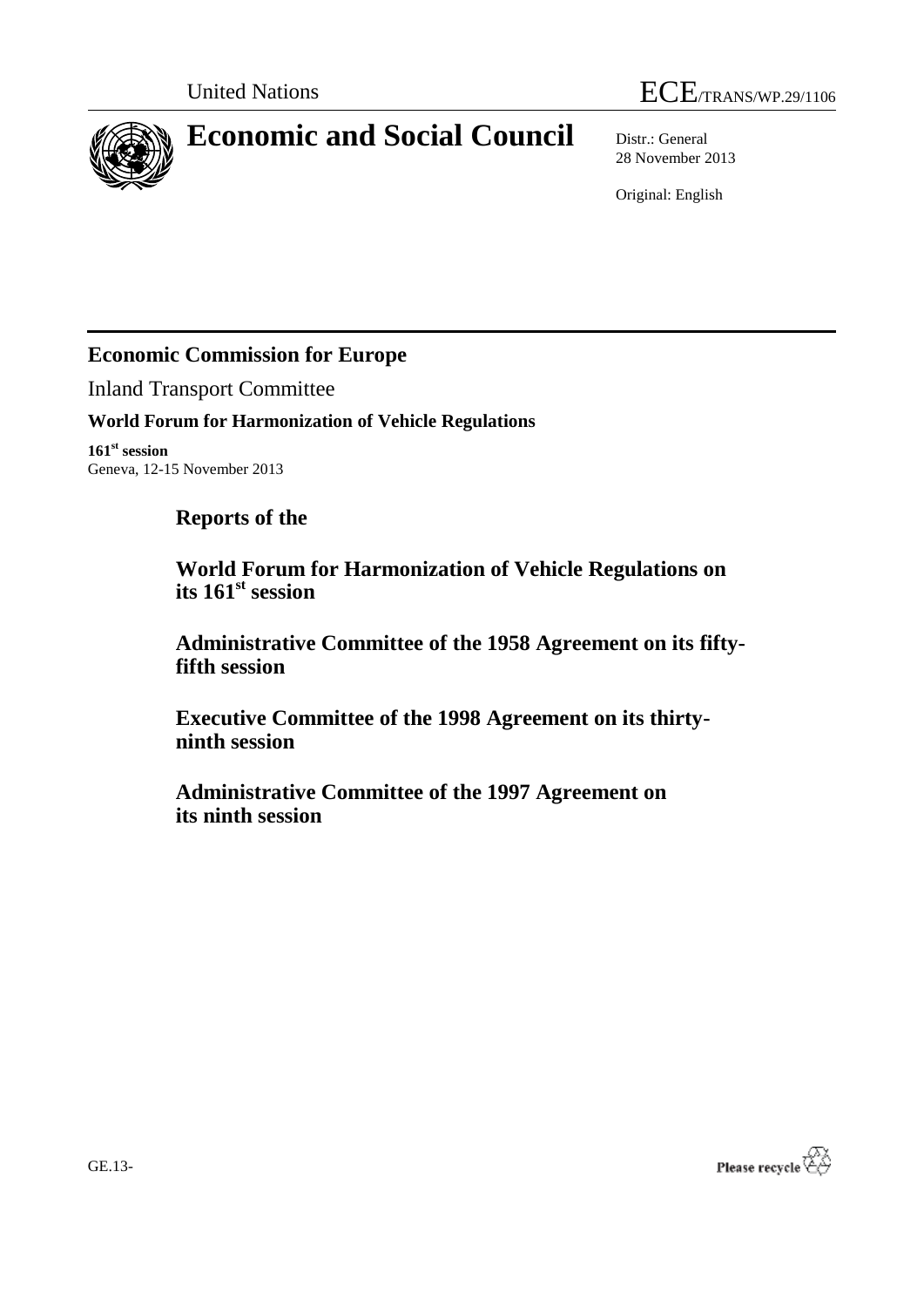# Contents

# **A. [World Forum for Harmonization of Vehicle Regulations](#page-5-0)**

| Ι.  |    |                                                                                                                                   | 1         | 6      |
|-----|----|-----------------------------------------------------------------------------------------------------------------------------------|-----------|--------|
| II. |    |                                                                                                                                   | $2 - 5$   | 6      |
| Ш.  |    |                                                                                                                                   | $6 - 7$   | 7      |
| IV. |    |                                                                                                                                   | $8 - 22$  | 7      |
|     | A. | Report of the session of the Administrative Committee for the Coordination                                                        | $8 - 17$  | $\tau$ |
|     | В. | Programme of work, documentation and calendar of sessions for the year 2014                                                       | 18        | 9      |
|     | C. |                                                                                                                                   | 19-20     | 9      |
|     | D. | Biennial evaluation for $2012-2013$ and programme of work for $2014 - 2015$                                                       | 21        | 9      |
|     | Е. |                                                                                                                                   | 22        | 9      |
| V.  |    | Consideration of the reports of the Working Parties (GRs) subsidiary to WP.29                                                     | 23-41     | 10     |
|     | A. | Working Party on Working Party on Lighting and Light-Signalling (GRE)                                                             | 23        | 10     |
|     | Β. | Working Party on General Safety provisions (GRSG)                                                                                 | 24        | 10     |
|     | C. | Working Party on Passive Safety (GRSP) (Fifty-third session, 13-17 May 2013)                                                      | 25        | 10     |
|     | D. | Working Party on Pollution and Energy (GRPE)                                                                                      | 26        | 10     |
|     | Е. |                                                                                                                                   | 27-41     | 10     |
| VI. |    |                                                                                                                                   | $42 - 69$ | 12     |
|     | А. | Status of the Agreement and of the annexed Regulations (agenda item 4.1)                                                          | 42        | 12     |
|     | Β. | Guidance requested by the Working Parties on matters related to<br>UN Regulations annexed to the 1958 Agreement (agenda item 4.2) | 43-47     | 12     |
|     | C. | Development of the International Whole Vehicle Type Approval (IWVTA)                                                              | 48-49     | 13     |
|     | D. | Consideration of amendments to the 1958 Agreement (agenda item 4.4)                                                               | 50-51     | 13     |
|     | Е. | Development of an electronic database for the exchange of type approval                                                           | 52-53     | 14     |
|     | F. | Consideration of draft amendments to existing Regulations submitted by GRE                                                        | 54-57     | 14     |
|     | G. | Consideration of draft amendments to existing Regulations submitted by GRSG                                                       | 58-59     | 15     |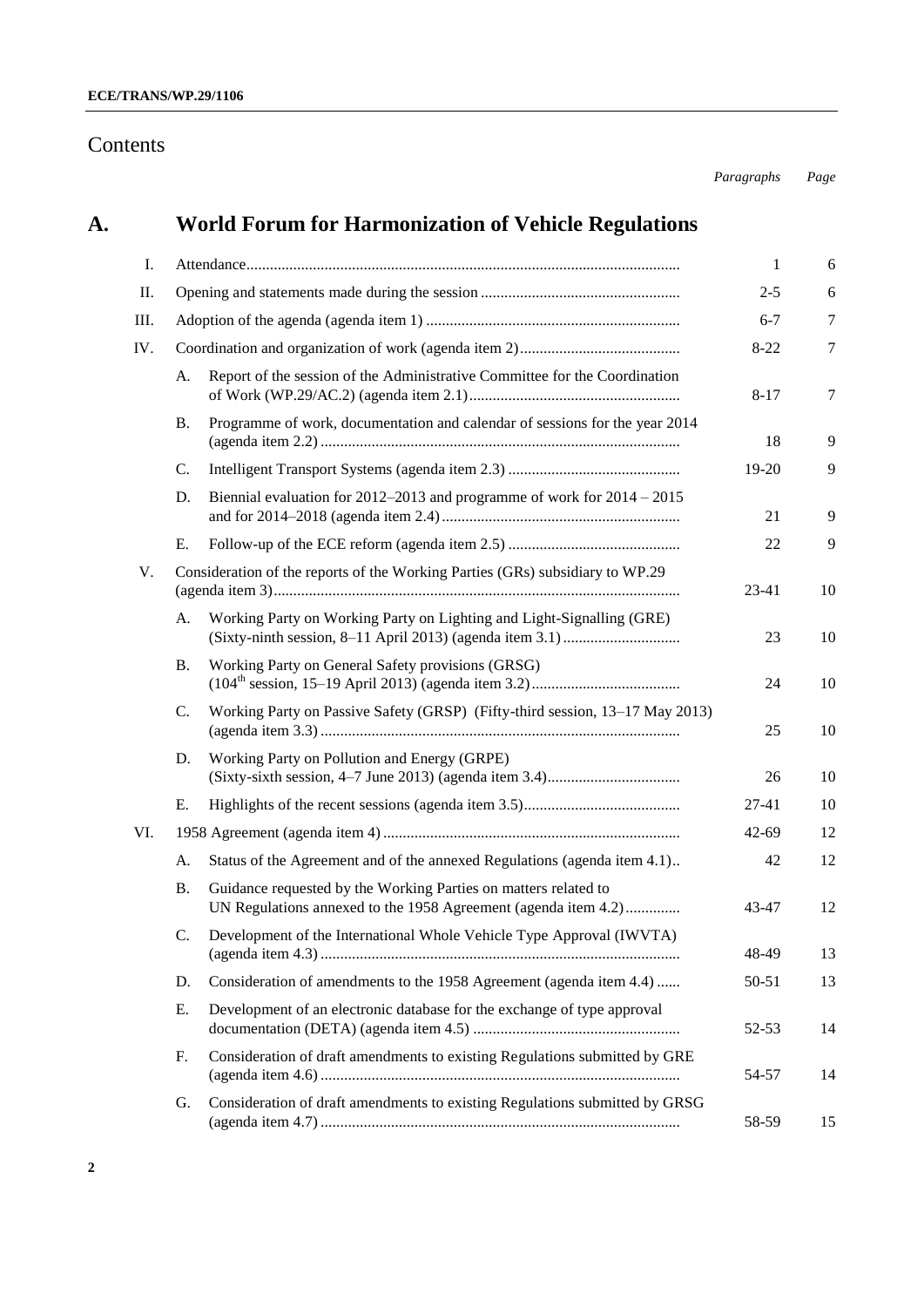|              | H.                                                                                                                                                         | Consideration of draft amendments to existing Regulations submitted                                                                                  | $60 - 62$ | 17 |
|--------------|------------------------------------------------------------------------------------------------------------------------------------------------------------|------------------------------------------------------------------------------------------------------------------------------------------------------|-----------|----|
|              | I.                                                                                                                                                         | Consideration of draft amendments to existing Regulations submitted by GRPE                                                                          | 63        | 18 |
|              | J.                                                                                                                                                         | Consideration of draft corrigenda to existing Regulations submitted by GRSG                                                                          | 64        | 18 |
|              | K.                                                                                                                                                         | Consideration of draft corrigenda to existing Regulations submitted by the                                                                           | 65        | 18 |
|              | L.                                                                                                                                                         | Consideration of draft amendments to existing Regulations submitted by                                                                               | 66        | 18 |
|              | M.                                                                                                                                                         |                                                                                                                                                      | 67-68     | 18 |
|              | N.                                                                                                                                                         | Consideration of pending proposals for amendments to existing Regulations<br>submitted by the Working Parties subsidiary to WP.29 (agenda item 4.14) | 69        | 19 |
| VII.         |                                                                                                                                                            |                                                                                                                                                      | 70-71     | 19 |
|              |                                                                                                                                                            | Status of the Agreement, including the implementation of paragraph 7.1 of the                                                                        | 70-71     | 19 |
| VIII.        | Exchange of views on national/regional rulemaking procedures and implementation<br>of established UN Regulations and/or UN GTRs into national/regional law | 72                                                                                                                                                   | 19        |    |
| IX.          |                                                                                                                                                            |                                                                                                                                                      | 73-74     | 19 |
|              |                                                                                                                                                            | 1997 Agreement (Periodical Technical Inspections) (agenda item 7)                                                                                    |           |    |
|              | A.                                                                                                                                                         |                                                                                                                                                      | 73        | 19 |
|              | <b>B.</b>                                                                                                                                                  |                                                                                                                                                      | 74        | 20 |
| X.           |                                                                                                                                                            |                                                                                                                                                      | 75-79     | 20 |
|              | А.                                                                                                                                                         | Exchange of information on enforcement of issues regarding defects and                                                                               | 75        | 20 |
|              | <b>B.</b>                                                                                                                                                  | Consistency between the provisions of the 1968 Vienna Convention and<br>the provisions of the vehicle Regulations adopted in the framework of the    | 76        | 20 |
|              | C.                                                                                                                                                         | Safer vehicles as the third pillar of the global plan for the decade of action for                                                                   | 77        | 20 |
|              | D.                                                                                                                                                         | Proposal for Amendment 4 to the Consolidated Resolution on the Construction                                                                          | 78        | 21 |
|              | Е.                                                                                                                                                         |                                                                                                                                                      | 79        | 21 |
| XI.          |                                                                                                                                                            |                                                                                                                                                      | 80        | 21 |
| $\mathbf{p}$ |                                                                                                                                                            | Administrative Committee of the 1058 Agreement $(\Lambda \Gamma 1)$                                                                                  |           |    |

# **B. [Administrative Committee of the 1958 Agreement \(AC.1\)](#page-20-3)**

| XII.  |                                                                             | 81-82 | 21 |
|-------|-----------------------------------------------------------------------------|-------|----|
| XIII. | Proposals for amendments and corrigenda to existing Regulations and for new |       |    |
|       |                                                                             | 83    | 21 |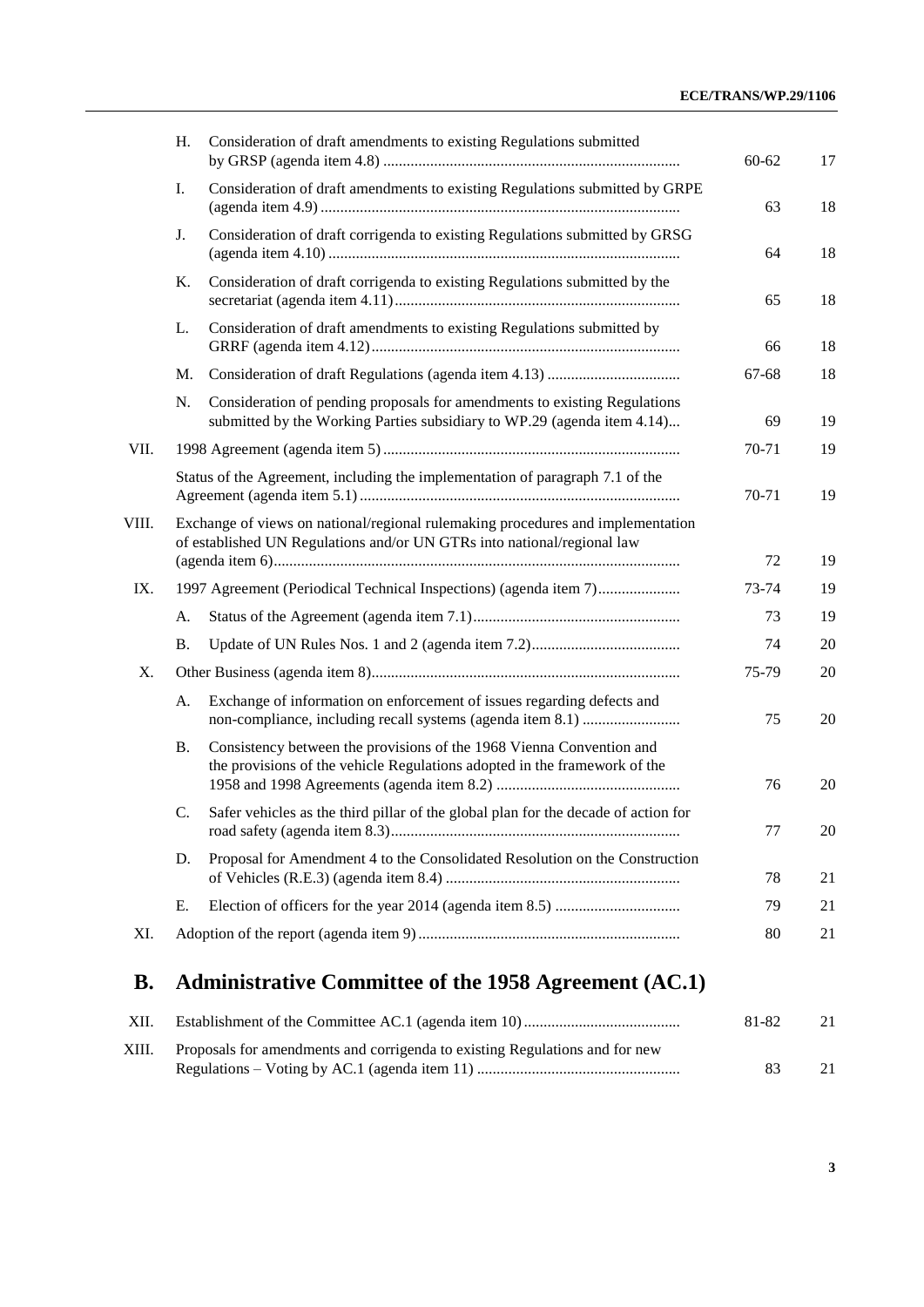# **C. [Executive Committee of the 1998 Agreement \(AC.3\)](#page-23-0)**

| XIV.   |                                                                                                                                                                  | 84                                                                                                                                                           | 24      |    |
|--------|------------------------------------------------------------------------------------------------------------------------------------------------------------------|--------------------------------------------------------------------------------------------------------------------------------------------------------------|---------|----|
| XV.    | Monitoring of the 1998 Agreement: Reports of the Contracting Parties regarding<br>the transposition of UN Global Technical Regulations and their amendments into | 85                                                                                                                                                           | 24      |    |
| XVI.   |                                                                                                                                                                  | Consideration and vote by AC.3 of draft global technical regulations and/or draft<br>amendments to established global technical regulations (agenda item 14) | 86-92   | 25 |
|        | A.                                                                                                                                                               | Proposal for a global technical regulation on Pole Side Impact (PSI)                                                                                         | 86-91   | 25 |
|        | В.                                                                                                                                                               | Proposal for a global technical regulation on tyres (agenda item 14.2)                                                                                       | 92      | 25 |
| XVII.  |                                                                                                                                                                  | Consideration of technical regulations to be listed in the Compendium of Candidates                                                                          | 93      | 26 |
| XVIII. | Guidance, by consensus decision, on those elements of draft gtrs that have not been<br>resolved by the Working Parties subsidiaries to the World Forum, if any   | 94                                                                                                                                                           | 26      |    |
| XIX.   | Progress on the development of new UN GTRs and of amendments to established                                                                                      | 95-106                                                                                                                                                       | 26      |    |
|        | А.                                                                                                                                                               | Gtr No. 2 (Worldwide Motorcycle emission Test Cycle (WMTC))                                                                                                  | 95      | 26 |
|        | Β.                                                                                                                                                               |                                                                                                                                                              | 96      | 26 |
|        | C.                                                                                                                                                               | Gtr No. 4 (Worldwide Heavy-Duty Certification procedure (WHDC))                                                                                              | 97      | 27 |
|        | D.                                                                                                                                                               |                                                                                                                                                              | 98      | 27 |
|        | Е.                                                                                                                                                               |                                                                                                                                                              | 99      | 27 |
|        | F.                                                                                                                                                               | Gtr No. 13 (Hydrogen and Fuel Cell Vehicles (HFCV) – Phase 2)                                                                                                | 100     | 27 |
|        | G.                                                                                                                                                               | Draft UN GTR on Worldwide harmonized Light Vehicle Test Procedures                                                                                           | 101-102 | 28 |
|        | Η.                                                                                                                                                               |                                                                                                                                                              | 103-105 | 28 |
|        | I.                                                                                                                                                               | Draft gtr on Quiet Road Transport Vehicles (agenda item 17.9)                                                                                                | 106     | 29 |
| XX.    |                                                                                                                                                                  | Items on which the exchange of views and data should continue or begin                                                                                       | 107-115 | 29 |
|        | А.                                                                                                                                                               |                                                                                                                                                              | 107     | 29 |
|        | Β.                                                                                                                                                               |                                                                                                                                                              | 108     | 29 |
|        | C.                                                                                                                                                               |                                                                                                                                                              | 109     | 29 |
|        | D.                                                                                                                                                               |                                                                                                                                                              | 110     | 29 |
|        | Е.                                                                                                                                                               | Electric vehicles and the environment (EVE) (agenda item 18.5)                                                                                               | 111-112 | 29 |
|        | F.                                                                                                                                                               |                                                                                                                                                              | 113-115 | 30 |
| XXI.   |                                                                                                                                                                  | Proposals to develop new gtrs and/or amendments to established gtrs, not included                                                                            | 116     | 30 |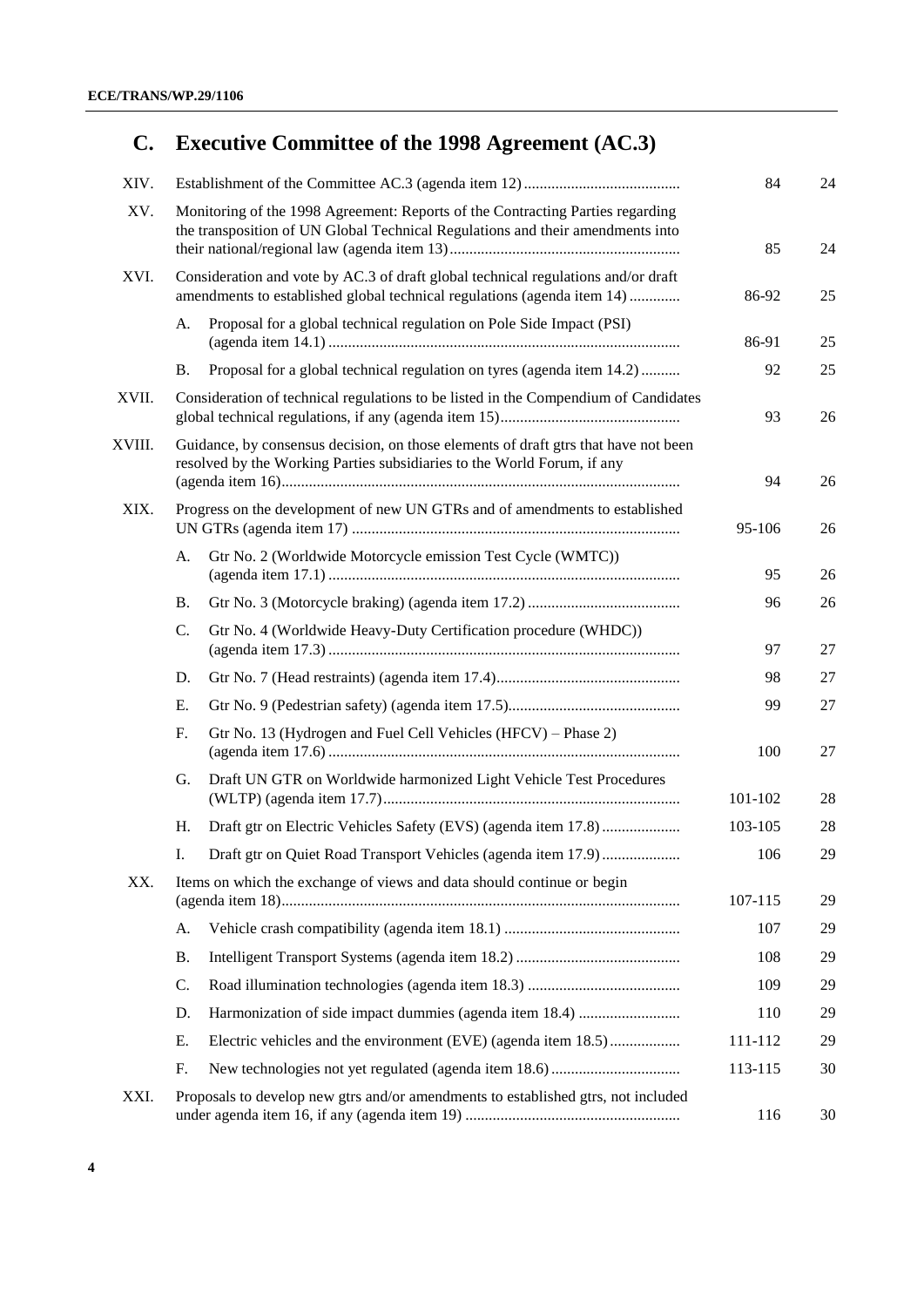### **ECE/TRANS/WP.29/1106**

| XXII.        | Exchange of information on new priorities to be included in the programme of work                                                                                            | 117-119 | 31 |
|--------------|------------------------------------------------------------------------------------------------------------------------------------------------------------------------------|---------|----|
| XXIII.       |                                                                                                                                                                              | 120     | 31 |
| D.           | <b>Administrative Committee of the 1997 Agreement</b>                                                                                                                        |         |    |
| XXIV.        | Establishment of the Committee AC.4 and election of officers for the year 2013                                                                                               | 121     | 31 |
| XXV.         |                                                                                                                                                                              | 122     | 31 |
| Annexes<br>I | List of informal documents (WP.29-161-) distributed without a symbol during                                                                                                  |         | 32 |
| П            |                                                                                                                                                                              |         | 35 |
| Ш            | United Nations Economic Commission for Europe Plan to implement the                                                                                                          |         | 36 |
| IV           | Status of the 1998 Agreement of the global registry and of the Compendium                                                                                                    |         | 45 |
| V            | Oral statement by the representative of Australia during the Executive Committee (AC.3)<br>of the 1998 Agreement concerning the establishment of the GTR on pole side impact |         | 49 |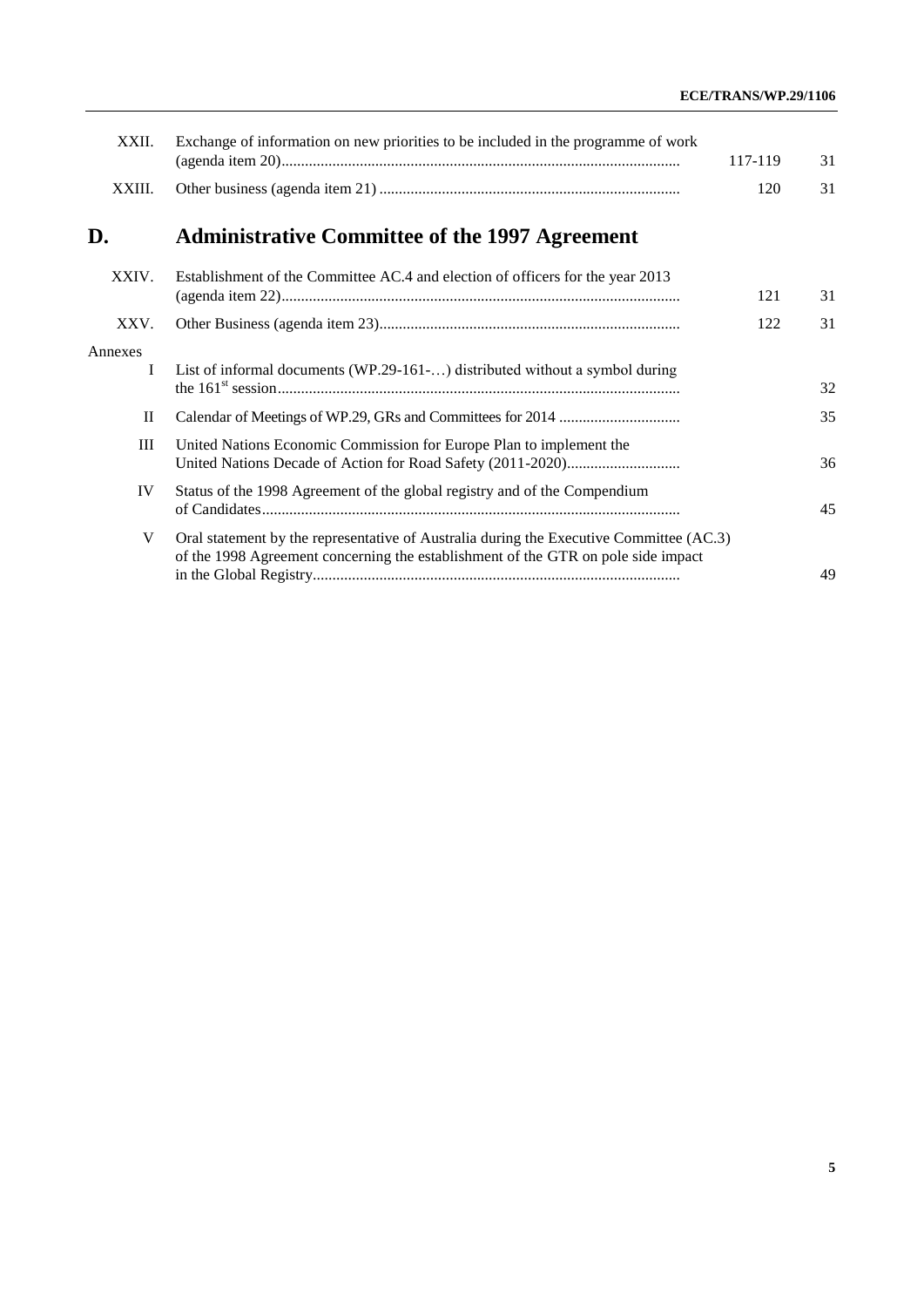# <span id="page-5-0"></span>**A. World Forum for Harmonization of Vehicle Regulations**

### <span id="page-5-1"></span>**I. Attendance**

1. The World Forum for Harmonization of Vehicle Regulations (WP.29) held its  $161<sup>st</sup>$ session from 12 to15 November 2013, chaired by Mr. B. Gauvin (France). The following countries were represented, following Rule 1(a) of the Rules of Procedure of WP.29 (TRANS/WP.29/690 and ECE/TRANS/WP.29/690/Amend.1 and Amend.2): Australia; Belgium; Bosnia and Herzegovina; Canada; China; Czech Republic; Finland; France; Germany; Hungary; India; Italy; Japan; Latvia; Luxembourg; Netherlands; Norway; Philippines; Republic of Korea; Romania; Russian Federation; Serbia; Slovakia; South Africa; Spain, Sweden, Switzerland; Turkey; Ukraine, United Kingdom of Great Britain and Northern Ireland (UK); United States of America. Representatives of the European Union (EU) participated. The following non-governmental organizations were also represented: Association for Emissions Control by Catalyst (AECC), Consumers International (CI); European Tyre and Rim Technical Organisation (ETRTO); European Association of Automotive Suppliers (CLEPA/MEMA/JAPIA),<sup>1</sup> the Foundation for the Automobile and Society (FIA Foundation); International Motor Vehicle Inspection Committee (CITA); The International Automotive Lighting and Light Signalling Expert Group (GTB); International Motorcycle Manufacturers Association (IMMA); International Organization for Standardization (ISO); International Organization of Motor Vehicle Manufacturers (OICA).

### <span id="page-5-2"></span>**II. Opening and statements made during the session**

2. The Director of the Transport Division welcomed the WP.29 representatives. She underlined the importance of the ongoing revision of the 1958 Agreement, which can be taken as an example for other legal instruments. She encouraged the World Forum to adopt the draft UN Regulations on recyclability of motor vehicles and retrofit emissions control devices. She invited countries to accede to the 1997 Agreement as a relevant indicator in the framework of the decade of action for road safety.

3. The Director announced that, as a continuation of the UNECE road map on Intelligent Transport Systems (ITS), a round table on ITS synergies to improve road safety would be organized in Belgium. She invited the representatives to attend the Europe–Asia Road Safety Forum to be held in New Delhi on 4-6 December 2013 during the session of the Working Party on Road Safety (WP.1).

4. Mr. J. Bucayan, Undersecretary of the Department of Transportation and Communications of the Philippines, underlined that the participation of his country in WP.29 was in view of finalising the mutual recognition arrangements (MRA) of the Association of Southeast Asian Nations (ASEAN) on type approval for automotive products. He stated that the MRA was anchored to the principle of the 1958 Agreement and that signature was expected for implementation by ASEAN member States by 2015. He informed WP.29 that his country was taking the necessary steps to ensure the technical capability of carrying out automotive testing, inspections and certifications according to international safety standards. He added that the national committee on the

<sup>&</sup>lt;sup>1</sup> Representing also the Motor and Equipment Manufacturers Association (MEMA) and Japan Auto Parts Industries Association (JAPIA) (TRANS/WP.29/885, para. 4).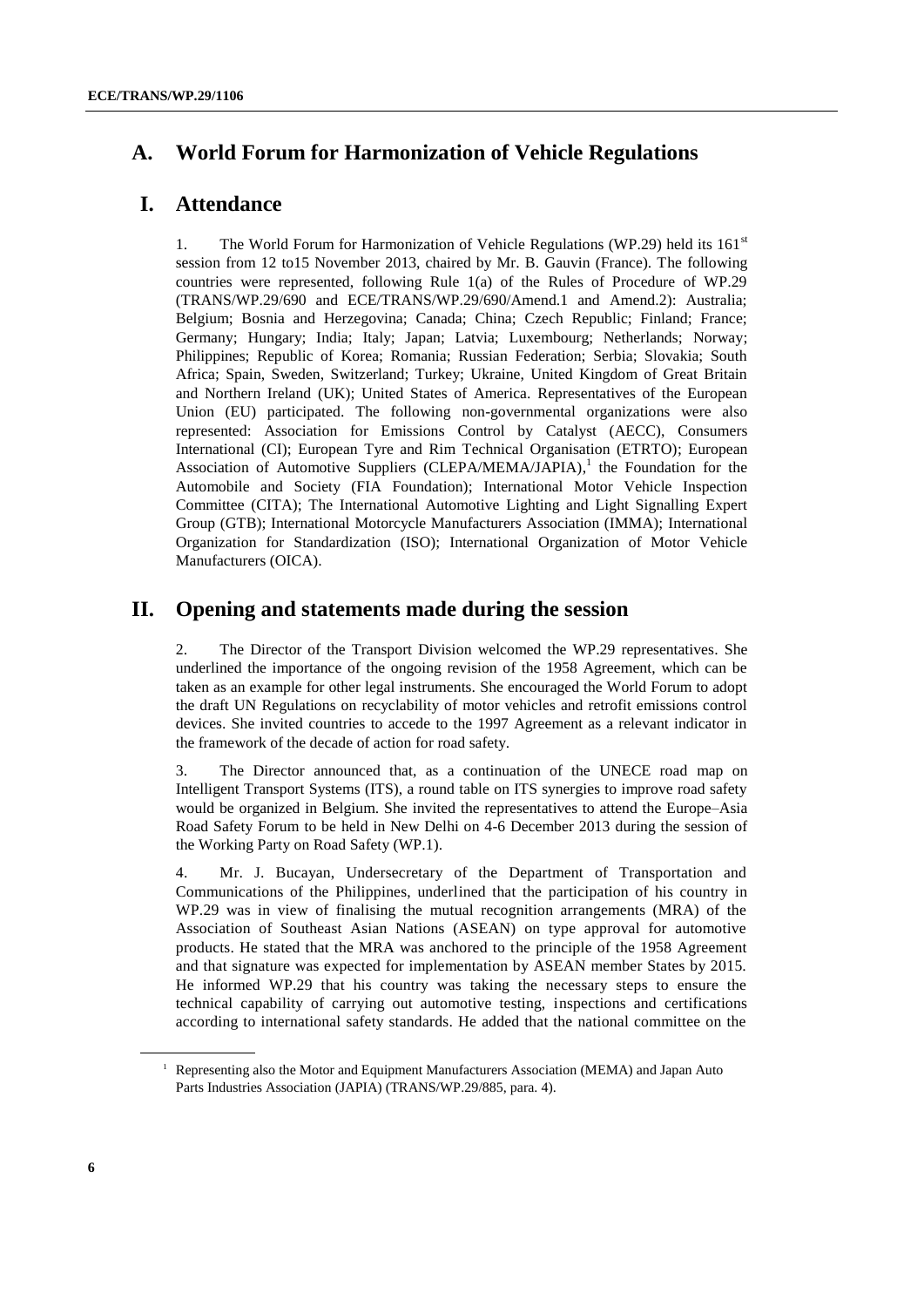harmonization of vehicle standards and regulations was aligning their standards and technical regulations with the provisions of UN Regulations. He acknowledged the assistance of Japan in the preparation of the Philippines to accede to the 1958 Agreement, as well as in the formulation of a road map for accession to the 1958 Agreement and in the introduction of the type approval system in his country. Finally, he stated that with the above-mentioned road map and a better understanding of the significance of the 1958 Agreement, the accession of the Philippines to the 1958 Agreement would be ensured in the near future.

5. Mr. S. Bandopadhyaya, Joint Secretary of the Ministry of Road Transport and Highways of India, confirmed his country's interest in the harmonizing activities of the World Forum. He recalled the active participation of delegates of India in the work of WP.29. He announced that India was considering its accession to the 1958 Agreement, subject to the modification of the rule for adopting new UN Regulations and amendments to existing ones from the current two-thirds majority to a higher one.

### <span id="page-6-0"></span>**III. Adoption of the agenda (agenda item 1)**

*Documentation:* ECE/TRANS/WP.29/1105 and Add.1

6. The provisional annotated agenda for the session (ECE/TRANS/WP.29/1105 and its Add.1) was adopted with the amendments noted below:

- (a) Addition of agenda items:
- 8.5. Election of officers for 2014
- (b) Addition and correction of document references for items:
- 3.2. Add the reference to document ECE/TRANS/WP.29/GRSG/83/Add.1
- 18.5. *for* (ECE/TRANS/WP.29/AC.3/33) *read* (ECE/TRANS/WP.29/AC.3/32)
- 7. The list of informal documents is reproduced in Annex I to this report.

### <span id="page-6-1"></span>**IV. Coordination and organization of work (agenda item 2)**

### <span id="page-6-2"></span>**A. Report of the session of the Administrative Committee for the Coordination of Work (WP.29/AC.2) (agenda item 2.1)**

8. The 113<sup>rd</sup> session of WP.29/AC.2 was held on 11 November 2013, chaired by Mr. B. Gauvin (France) and was attended, in accordance to Rule 29 of the terms of reference and rules of procedure of WP.29 (TRANS/WP.29/690 and Amends.1 and 2), by the Chairs of WP.29 (France), GRB (France), GRE (Canada), GRSP (United States of America), GRPE (Germany), GRRF (United Kingdom), GRSG (Italy), the Administrative/Executive Committees of the three agreements administered by WP.29 (France, the Russian Federation and the United States of America), by the representatives of the European Union, Japan and the United States of America and by the Vice-Chairs of WP.29 (Russian Federation), GRSG (Hungary), GRPE (India) and GRSP (Republic of Korea).

9. The Committee reviewed the draft agenda of the  $161<sup>st</sup>$  session of the World Forum and recommended the amendments as indicated in para. 6 above. The Committee also recommended that agenda item 5.1 be considered by the World Forum and that the rest of the agenda items of the 1998 Agreement be considered by the Executive Committee of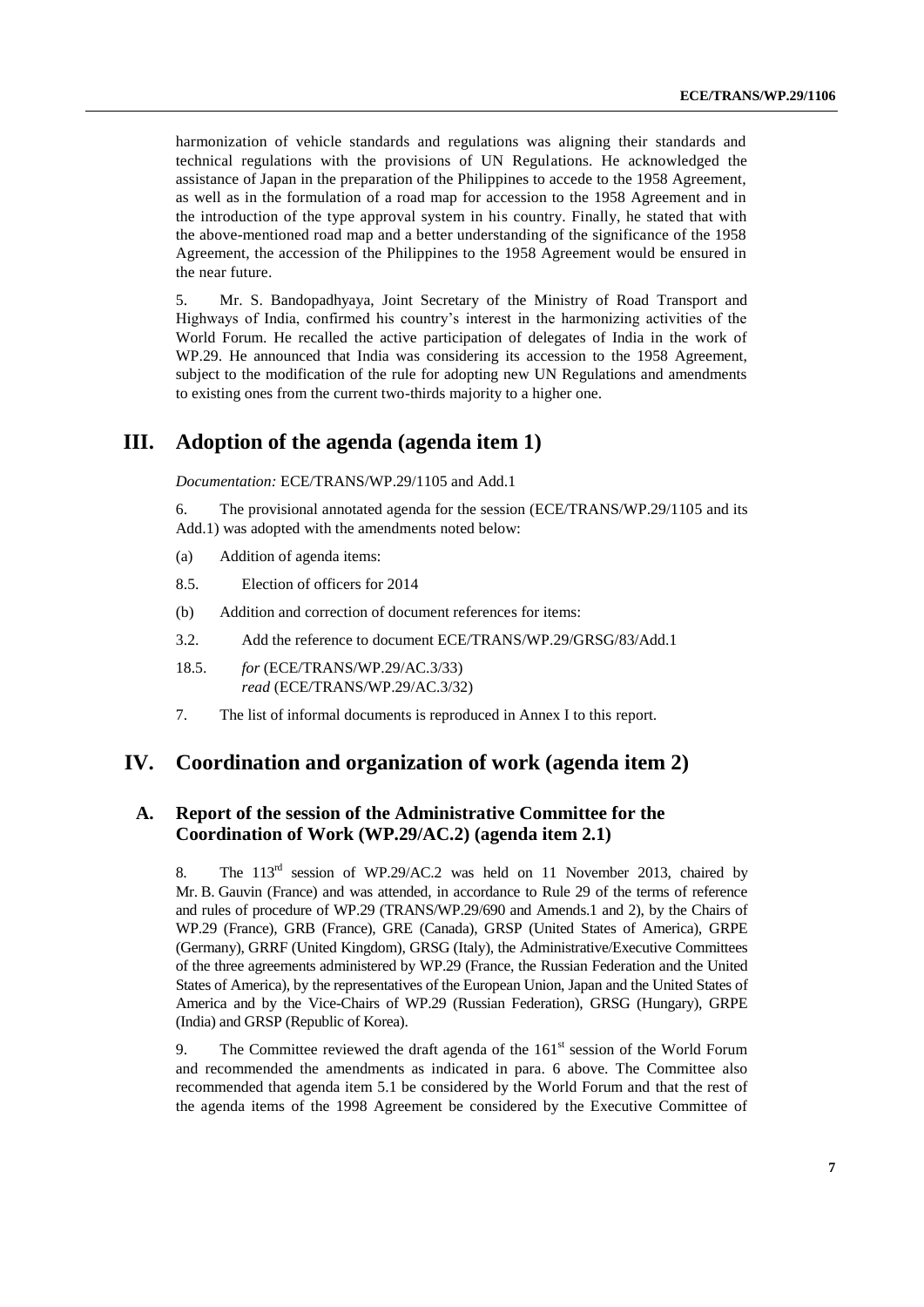the 1998 Agreement (AC.3). It was also recommended that the Administrative Committee of the 1997 Agreement (AC.4) not convene. WP.29/AC.2 also reviewed the draft agenda for the  $162<sup>nd</sup>$  session of the World Forum, scheduled to be held in Geneva from 11 to 14 March 2014.

10. The Administrative Committee AC.2 noted that all the GRs had elected Chairs and Vice-Chairs for the year 2014.

11. The Administrative Committee noted the recent adoption by the ECE of guidelines and procedures for ECE bodies and for the election of the Chairs and Vice-Chairs for the Bureau (E/ECE/1464, Appendix V, available at: [unece.org/fileadmin/DAM/commission/2013/Chapter\\_IV\\_Decision\\_and\\_Annex\\_III\\_Outcome\\_](http://www.unece.org/fileadmin/DAM/commission/2013/Chapter_IV_Decision_and_Annex_III_Outcome_document.pdf) [document.pdf](http://www.unece.org/fileadmin/DAM/commission/2013/Chapter_IV_Decision_and_Annex_III_Outcome_document.pdf) ). AC.2 recalled that the election of officers for WP.29 and its GRs were made in conformity with the Terms of Reference and Rules of Procedures of WP.29. Therefore, no change to the current election process was deemed necessary. AC.2 underlined the need of having well-experienced Chairs and Vice-Chairs to correctly fulfil the tasks of WP.29 and its subsidiary Working Parties.

The Chairs of the GRs considered the possible granting of revisions and extensions of the Type Approvals granted in conformity with the UN Regulations annexed to the 1958 Agreement. It was recommended to delete the part related to revisions and extensions from ECE/TRANS/WP.29/2013/126 awaiting the final Revision 3 of the 1958 Agreement to maintain consistency.

13. AC.2 noted the outcome of the joint International Telecommunication Union (ITU) / ECE workshop on "Intelligent transport systems in emerging markets – drivers for safe and sustainable growth" (27 June 2013, ITU Headquarters, Geneva), as noted in the report of the previous session (ECE/TRANS/WP.29/1103, paras. 23-24) and the Action Plan [\(www.itu.int/en/ITU-T/Workshops-and-Seminars/its-em/201306/Documents/ITS%20workshop](http://www.itu.int/en/ITU-T/Workshops-and-Seminars/its-em/201306/Documents/ITS%20workshop) %20-%20action%20plan.pdf).

14. AC.2 welcomed this action plan that highlights the role of globally harmonized standards and the importance of this work to improve road safety. To ensure the continued engagement between WP.29 (and its subsidiary bodies) with the ITU, AC.2 recommended that WP.29 extends an open invitation to the ITU to attend future sessions of WP.29 as a means of collaborating in the pursuit of closer alignment of future standards and regulations.

15. The Committee considered the issue of patented technologies. AC.2 agreed that patented technologies could improve vehicles safety and reduce emissions, but that in principle patented technologies should not be incorporated, as such, in the UN Regulations, UN GTRs and UN Rules. The Committee recommended to overcome this situation by continuing efforts to prescribe performance based requirements in the framework of UN Regulations, UN GTRs and UN Rules.

16. The Committee noted the delay on the translation of the legal text of UN Regulations, UN GTRs and UN Rules and their amendments, as well as the report of the June 2013 session of WP.29 in French.

17. The World Forum adopted the report of the Administrative Committee on its  $113<sup>th</sup>$ session and its recommendations.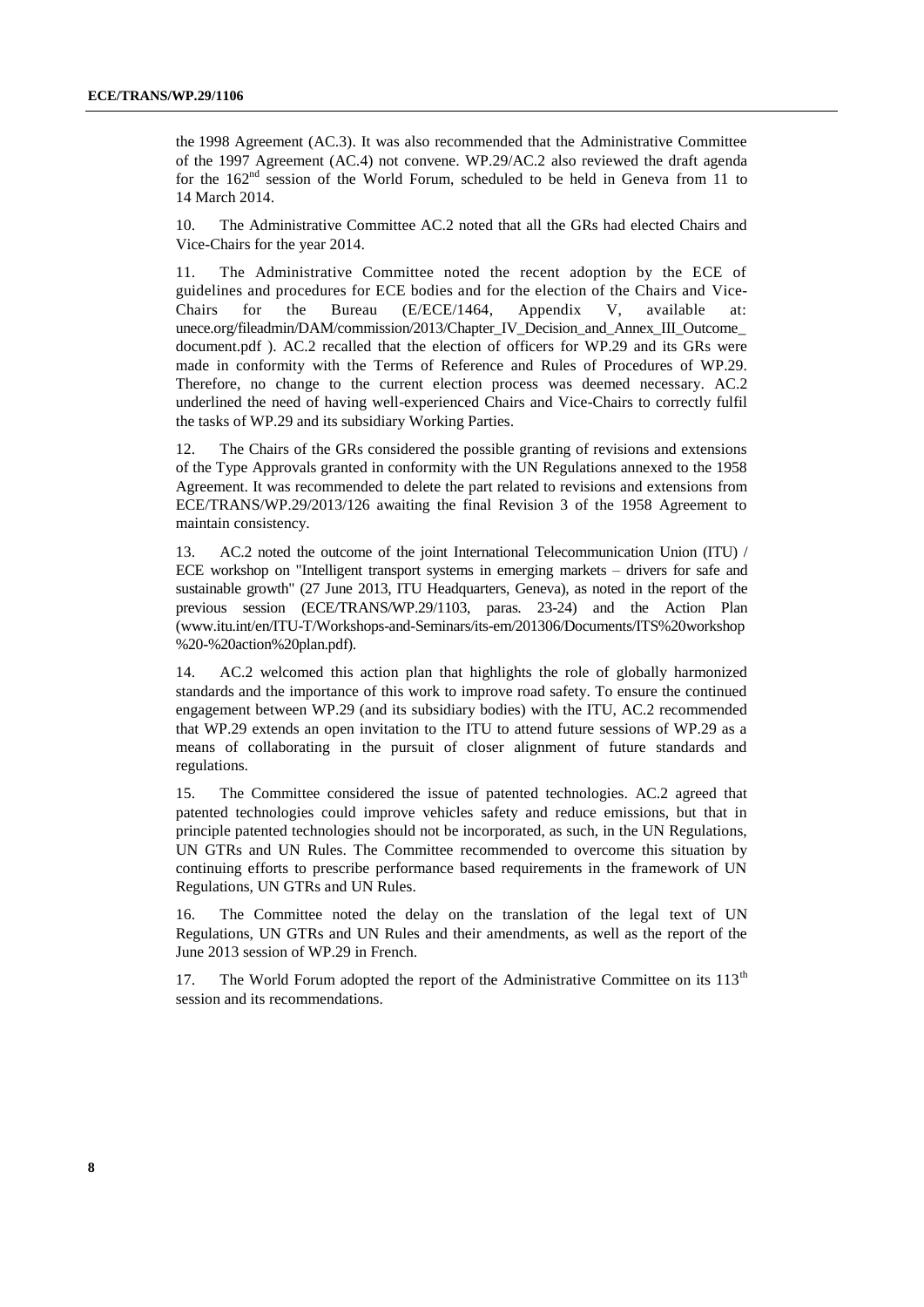### <span id="page-8-0"></span>**B. Programme of work, documentation and calendar of sessions for the year 2014 (agenda item 2.2)**

*Documentation:* ECE/TRANS/WP.29/2013/1/Rev.2, Informal document WP.29-161-01

18. The World Forum noted the revised programme of work and documentation (ECE/TRANS/WP.29/2013/1/Rev.2). The secretariat was requested to include, under the subjects under consideration by GRE, para. 3.1.2, the work in progress on merging some UN Regulations under the responsibility of GRE. WP.29 representatives were invited to review the document and to communicate to the secretariat any amendments deemed necessary. The secretariat presented the draft calendar of sessions for the year 2014 (WP.29-161-01). The World Forum agreed with the calendar as reproduced in Annex II to this report.

### <span id="page-8-1"></span>**C. Intelligent Transport Systems (agenda item 2.3)**

19. The World Forum agreed that the design principles for control systems for Advanced Driver Assistance Systems (ADAS), adopted at its June 2013 session (ECE/TRANS/WP.29/1104, para. 22), be published as an annex to R.E.3.

20. WP.29 noted that the informal working group (IWG) on ITS was not holding its meeting during this session, but had agreed that the next session be during the March 2014 session of WP.29.

### <span id="page-8-2"></span>**D. Biennial evaluation for 2012–2013 and programme of work for 2014 – 2015 and for 2014–2018 (agenda item 2.4)**

*Documentation:* ECE/TRANS/WP.29/2013/123 and ECE/TRANS/WP.29/2013/124

21. The World Forum adopted the evaluation for 2012–2013 and the programme of work for 2014–2015 (ECE/TRANS/WP.29/2013/123) as well as its programme of work for 2014–2018 (ECE/TRANS/WP.29/2013/124). In the latter document, in the 'outputs expected …' under sections 02.4.2 (d) and (e), amend the date "2015" to read "2016" (twice). The World Forum requested the secretariat to transmit the documents to the Inland Transport Committee (ITC) for consideration at its February 2014 session.

### <span id="page-8-3"></span>**E. Follow-up of the ECE reform (agenda item 2.5)**

22. The secretariat informed the World Forum about the implementation of the ECE reform, particularly about the assignation of new professionals to work primarily at the WP.29 secretariat. The additional posts (one P4 and one P2) were expected to take up their new functions in January 2014. The World Forum invited the secretariat to present the distribution of tasks of the secretariat at its next session in March 2014.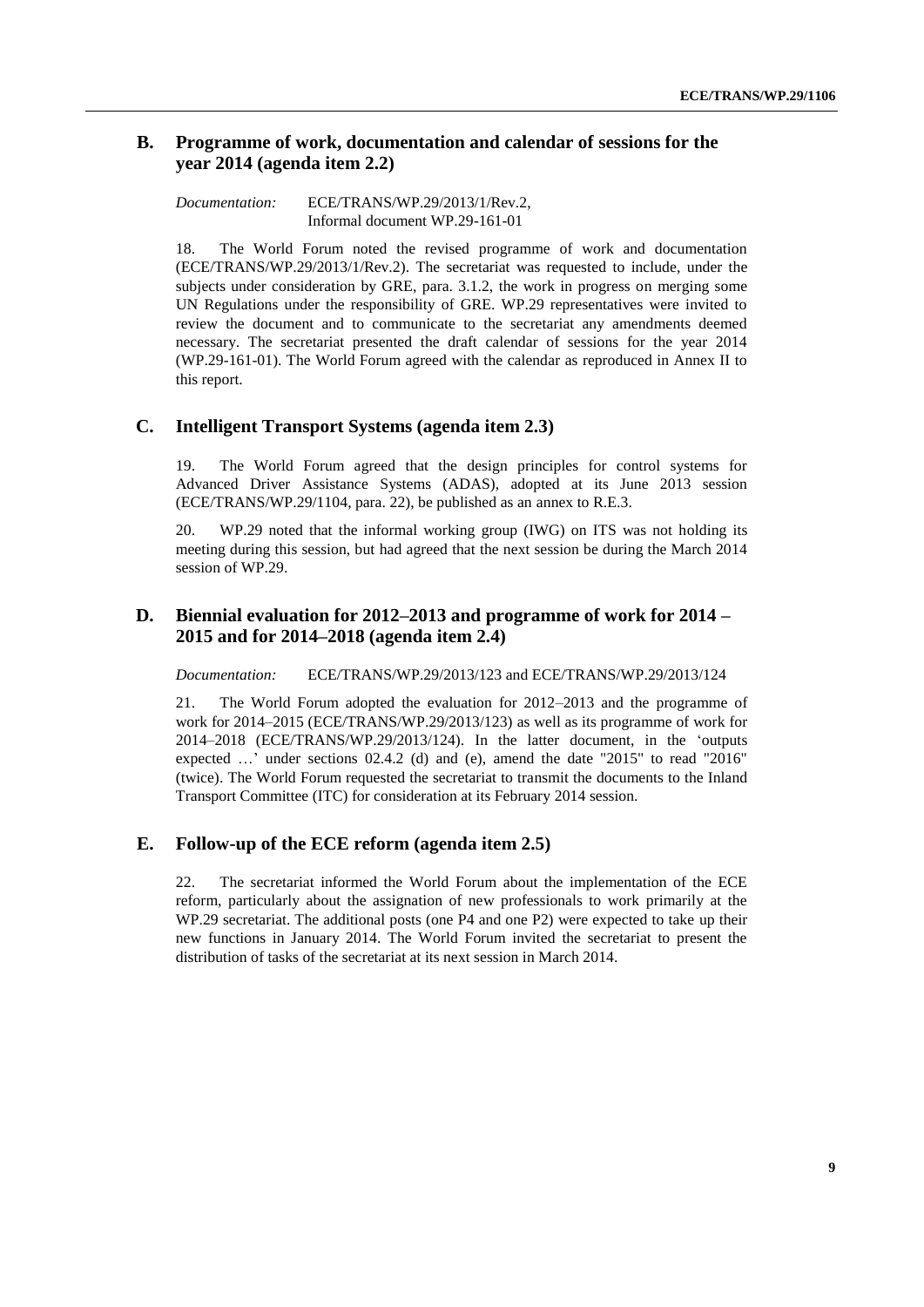# <span id="page-9-0"></span>**V. Consideration of the reports of the Working Parties (GRs) subsidiary to WP.29 (agenda item 3)**

### <span id="page-9-1"></span>**A. Working Party on Working Party on Lighting and Light-Signalling (GRE) (Sixty-ninth session, 8–11 April 2013) (agenda item 3.1)**

*Documentation:* ECE/TRANS/WP.29/GRE/69

23. The World Forum recalled the oral report of the Chair of GRE given during the 160<sup>th</sup> session (ECE/TRANS/WP.29/1104, paras. 31–37) and approved the report.

### <span id="page-9-2"></span>**B. Working Party on General Safety provisions (GRSG) (104th session, 15–19 April 2013) (agenda item 3.2)**

*Documentation*: ECE/TRANS/WP.29/GRSG/83 and Add.1

24. The World Forum recalled the oral report of the Chair of GRSG given during the 160<sup>th</sup> session (ECE/TRANS/WP.29/1104, paras. 38-41) and approved the report.

### <span id="page-9-3"></span>**C. Working Party on Passive Safety (GRSP) (Fifty-third session, 13–17 May 2013) (agenda item 3.3)**

*Documentation*: ECE/TRANS/WP.29/GRSP/53

25. The World Forum recalled the oral report of the Chair of GRSP given during the 160<sup>th</sup> session (ECE/TRANS/WP.29/1104, paras. 42-44) and approved the report.

### <span id="page-9-4"></span>**D. Working Party on Pollution and Energy (GRPE) (Sixty-sixth session, 4–7 June 2013) (agenda item 3.4)**

*Documentation*: ECE/TRANS/WP.29/GRPE/66

26. The World Forum recalled the oral report of the Chair of GRPE given during the 160<sup>th</sup> session (ECE/TRANS/WP.29/1104, paras. 45-52) and approved the report.

### <span id="page-9-5"></span>**E. Highlights of the recent sessions (agenda item 3.5)**

#### **1. Working Party on Noise (GRB) (Fifty-eighth session, 2-4 September 2013) (agenda item 3.5.1)**

27. Mr. S. Ficheux, Chair of GRB, reported on the results achieved by GRB during its fifty-eighth session (for more details, see the report of the session ECE/TRANS/WP.29/GRB/56).

28. He informed WP.29 that GRB would need further discussion to clearly indicate the way forward on the mandatory activation of Audible Vehicle Alerting System (AVAS) in stationary position and in starting the vehicle motion. He encouraged delegates to participate in the next meetings of the informal group on Quiet Road Transport Vehicles (QRTV).

29. The World Forum noted that Mr. Ficheux (France) had been re-elected GRB Chair and Mr. A. Bocharov (Russian Federation) had been elected as Vice-Chair of GRB for the 2014 sessions.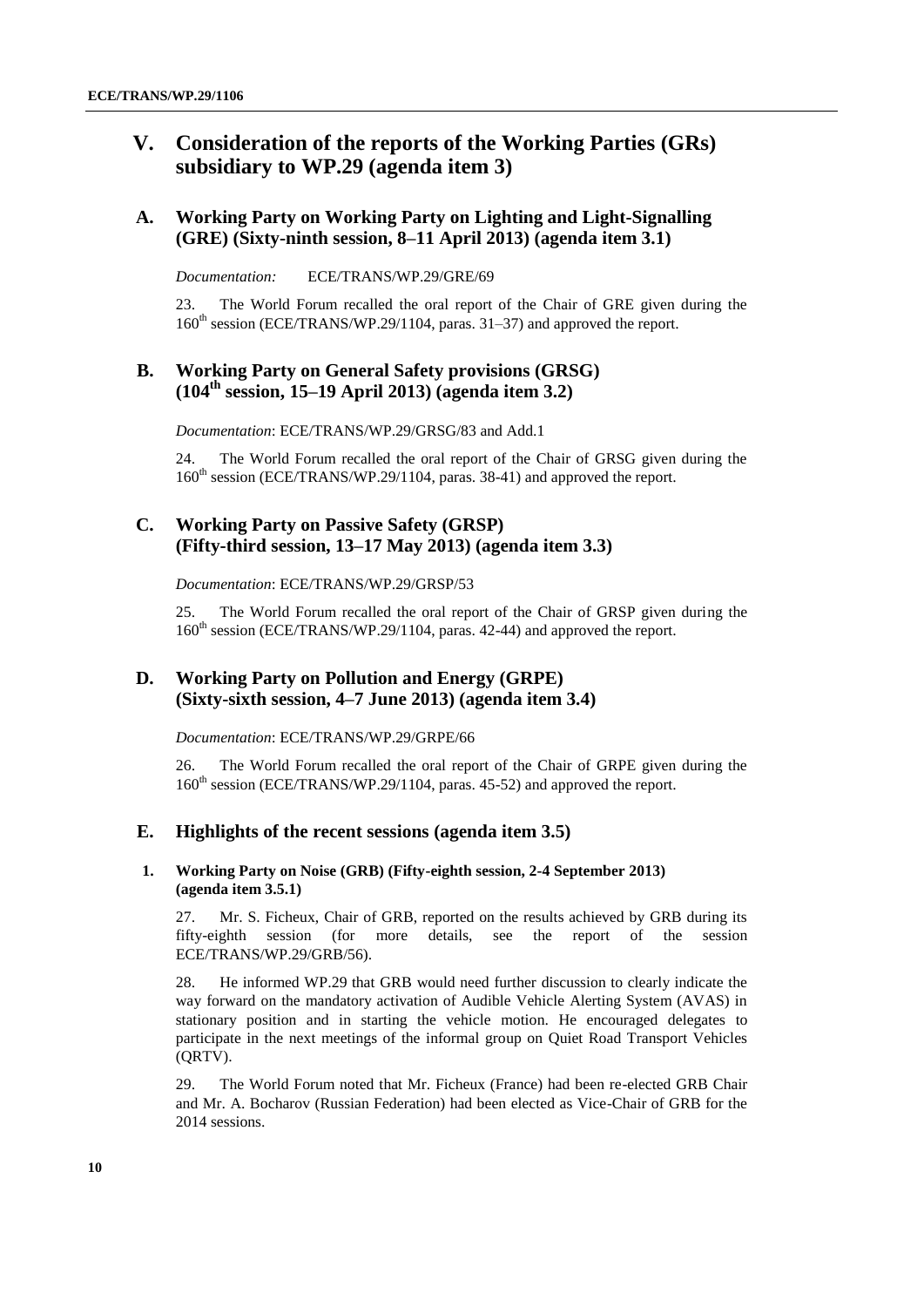#### **2. Working Party on Brakes and Running Gear (GRRF) (Seventy-fifth session, 17-19 September 2013) (agenda item 3.5.2)**

30. The Chair of GRRF, Mr. B. Frost, informed WP.29 about the results achieved by GRRF during its seventy-fifth session (for more details, see the report of the session ECE/TRANS/WP.29/GRRF/75).

31. He reported on the progress made by GRRF to completely redraft the transitional provisions of Regulations Nos. 13 and 13-H and to harmonize them with the corresponding guidelines.

32. He reported that GRRF was still seeking a consensus proposal on new wet grip limits for tyres of category C3 in ECE/TRANS/WP.29/2013/66 (Supplement 5 to the 02 series of amendments to UN Regulation No. 117) and proposed WP.29 and AC.1 to defer the vote.

33. He requested authorization for the informal working group on the Tyre GTR to hold an additional meeting for consideration of a proposal by the experts from China on the "bead unseating test" and of potential findings from research associated with the wet grip test performed by the United States of America. WP.29 gave its consent to that request, subject to the confirmation by AC.3 (see para. 92).

34. The World Forum noted that Mr. Frost (UK) and Mr. Kubota (Japan) had been reelected Chair and Vice-Chair of GRRF for the sessions in 2014.

#### **3. Working Party on General Safety provisions (GRSG) (105th session, 8-11 October 2013) (agenda item 3.5.3)**

35. The GRSG Chair, Mr. A. Erario, informed WP.29 about the results achieved during the 105<sup>th</sup> session of GRSG (for more details, see the report of the session ECE/TRANS/WP.29/GRSG/84).

36. He sought the consent of WP.29 to re-establish the informal group on Camera-Monitor Systems (CMS). WP.29 gave its consent.

37. The representative of the Russian Federation, Chair of the IWG on Automatic Emergency Call System (AECS), reported on the progress made during its first meeting.

38. The World Forum noted that Mr. A. Erario (Italy) and Mr. M. Matolcsy (Hungary) had been re-elected Chair and Vice-Chair of GRSG for the sessions in 2014.

### **4. Working Party on Light and Light-signalling (GRE) (Seventieth session, 21-23 October 2013) (agenda item 3.5.4)**

39. The GRE Chair, Mr. M. Gorzkowski, informed WP.29 about the results achieved during the seventieth session of GRE (for more details, see the report of the session (ECE/TRANS/WP.29/GRE/70).

40. He informed WP.29 that the Special Interest Group (SIG) considering simplification of UN Regulations on lighting and light-signalling would meet during February 2014 to establish the terms of reference for the future IWG. The chairmanship and secretariat of this IWG would be decided at that meeting. WP.29 gave its consent.

41. The World Forum noted that Mr. M. Gorzkowski (Canada) was unanimously reelected as Chair and that Mr. D. Rovers (Netherlands) was unanimously elected as Vice-Chair for the GRE sessions scheduled for the year 2014.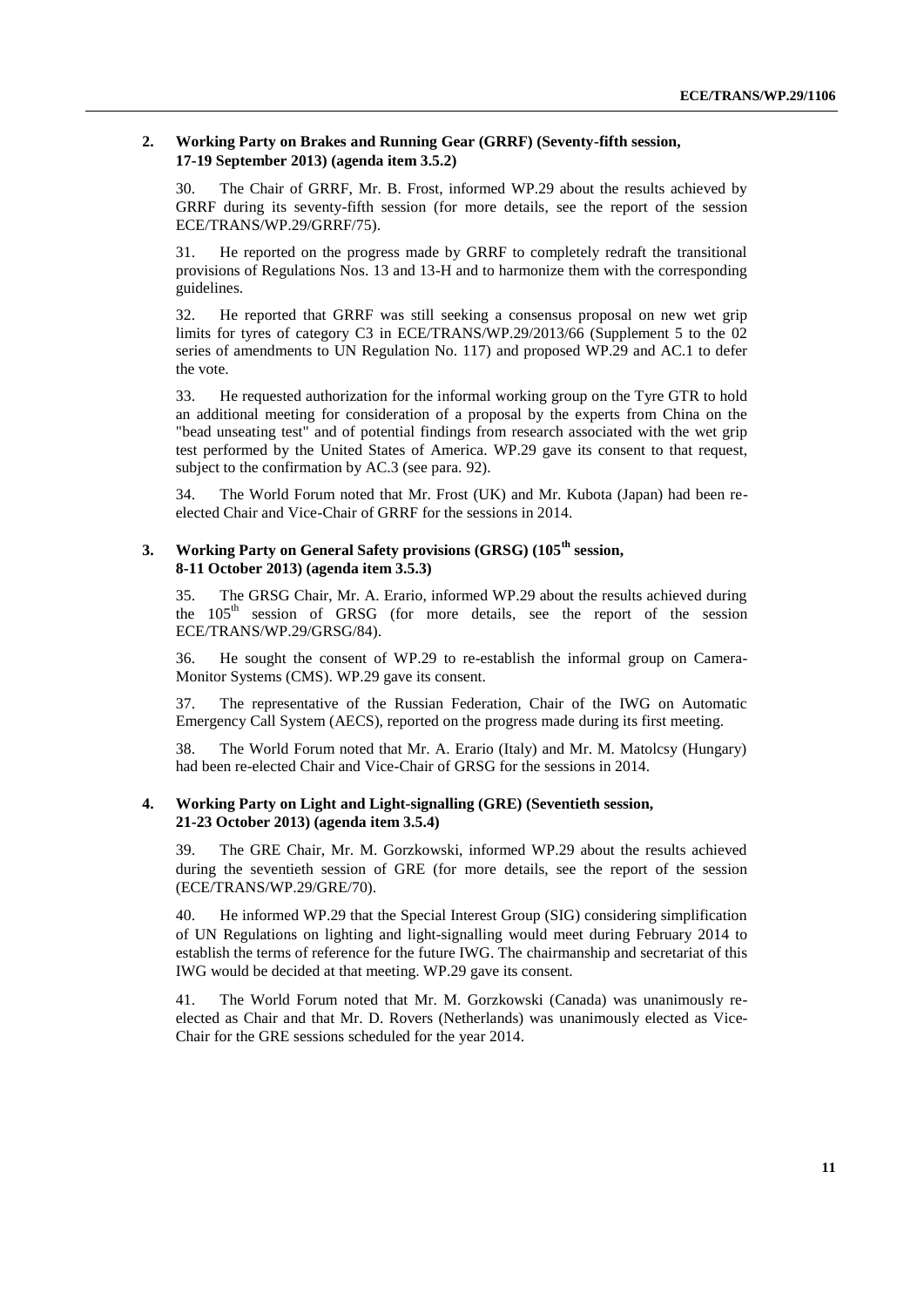### <span id="page-11-0"></span>**VI. 1958 Agreement (agenda item 4)**

### <span id="page-11-1"></span>**A. Status of the Agreement and of the annexed Regulations (agenda item 4.1)**

42. The World Forum noted that the last update of the status of the 1958 Agreement and the list of modifications to ECE/TRANS/WP.29/343/Rev.21 were available on the WP.29 website at: [www.unece.org/trans/main/wp29/wp29wgs/wp29gen/wp29fdocstts.html.](http://www.unece.org/trans/main/wp29/wp29wgs/wp29gen/wp29fdocstts.html) The secretariat informed the World Forum that some Type Approval Authorities (TAA) had communicated the categories of the designated Technical Services (TS). The secretariat explained that incorporating the category of TS in the status document would result in thousands of additional entries and, therefore, would make it difficult to handle. The World Forum agreed not to insert the categories of the TS. WP.29 noted that Japan would apply UN Regulations Nos. 125, 130 and 131 from 5 January 2014.

### <span id="page-11-2"></span>**B. Guidance requested by the Working Parties on matters related to UN Regulations annexed to the 1958 Agreement (agenda item 4.2)**

### **Reproduction and reference to private standards in UN Regulations, UN Global Technical Regulations and UN Rules (agenda item 4.2.1)**

43. The secretariat reported on the meeting organized with the ISO secretariat to consider the issues raised during the  $160<sup>th</sup>$  session of WP.29 (ECE/TRANS/WP.29/1104, paras. 54-55) on the non-availability of former and draft versions of such standards as well as the non-availability of the referenced standards free of charge, affecting the transparency of the UN Regulations, UN GTRs and UN Rules.

44. The representative of ISO noted the issues raised and agreed to consider them with WP.29 and its secretariat.

45. The representative of the United States of America referred to the guidelines OMB Circular No. A-199 (www.whitehouse.gov/omb/circulars\_a119). He added that the background material used for supporting the redaction and establishment of a standard was a key element for the assessment of the standard prior to its incorporation by reference into a regulation and should, therefore, be available to regulatory bodies. He added that the intellectual property restrictions on private standards should not apply when governments were participating in the funding or research for the establishment of a private standard.

46. WP.29 noted that the American National Standards Institute (ANSI) had announced on 28 October 2013 the official launch of the ANSI IBR Portal, a free online tool with readonly access to standards that have been incorporated by reference into federal laws.

47. WP.29 also noted that an International Conference on "Standards and Regulatory Frameworks" would be held on 19 November 2013 in the framework of the session of the Working Party on Regulatory Cooperation and Standardization Policies (WP.6 of the UNECE Trade Division). The Conference would present global best practices in the use of standards in regulatory work and review, in particular, the Recommendation D on "Reference to Standards" (ECE/TRADE/C/WP.6/2013/5). The World Forum requested the secretariat to represent WP.29 in the noted conference to: (i) share the experience of WP.29 on the incorporation by reference of private standards into regulations, (ii) stress the need of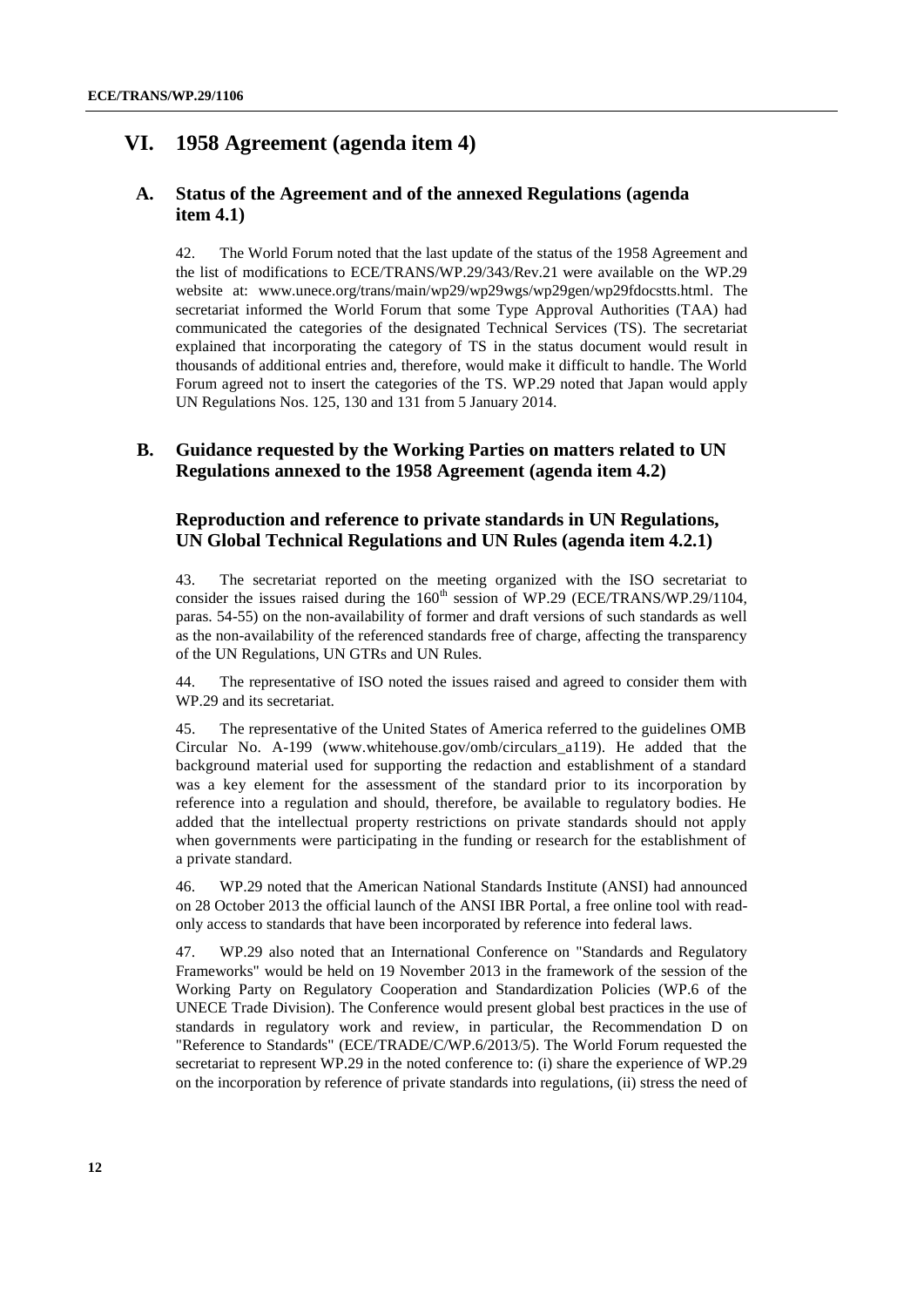cooperation of standards developing organizations with regulatory bodies to ensure regulatory transparency, and (iii) suggest the "read-only" access of standards referenced in the regulations through "reading rooms" (similar to the ANSI IBR portal referenced above) hosted by trusted organizations, such as the United Nations.

### <span id="page-12-0"></span>**C. Development of the International Whole Vehicle Type Approval (IWVTA) (agenda item 4.3)**

*Documentation*: Informal document WP.29-161-17

48. The representative of France, chairing the IWG on IWVTA, gave a general overview of the outcome of the two meetings held in Paris and Bonn prior to the WP.29 session. The representative of Japan, chairing the IWVTA subgroup on the development of UN Regulation No. 0, reported on the group's work progress (WP.29-161-17). He recalled that the main objective of the IWVTA was the extension of the mutual recognition of vehicle systems and components to whole vehicles. He added that the subgroup recognized that this objective could not be achieved in a single step. UN Regulation No. 0 would thus allow, in a first step, a partial IWVTA limited to  $M_1$  category of vehicles. This partial type approval would need completion by national or regional approvals. At a future point, a complete whole vehicle approval would be possible. He described the working assumptions concerning the rights and obligations of the Contracting Parties (CPs) applying UN Regulation No. 0 and that it was foreseen to annually update UN Regulation No. 0. He presented the structure of UN Regulation No. 0 and two tentative lists with UN Regulations for further review that would need to be complied with for obtaining a Whole Vehicle Type Approval. List A contained thirty-nine UN Regulations that could already be included in the first step of the partial IWVTA. List B contained fourteen UN Regulations that would need amendment before their inclusion into list A. The representative of Japan also reported on the foreseen evolution of UN Regulation No. 0 and highlighted that the ultimate goal of IWVTA was the universal Whole Vehicle Type Approval mutually recognized by all CPs applying UN Regulation No. 0 without any additional national requirements. An additional further step would include vehicle categories other than  $M<sub>1</sub>$ . He concluded his presentation by indicating that the subgroup intended to complete the drafting of the partial IWVTA requirements by March 2016 and announced that the next meeting of the subgroup was scheduled to be held in Japan on 21-23 January 2014. He added that the latest version of draft UN Regulation No. 0 was available at: www2.unece.org/wiki/download/attachments/14320328/SGR0-08-13.docx.

49. The representative of EU supported this process and the efforts achieved. He underlined the need for agreement on the list of UN Regulations to be included in UN Regulation No. 0. The representative of OICA joined the EU in this support and added that the IWVTA was of the highest importance for the automotive industry.

### <span id="page-12-1"></span>**D. Consideration of amendments to the 1958 Agreement (agenda item 4.4)**

*Documentation:* ECE/TRANS/WP.29/2013/2013/134, Informal documents WP.29-161-15 and WP.29-161-16

50. The representative of the EU, chairing the IWVTA subgroup on the review of the 1958 Agreement, informed the World Forum that a first proposal for amendments to the 1958 Agreement had been completed by the subgroup (ECE/TRANS/WP.29/2013/134). He indicated that, after transmitting the proposal, the subgroup had convened again prior to the WP.29 session and that the majority of the pending issues had been solved (WP.29-161-15 superseding ECE/TRANS/WP.29/2013/134). He provided WP.29 with a general overview on the development of the proposal (WP.29-161-16) and recalled certain major features aimed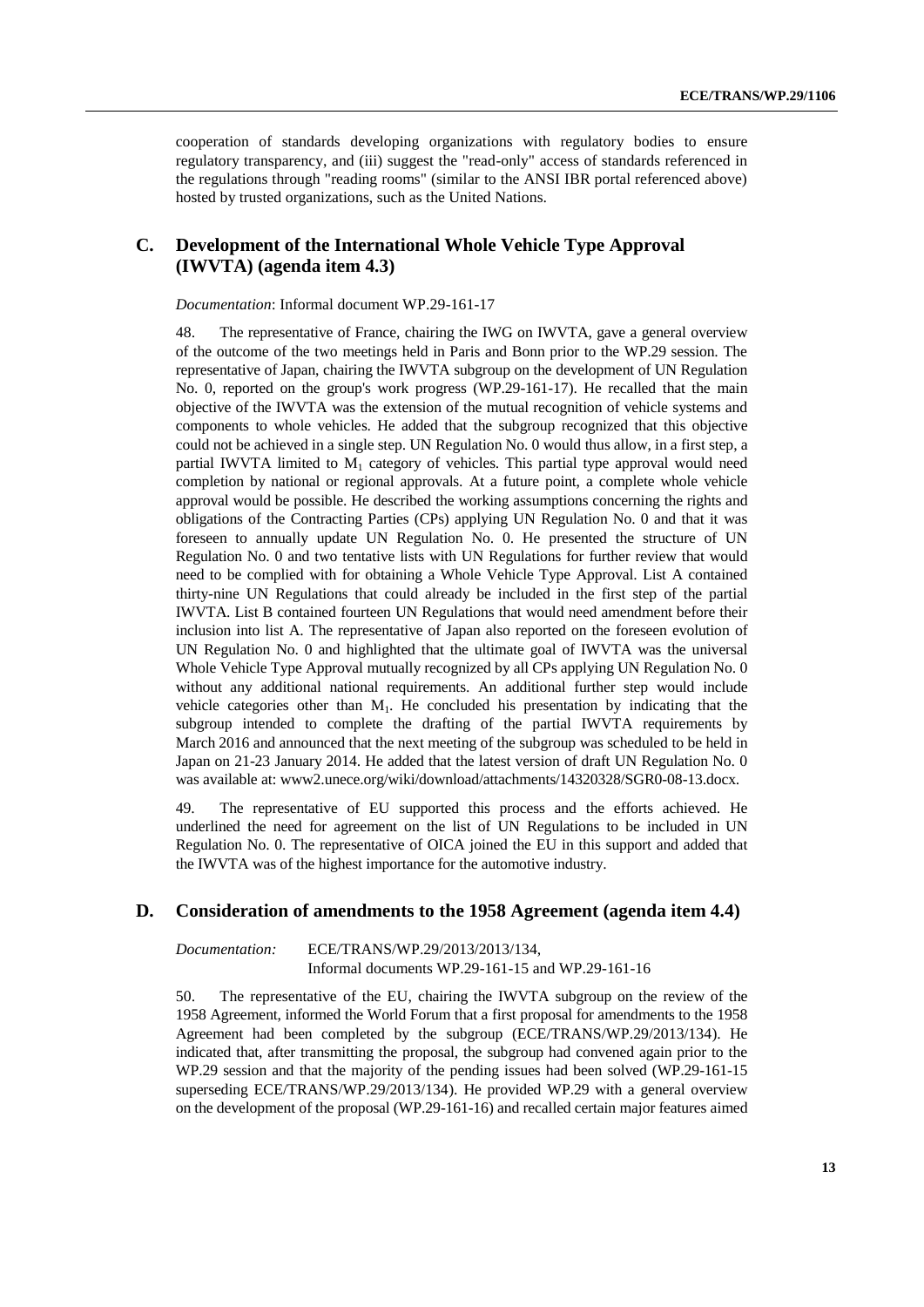to increase the attractiveness of the revised 1958 Agreement: (i) the possibility to grant and recognize type approvals according to previous series of amendments to UN Regulations, (ii) the possibility of a CP to delegate its voting right to another CP and (iii) the possibility for a CP to vote in favour of a new UN Regulation but to apply the UN Regulation at a later time point. He reported that the main pending issue for WP.29 to consider was the need to modify the two-third majority threshold for adopting new UN Regulations and amendments to existing UN Regulations. He concluded his presentation by inviting all the CPs to analyse the proposal and to provide their feedback at the next session of WP.29 in March 2014. The subgroup should resolve the issues by the November 2014 session of WP.29. At the March 2015 session, WP.29 should be in a position to identify if unanimity can be achieved to amend the Agreement and to launch the formal procedure for the amendment of the Agreement by a CP. Revision 3 to the 1958 Agreement would then enter into force on March 2016.

51. WP.29 noted a general support on the development of the amendments to the Agreement and requested the secretariat to distribute WP.29-161-15 with an official symbol for consideration at its next session. WP.29 also noted that further amendments to WP.29-161-15 to resolve the pending issues, would be presented at the March 2014 session as an informal document.

### <span id="page-13-0"></span>**E. Development of an electronic database for the exchange of type approval documentation (DETA) (agenda item 4.5)**

52. The secretariat pointed out that the DETA concept had already been incorporated into draft Revision 3 of the 1958 Agreement. He reported that several UNECE internal meetings had been held concerning the hosting of DETA within the United Nations. He added that a request had been transmitted to the relevant UNECE Committee to secure the necessary budget for the second half of 2015. He informed WP.29 that this matter was still under consideration by UNECE and that for 2016–2017, it would be necessary to include the funding of DETA in the general budget of the UNECE for its approval by the General Assembly. He added that the WP.29 secretariat was targeting March 2016 for the final implementation of DETA.

53. The secretariat suggested limiting the maintenance services for DETA that would be provided by the United Nations, to the normal Geneva office working hours. WP.29 agreed with this proposal.

### <span id="page-13-1"></span>**F. Consideration of draft amendments to existing Regulations submitted by GRE (agenda item 4.6)**

54. The World Forum, in considering informal documents WP.29-161-06 and WP.29- 161-11, agreed to refer the official documents listed under agenda items 4.6.1, 4.6.2, 4.6.4, 4.6.5, 4.6.8, 4.6.9, 4.6.12, 4.6.16, 4.6.17, 4.6.18, 4.6.19, 4.6.20, 4.6.21, 4.6.22, 4.6.23, 4.6.25, 4.6.26 and 4.6.27 back to GRE for further consideration.

55. The World Forum considered the draft amendments under agenda items 4.6.3, 4.6.7, 4.6.10, 4.6.11, 4.6.13 to 4.6.15, 4.6.24, 4.6.28 as well as 4.6.29, and recommended their submission to AC.1 for voting, subject to the corrections of para. 56 below.

56. Agenda item 4.6.11, Regulation No. 37, document ECE/TRANS/WP.29/2013/78, correct on page 5, sheet WT21/7W, the dimensions "E and "F" to read "e" and "f" respectively.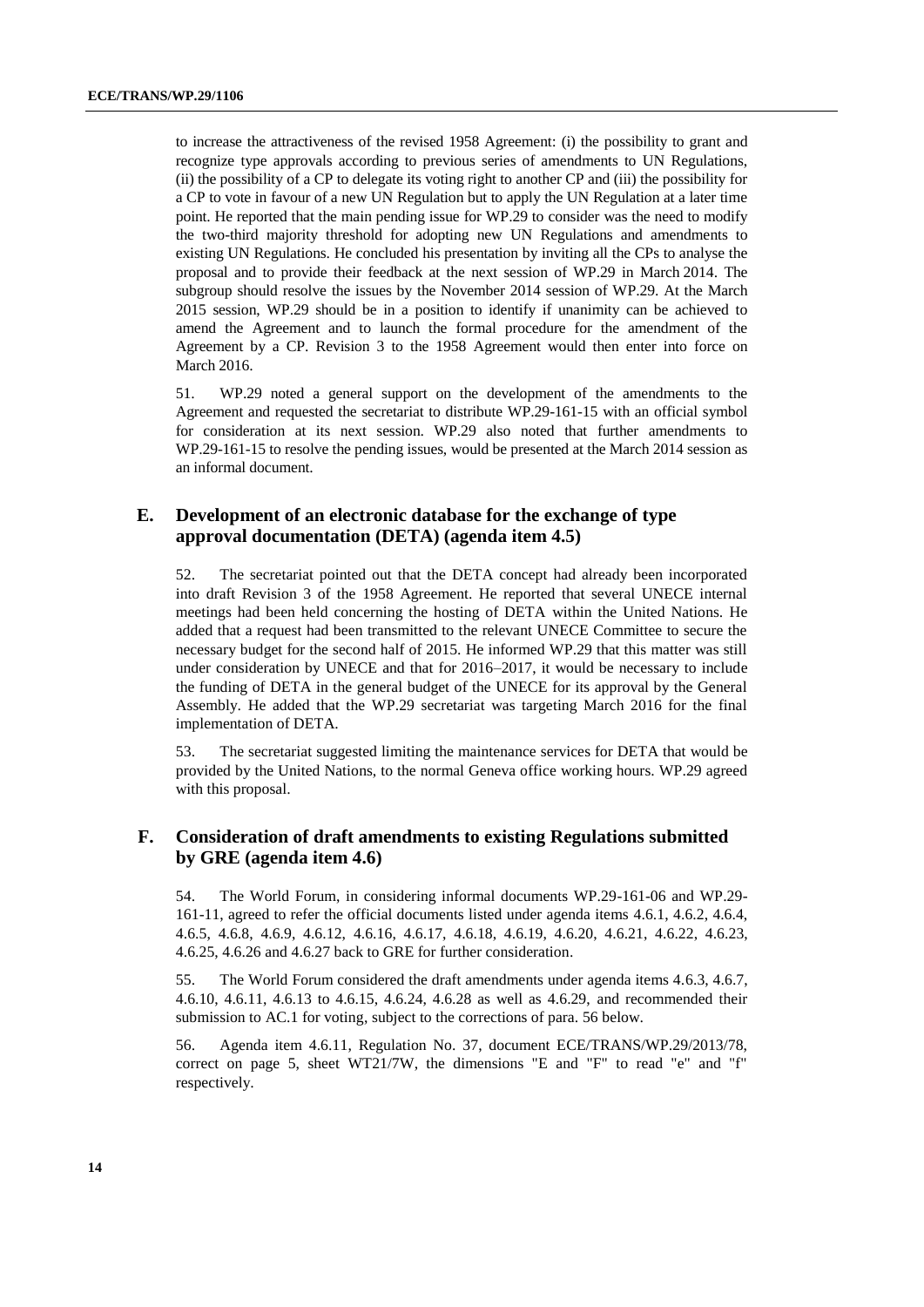57. For agenda item 4.6.6, Regulation No. 10, the World Forum requested the secretariat to incorporate the corrections of WP.29-161-04 into ECE/TRANS/WP.29/2013/73 for consideration at its March 2014 session.

### <span id="page-14-0"></span>**G. Consideration of draft amendments to existing Regulations submitted by GRSG (agenda item 4.7)**

58. The World Forum considered the draft amendment under agenda items 4.7.1 to 4.7.5 and recommended its submission to AC.1 for voting, subject to the corrections of para. 59 below.

59. Agenda item 4.7.5., Regulation No. 110, document ECE/TRANS/WP.29/2013/101, (see WP.29-161-05):

*Page 12, definitions 4.70. to 4.76.,* renumber as definitions 4.68. to 4.74.

*Page 13, paragraph 5.3.1. (including footnote 10),* amend the footnote 10 to read:

"10 [n] stands for the sample size and shall be determined by the Type Approval Authority."

*Page 16, paragraph 8.13.1.,* amend to read:

"8.13.1. The LNG tank shall be equipped at least with the following components, which may be either separate or combined (special care shall be taken to prevent LNG trapping):"

*Page 16, insert a new paragraph 8.13.1.3.,* to read:

"8.13.1.3. Automatic valve;"

*Page 16, paragraph 8.13.1.3. (former),* renumber as paragraph 8.13.1.4.

*Page 16, paragraph 8.13.3.,* correct to read:

"8.13.3. The components mentioned in paragraphs 8.13.1.1. to 8.13.1.4. (above) shall be type approved pursuant to the provisions laid down in Annex 4 to this Regulation."

*Page 24, insert new paragraphs 18.6.1. to 18.6.1.2.,* to read:

- "18.6.1. Automatic valve
- 18.6.1.1. An automatic valve shall be installed in the fuel supply line, directly on every LNG tank (in a protected position).
- 18.6.1.2. The automatic valve shall be operated such that the fuel supply is cut off when the engine is switched off, irrespective of the position of the ignition switch, and shall remain closed while the engine is not running. A delay of 2 seconds is permitted for diagnostic."

*Page 24, paragraphs 18.6.1. to 18.6.3. (former),* renumber as paragraphs 18.6.2. to 18.6.4.

*Page 25, paragraph 18.6.4. (former),* renumber as paragraph 18.6.5. and amend to read:

"18.6.5. Manual fuel shut off valve

The manual fuel shut off valve shall be mounted directly on the LNG tank (in a protected position). It should be readily accessible. The manual fuel shut off valve can be integrated into the automatic valve."

*Page 25, paragraphs 18.6.5. to 18.6.7. (former),* renumber as paragraphs 18.6.6. to 18.6.8.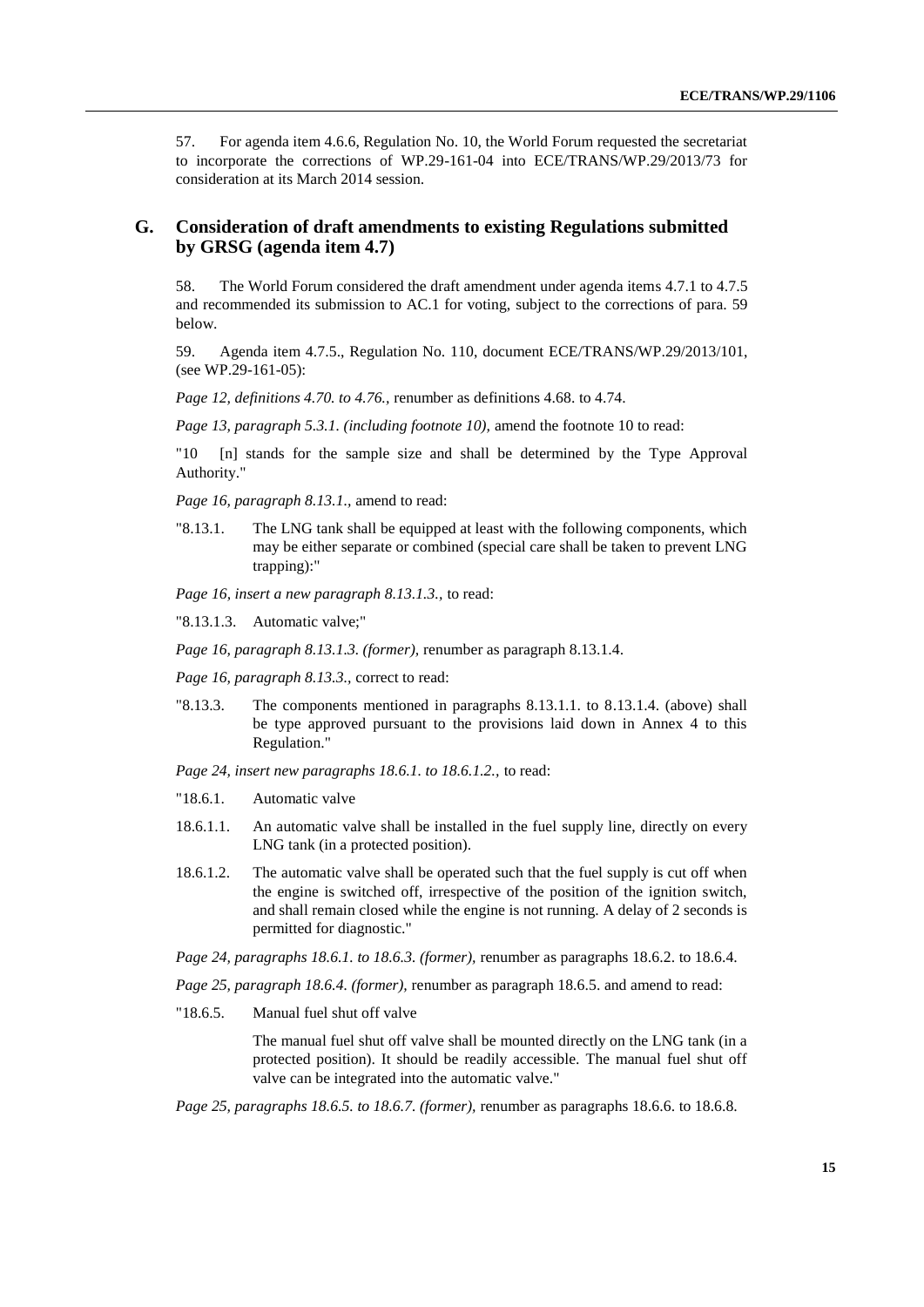*Page 26, paragraph 18.10.3.,* correct the reference to "Annex 4F1" to read "Annex 4F".

*Page 28, insert a new paragraph 24.3.,* to read:

"24.3. Type approvals of components other than fuel rail, as defined in paragraph 4.74., granted according to the original version of this Regulation, shall remain valid and shall be accepted for the purpose of their installation on vehicles."

*Page 28, paragraphs 24.3. to 24.5. (former),* renumber as paragraphs 24.4. to 24.6.

*Page 28, paragraph 24.6. (former),* renumber the as paragraph 24.7. and amend the references to paragraphs 24.4. and 24.5. to read paragraphs 24.5. and 24.6.

*Pages 40 and 41, Annex 1B, items 1.2.4.5.18. to 1.2.4.5.29.2.,* correct the footnote 1 (former) to read footnote 2 and footnote 2 (former) to read footnote 1.

*Page 48, Annex 2B - Addendum, paragraphs 1.22.2., 1.23.2., 1.24.2., 1.25.2., 1.26.2., 1.27.2., 1.28.2., 1.29.2., 1.30.2. and 1.31.2.,* correct the wording "Working pressure(s)1:" to read "Material:".

*Page 53, Annex 3A, paragraphs 2. and 3.,* correct the references to "page 6" and "page 12" to read "page 2" and "page 7" respectively.

*Page 68, Annex 3A, Table 6.7, first column, tenth row,* correct the wording "Working pressure change  $\leq 20$  per cent" to read "Working pressure change  $\leq 20$  per cent  $\omega$ " (inserting a reference to note @).

*Page 86, paragraphs A.22. to A.24., correct the references (3 times) to "Annex 3" to read* "Annex 3A".

*Page 91, the numbering of the annex,* correct "Annex 3 – Appendix D" to read "Annex 3A – Appendix D".

*Page 96, Annex 3A – Appendix F, the note to paragraph F.2.2.,* correct the figure "36 MPa" to read "26 MPa".

*Page 103, Annex 3A – Appendix H, paragraph H.6.(a),* correct to read:

"(a) Pressure cycle

As defined in the test sequence, cylinder shall be hydraulically pressure cycled between not less than 2 MPa and not more than 26 MPa. The total cycle shall be …"

*Page 109, Annex 3B, paragraph 4.1.,* correct to read (re-insert paragraph numbering 4.2.):

"4.1. General

The design of tanks shall cover all relevant aspects that are necessary to ensure that every tank produced according to the design is fit for its purpose for the specified service life.

4.2. Design

This Regulation does not provide …"

*Page 110, Annex 3B, paragraph 4.6.(b),* correct the wording "the external vessel surfaces" to read "the external tank surfaces".

*Page 112, Annex 3B, paragraph 4.15.1.,* correct the reference to paragraph 6.11. to read paragraph 4.11.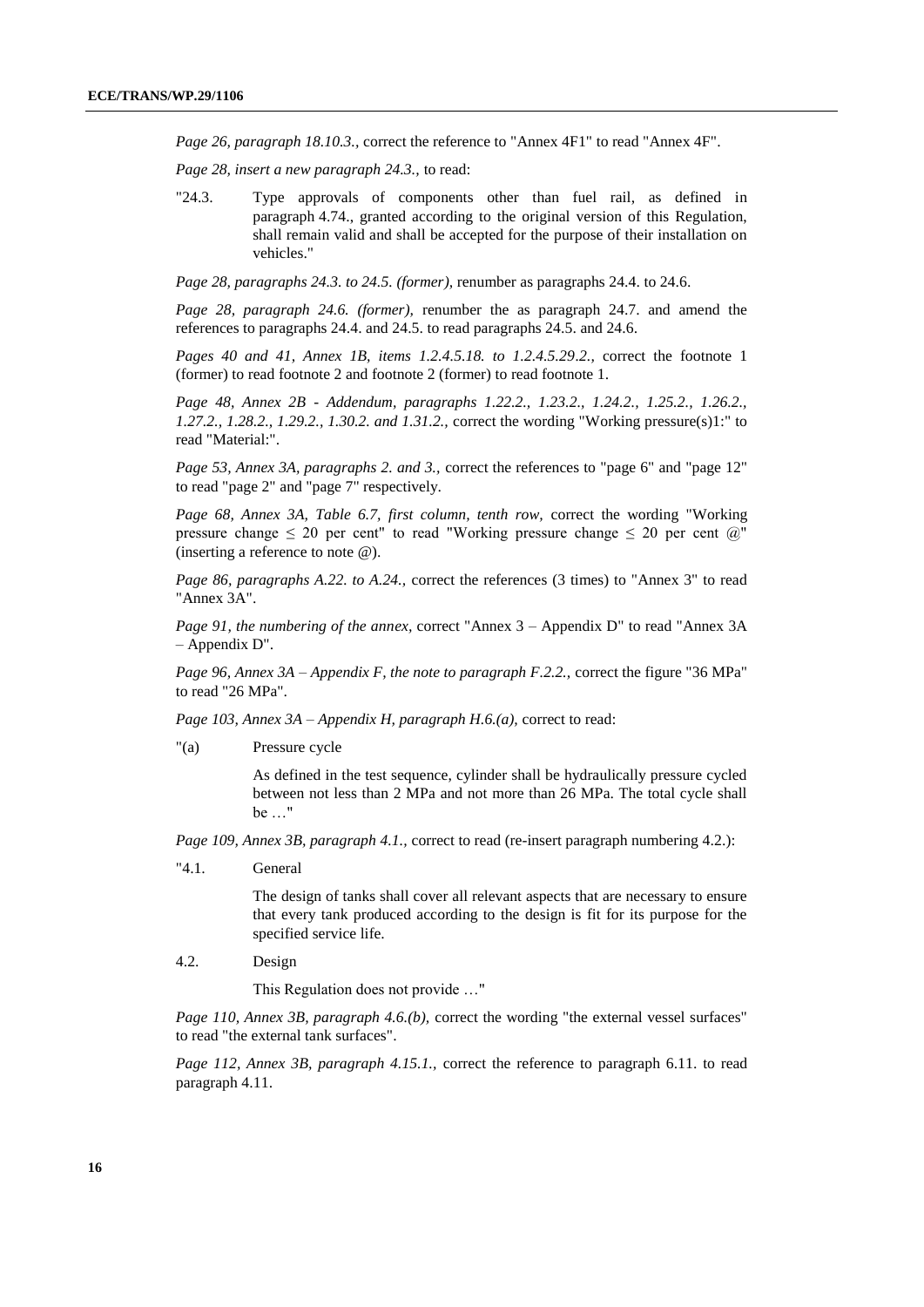*Page 118, Annex 3B – Appendix C, paragraph C.5.,* correct the wording "to cause cylinder material damage" to read "to cause tank material damage".

*Page 119, Annex 3B – Appendix D, item 6.,* correct the wording "Serial number: from to inclusive" to read "Serial number: from …… to …… inclusive ……".

*Page 122, Annex 4A, paragraph 7.3.,* correct the reference to paragraph 2 to read paragraph 3.

*Page 142, Annex 4B, paragraph 4.3.1.3., correct the reference to paragraph 1.3.1.1. to read* paragraph 4.3.1.1.

*Page 143, Annex 4B, paragraph 4.3.2.3.,* correct the reference to paragraph 1.3.2.1. to read paragraph 4.3.2.1.

*Page 143, Annex 4B, paragraph 4.4.1.3., correct the reference to paragraph 1.4.1.1. to read* paragraph 4.4.1.1.

*Page 144, Annex 4B, paragraph 4.4.2.3.,* correct the reference to paragraph 1.4.2.1. to read paragraph 4.4.2.1.

*Page 151, Annex 4F, footnote 1,* correct "Road vehicles Compressed Natural Gas" to read "Road vehicles Compressed Natural Gas".

*Page 158, Annex 4J, paragraph 3.1.4.3.,* correct the wording "completion of the room temperature cycles" to read "completion of the high temperature cycles".

*Page 165, Annex 4N, paragraph 6.4., correct the wording "The LNG non-return valve" to* read "The LNG manual valve".

*Page 176, Annex 5E, paragraph 2.,* correct the reference to "ISO CD 15500-2" to read "ISO 15500-2".

### <span id="page-16-0"></span>**H. Consideration of draft amendments to existing Regulations submitted by GRSP (agenda item 4.8)**

60. The World Forum considered the draft amendments under agenda items 4.8.1 to 4.8.10 and recommended its submission to AC.1 for voting, subject to the corrections of paras. 61 and 62 below.

61. Agenda items 4.8.8 and 4.8.9, Regulation No. 100, documents ECE/TRANS/WP.29/2013/109 and ECE/TRANS/WP.29/2013/135:

*Page 3, Annex 6, item 2.5.,* correct the reference to "RESSS" to read "REESS".

62. Agenda item 4.8.10, Regulation No. 129, documents ECE/TRANS/WP.29/2013/110 (see WP.29-161-02):

*Page 4, paragraph 6.3.5.,* renumber the reference to footnote 1 and footnote 1 to read footnote 2.

*Page 6, the amendment to paragraph 7.1.2.5. (former),* shall be deleted.

*Page 16, Annex 21, the second table, last column and last row,* correct the figure "1600 mm" to read "160 mm".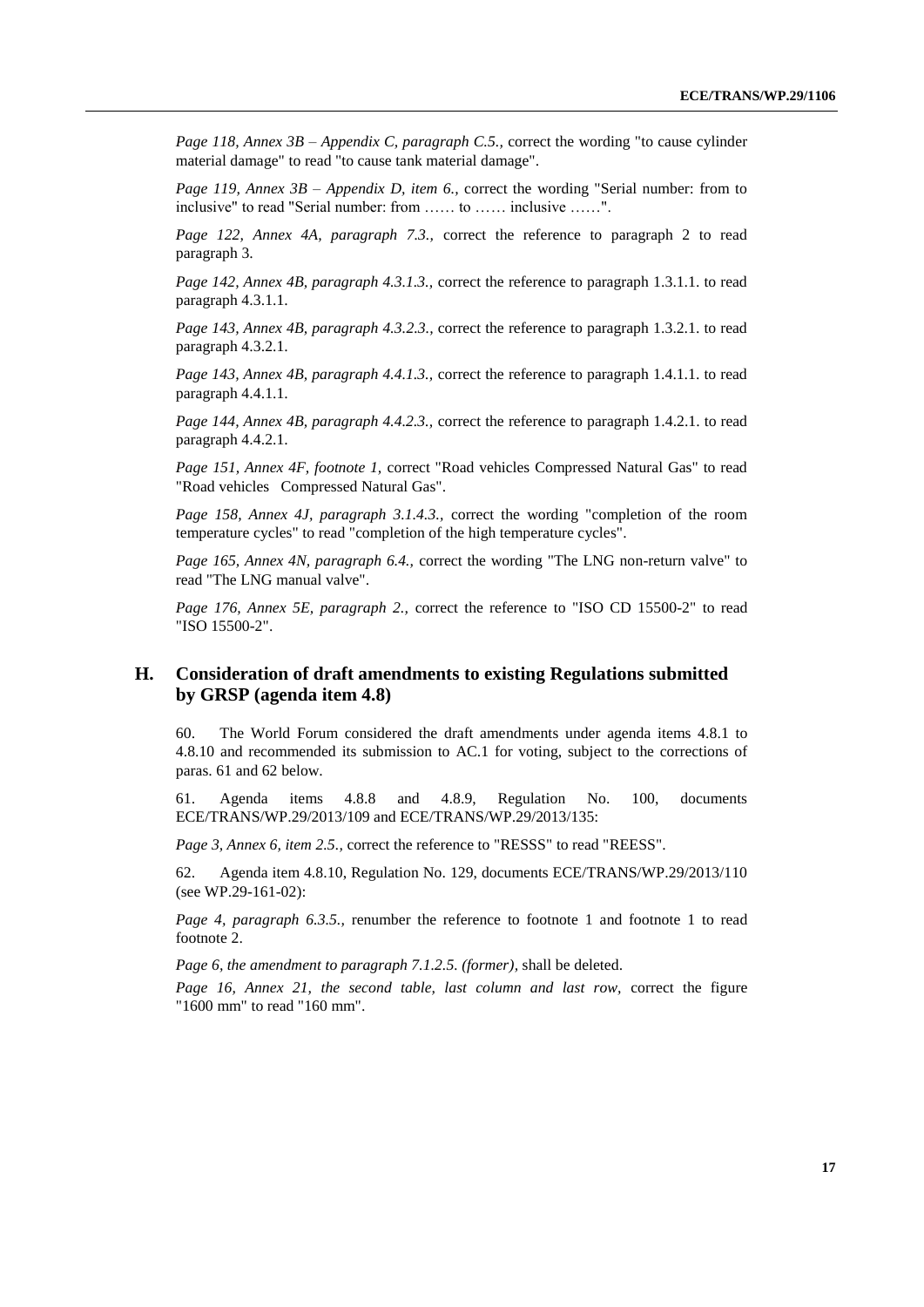### <span id="page-17-0"></span>**I. Consideration of draft amendments to existing Regulations submitted by GRPE (agenda item 4.9)**

63. The World Forum considered the draft amendments under agenda items 4.9.1 to 4.9.5 and recommended their submission to AC.1 for voting.

### <span id="page-17-1"></span>**J. Consideration of draft corrigenda to existing Regulations submitted by GRSG (agenda item 4.10)**

64. The World Forum considered the draft corrigendum under agenda items 4.10.1 to 4.10.3 and recommended its submission to AC.1 for voting.

### <span id="page-17-2"></span>**K. Consideration of draft corrigenda to existing Regulations submitted by the secretariat (agenda item 4.11)**

65. The World Forum considered the draft corrigenda under agenda items 4.11.1 and 4.11.2, and recommended their submission to AC.1 for voting.

### <span id="page-17-3"></span>**L. Consideration of draft amendments to existing Regulations submitted by GRRF (agenda item 4.12)**

66. The World Forum considered the draft amendments under agenda item 4.12.1, and recommended its submission to AC.1 for voting.

### <span id="page-17-4"></span>**M. Consideration of draft Regulations (agenda item 4.13)**

67. The World Forum considered the draft Regulations under agenda items 4.13.1 and 4.13.2 and recommended its submission to AC.1 for voting, subject to the corrections of para. 68 below.

68. Agenda item 4.13.1, new Regulation on uniform provisions concerning the approval of Retrofit Emission Control Devices (REC), document ECE/TRANS/WP.29/2013/119:

*Page 45, Annex 8, paragraph 1., the second diagram,* replace the wording "Incremental increase of  $NO<sub>2</sub>$ , not more than 20% (30%)" by "Incremental increase of  $NO<sub>2</sub>$ , not more than 30 %".

*Page 55, Annex 10, paragraphs 6.1.1. and 6.1.2.,* correct to read:

- "6.1.1. The operator warning system shall be activated in accordance with paragraphs 4.3. to 4.7. of this annex.
- "6.1.2. The operator inducement system shall be activated in accordance with paragraphs 5.2. and 5.3. of this annex, 20 hours after detection of the malfunction in paragraph 6.1.1. of this annex."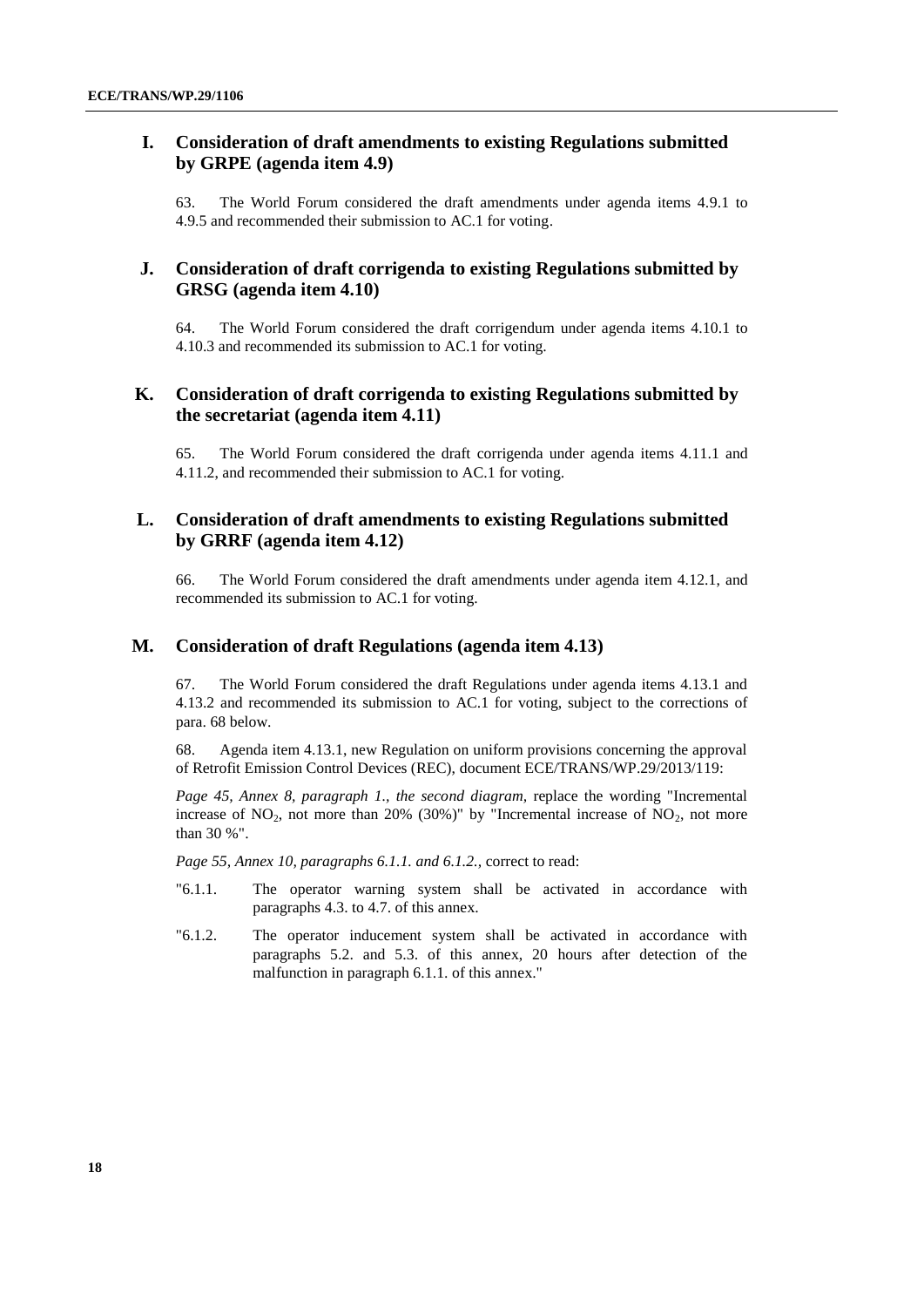### <span id="page-18-0"></span>**N. Consideration of pending proposals for amendments to existing Regulations submitted by the Working Parties subsidiary to WP.29 (agenda item 4.14)**

69. The World Forum considered the pending proposals for amendments to existing Regulations under agenda items 4.14.1 to 4.14.3 and agreed to keep them on the agenda for consideration at its June 2014 session.

### <span id="page-18-1"></span>**VII. 1998 Agreement (agenda item 5)**

### <span id="page-18-2"></span>**Status of the Agreement, including the implementation of paragraph 7.1 of the Agreement (agenda item 5.1)**

*Documentation*: ECE/TRANS/WP.29/1073/Rev.8

70. The World Forum noted the consolidated document containing the status of the Agreement (ECE/TRANS/WP.29/1073/Rev.8). WP.29 noted that some Contracting Parties had fulfilled their obligation to send their status and final reports on the progress of transposition of the UN GTRs and their amendments into their domestic law. The representatives of the Contracting Parties were reminded of their obligation to send the mandatory reports on the transposition process through their Permanent Missions in Geneva via the "1998 AGREEMENT-MISSIONS List" electronic system to the secretariat. The World Forum agreed that a more detailed consideration of the monitoring of the 1998 Agreement, including details of the notification obligation would be considered under agenda item 13 of the Executive Committee AC.3 session (see para. 85 below). The representative of Japan stated that his country would transpose UN GTR No. 13 (Hydrogen and Fuel-cell vehicles) into its national legislation and confirmed that listing No. 10 of the Compendium of Candidates could be deleted as a candidate UN GTR.

71. WP.29 agreed that agenda items 5.2 to 5.5 should be considered by AC.3.

# <span id="page-18-3"></span>**VIII. Exchange of views on national/regional rulemaking procedures and implementation of established UN Regulations and/or UN GTRs into national/regional law (agenda item 6)**

72. No new information was provided under this agenda item.

## <span id="page-18-4"></span>**IX. 1997 Agreement (Periodical Technical Inspections) (agenda item 7)**

### <span id="page-18-5"></span>**A. Status of the Agreement (agenda item 7.1)**

73. The World Forum noted that the secretariat had not been notified of any modifications on the status of the Agreement since the June 2013 session. The secretariat recalled that the notifications concerning the Administrative Authorities and Technical Services had not been sent by all CPs to the Agreement. CPs were invited to send these notifications to the secretariat at their earliest convenience.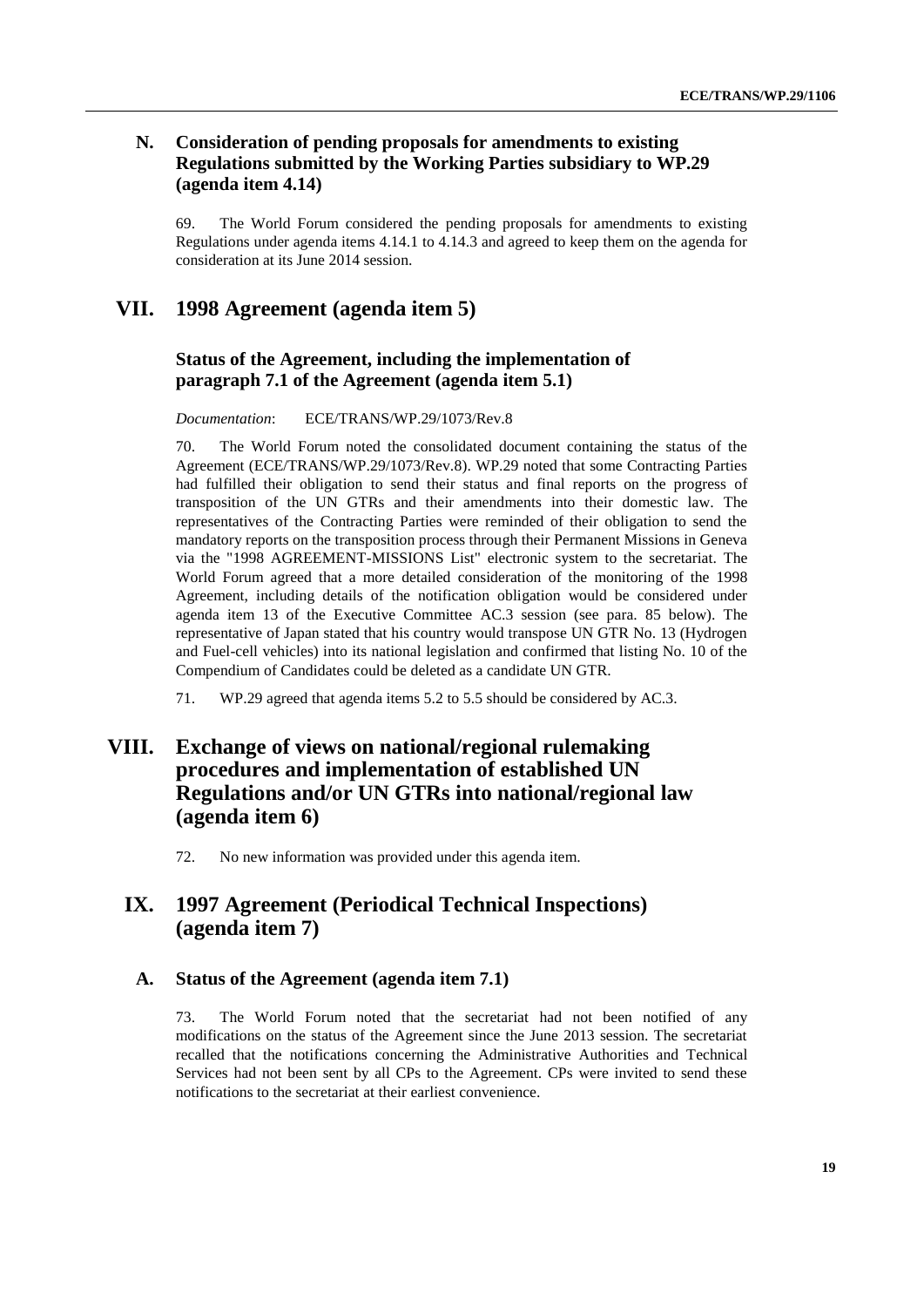### <span id="page-19-0"></span>**B. Update of UN Rules Nos. 1 and 2 (agenda item 7.2)**

*Documentation:* ECE/TRANS/WP.29/2013/132, ECE/TRANS/WP.29/2013/133

74. The representative of the Russian Federation presented proposals to the World Forum for amending UN Rules Nos. 1 and 2 (ECE/TRANS/WP.29/2013/132 and ECE/TRANS/WP.29/2013/133). WP.29 agreed to transmit the proposals to AC.4 for consideration at the March 2014 session.

### <span id="page-19-1"></span>**X. Other Business (agenda item 8)**

### <span id="page-19-2"></span>**A. Exchange of information on enforcement of issues regarding defects and non-compliance, including recall systems (agenda item 8.1)**

75. The representative of the United States of America reported on the outcome of the fourth meeting of the IWG on enforcement issues (27 June 2013, Geneva) which was chaired by the Senior Associate Administrator of the National Highway Traffic Safety Administration (NHTSA) Mr. D. Smith. He informed WP.29 that, among others, the European Tyre and Rubber Manufacturers' Association (ETRMA) had presented a case study on the need for enforcement efforts based on tyre defects, while the Motor and Equipment Manufacturers Association (MEMA) had discussed their continued efforts to battle counterfeit air-bags. He also informed WP.29 that the representatives of Australia, the United Kingdom and the European Union had explained their approaches to addressing safety defects and recalls, enforcement policies and development of type approval legislation by incorporating dedicated market surveillance provisions. He announced that the next meeting of the IWG was scheduled to be held during the June 2014 session of WP.29.

### <span id="page-19-3"></span>**B. Consistency between the provisions of the 1968 Vienna Convention and the provisions of the vehicle Regulations adopted in the framework of the 1958 and 1998 Agreements (agenda item 8.2)**

76. In absence of the secretariat of the Working Party on Road Safety (WP.1), the representative of Germany informed WP.29 about the progress of work on Advance Driver Assistance Systems (ADAS) as an outcome of the last session of WP.1 (23-26 September 2013, Geneva). He reported that a proposal to amend the 1968 Vienna Convention would be considered at the next session of WP.1, scheduled to be held in New Delhi on 4-6 December 2013.

### <span id="page-19-4"></span>**C. Safer vehicles as the third pillar of the global plan for the decade of action for road safety (agenda item 8.3)**

*Documentation:* Informal document WP.29-161-10

77. The secretariat presented the results of the World Forum for 2012 on the development of UN Regulations and UN GTRs to make vehicles safer (WP.29-161-10) in 2012. WP.29 adopted WP.29-161-10 and requested the secretariat to reproduce it as Annex III to this report and to transmit it to the Inland Transport Committee (ITC).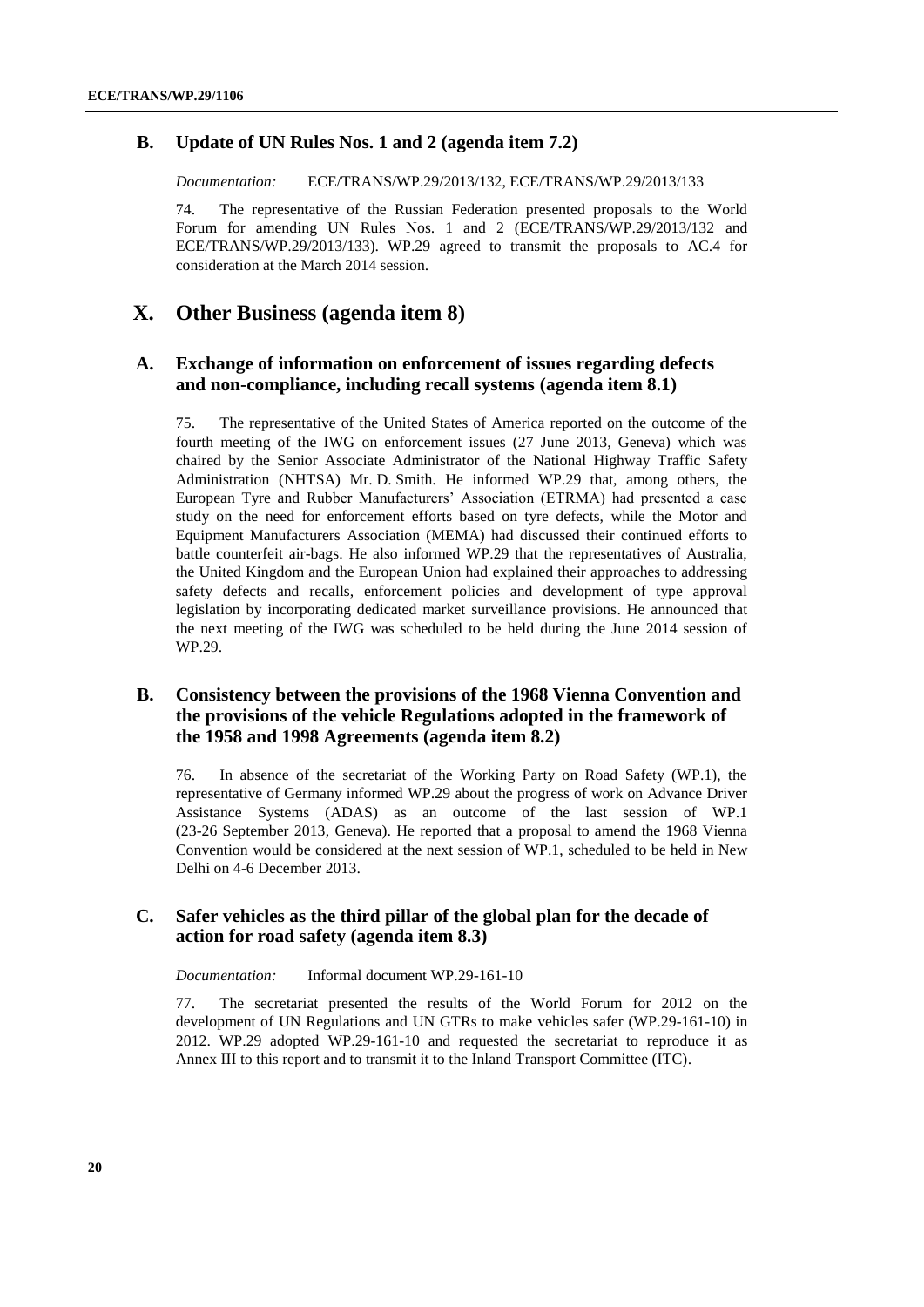### <span id="page-20-0"></span>**D. Proposal for Amendment 4 to the Consolidated Resolution on the Construction of Vehicles (R.E.3) (agenda item 8.4)**

*Documentation:* ECE/TRANS/WP.29/2013/126

78. The secretariat presented a proposal (ECE/TRANS/WP.29/2013/126) for amending R.E.3 by adding the new UN Regulations in force and a new annex with the concept of Revisions and Extensions to type approvals granted in the framework of the 1958 Agreement. Following the recommendation by AC.2 (see para. 12), WP.29 adopted the proposal, with the deletion of the proposed Annex V, and requested the secretariat to publish it.

### <span id="page-20-1"></span>**E. Election of officers for the year 2014 (agenda item 8.5)**

79. In compliance with Rule 37 of the Rules of Procedure (TRANS/WP.29/690 as amended by Amends. 1 and 2), the World Forum called for the election of officers on 12 November 2013. At the proposal of the representatives of Italy and the United States of America, WP.29 unanimously elected Mr. B. Gauvin (France) as Chair and Mr. B. Kisulenko (Russian Federation) as Vice-Chair of the World Forum for 2014.

### <span id="page-20-2"></span>**XI. Adoption of the report (agenda item 9)**

80. The World Forum adopted the report and its annexes on the basis of a draft prepared by the secretariat. The report includes the sections related to the Administrative Committee of the 1958 Agreement and to the Executive Committee of the 1998 Agreement.

### <span id="page-20-3"></span>**B. Administrative Committee of the 1958 Agreement (AC.1)**

### <span id="page-20-4"></span>**XII. Establishment of the Committee AC.1 (agenda item 10)**

81. Of the 51 Contracting Parties to the Agreement, 39 were represented and established AC.1 for its fifty-fifth session held on 13 November 2013.

82. AC.1 invited Mr. B. Gauvin, Chair of WP.29, to chair the session.

# <span id="page-20-5"></span>**XIII. Proposals for amendments and corrigenda to existing Regulations and for new Regulations – Voting by AC.1 (agenda item 11)**

83. The results of the voting on the documents submitted are reflected in the following table: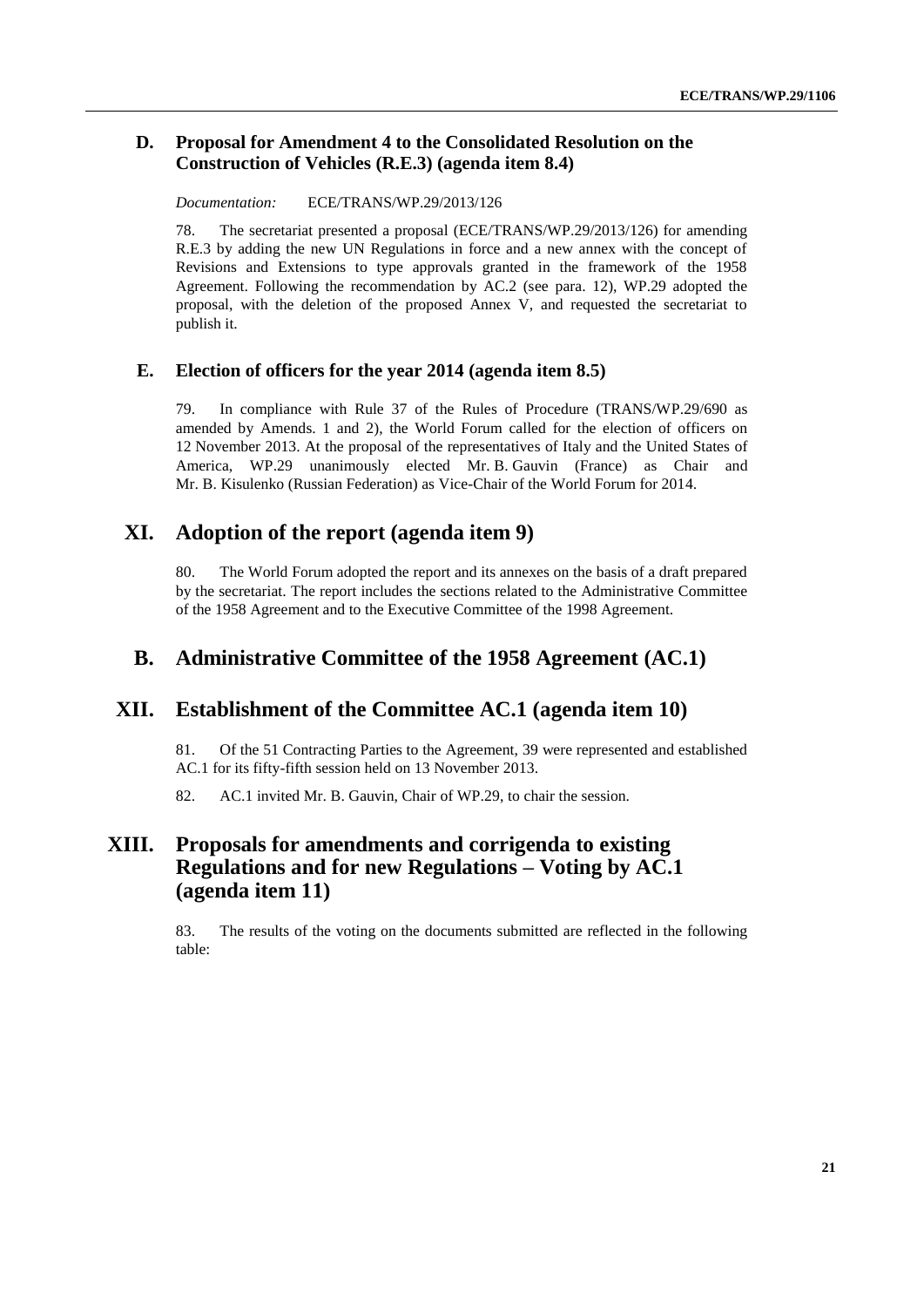### **ECE/TRANS/WP.29/1106**

|                |                                                                     |                            |                           | Amendments to existing UN Regulations |                                               |                 |                                    |
|----------------|---------------------------------------------------------------------|----------------------------|---------------------------|---------------------------------------|-----------------------------------------------|-----------------|------------------------------------|
|                |                                                                     | Contracting                | Parties                   |                                       |                                               |                 |                                    |
| Regulation No. | Subject of the Regulation                                           | applying the<br>Regulation | represented<br>and voting | ECE/TRANS/WP.29/<br>Document;         | $for/aq a$ inst/abstentions<br>Voting result: | Document status | Renark                             |
| 5              | Sealed beam headlamps                                               | 42                         | 36                        | 2013/70                               | 36/0/0                                        | 03              | $\ensuremath{^{*}/}$               |
| 12             | Steering mechanism                                                  | 40                         | 35                        | 2013/102                              | 35/0/0                                        | Suppl.3 to 04   | $^*/$                              |
| 14             | Safety-belt anchorages                                              | 44                         | 37                        | 2013/103                              | 37/0/0                                        | Suppl.5 to 07   | $^{\ast/}$                         |
| 16             | Safety-belts                                                        | 43                         | 36                        | 2013/104                              | 36/0/0                                        | Suppl.5 to 06   | $^*/$                              |
| 17             | Strength of seats                                                   | 44                         | 37                        | 2013/105                              | 37/0/0                                        | Suppl.2 to 08   | $^*/$                              |
| 19             | Front fog lamps                                                     | 43                         | 36                        | 2013/74                               | 36/0/0                                        | Suppl.4 to 03   | $^*/$                              |
| 31             | Headlamps (Halogen Sealed Beam<br>(HSB)                             | 39                         | 34                        | 2013/77                               | 34/0/0                                        | 03              | $\ensuremath{^{*}/}$               |
| 37             | Filament lamps                                                      | 44                         | 37                        | 2013/78 as<br>amended by para. 56     | 37/0/0                                        | Suppl.42 to 03  | $^*/$                              |
| 48             | Installation of lighting and light-<br>signalling devices           | 41                         | 35                        | 2013/80                               | 35/0/0                                        | Suppl.12 to 04  | $\ast/$                            |
| 48             | Installation of lighting and light-<br>signalling devices           | 41                         | 35                        | 2013/81                               | 35/0/0                                        | Suppl.5 to 05   | $^*/$                              |
| 48             | Installation of lighting and light-<br>signalling devices           | 41                         | 35                        | 2013/82                               | 35/0/0                                        | Suppl.3 to 06   | $^*/$                              |
| 49             | Compression ignition and positive<br>ignition (LPG and CNG) engines | 41                         | 35                        | 2013/111                              | 35/0/0                                        | Suppl.6 to 05   | $^*/$                              |
| 49             | Compression ignition and positive<br>ignition (LPG and CNG) engines | 41                         | 35                        | 2013/112 and Corr.1                   | 35/0/0                                        | Suppl.2 to 06   | $^*/$                              |
| 67             | LPG vehicles                                                        | 38                         | 33                        | 2013/97                               | 33/0/0                                        | Suppl.13 to 01  | $\ensuremath{^{*}/}$               |
| 94             | Frontal collision                                                   | 38                         | 33                        | 2013/106                              | 33/0/0                                        | Suppl.5 to 01   | $\frac{*}{\sqrt{2}}$               |
| 94             | Frontal collision                                                   | 38                         | 33                        | 2013/107                              | 33/0/0                                        | Suppl.5 to 02   | $\frac{*}{\omega}$                 |
| 95             | Lateral collision                                                   | 37                         | 33                        | 2013/108                              | 33/0/0                                        | Suppl.4 to 03   | $^*/$                              |
| 99             | Gas-discharge light sources                                         | 40                         | 35                        | 2013/91                               | 35/0/0                                        | Suppl.9         | $\frac{*}{\sqrt{2}}$               |
| 100            | Electric power trained vehicles                                     | 44                         | 35                        | 2013/109 as<br>amended by para. 61    | 35/0/0                                        | Suppl.3 to 01   | $^*/$                              |
| 100            | Electric power trained vehicles                                     | 44                         | 35                        | 2013/135 as<br>amended by para. 61    | 35/0/0                                        | Suppl.1 to 02   | $\frac{*}{\sqrt{2}}$               |
| 101            | $CO2$ emissions/fuel consumption                                    | 44                         | 35                        | 2013/113                              | 35/0/0                                        | Suppl.3 to 01   | $\frac{*}{\sqrt{2}}$               |
| 103            | Replacement pollution control<br>devices                            | 44                         | 35                        | 2013/114                              | 35/0/0                                        | Suppl.4         | $\ensuremath{\mathcal{Z}}\xspace/$ |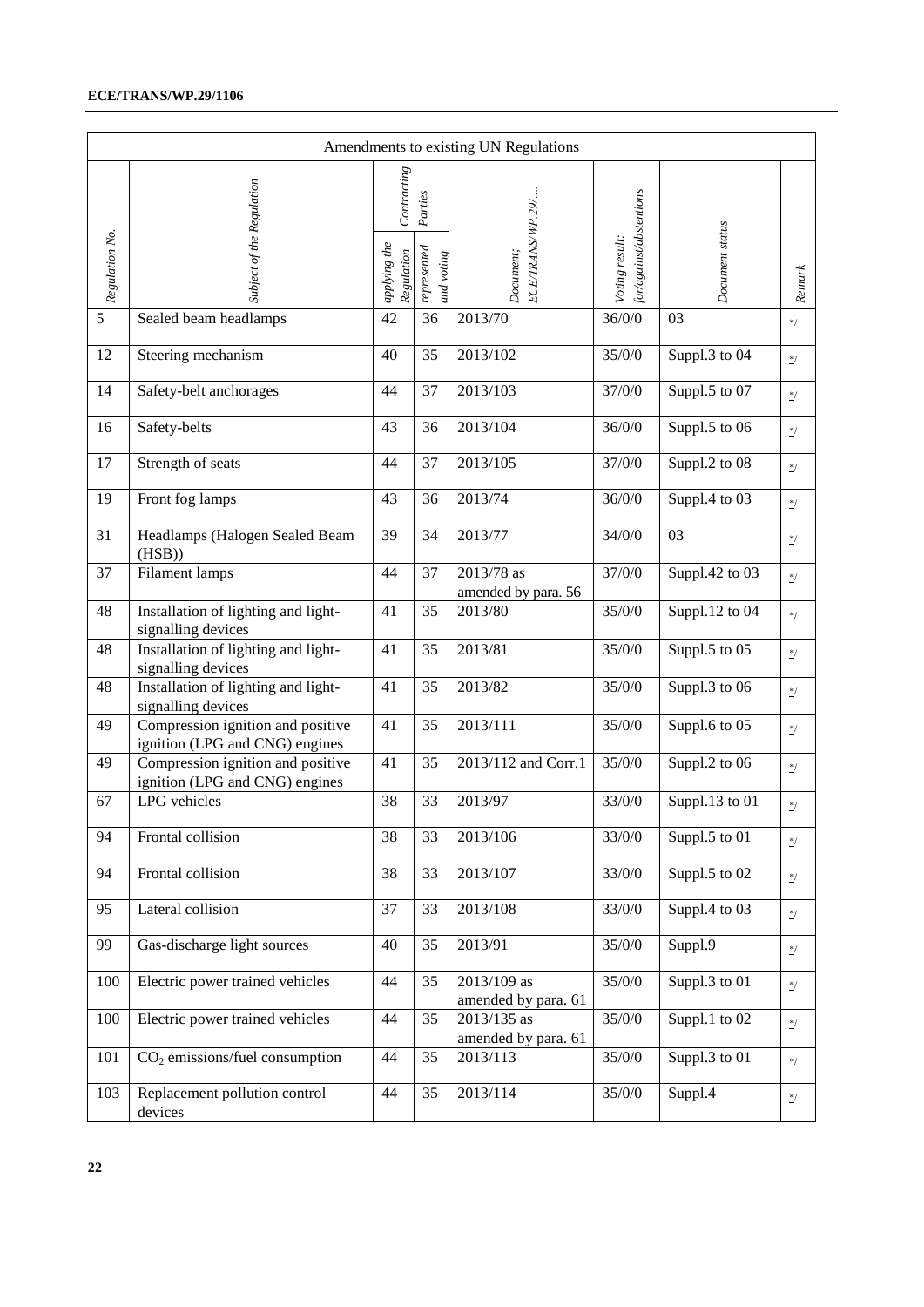| Amendments to existing UN Regulations |                                                          |                                          |                        |                                    |                                           |                 |                      |  |
|---------------------------------------|----------------------------------------------------------|------------------------------------------|------------------------|------------------------------------|-------------------------------------------|-----------------|----------------------|--|
| Regulation No.                        | Subject of the Regulation                                | Contrating<br>applying the<br>Regulation | Parties<br>represented | ECE/TRANS/WP.29/<br>Document;      | for/against/abstentions<br>Voting result: | Document status | Remark               |  |
| 107                                   | $M_2$ and $M_3$ vehicles                                 | 44                                       | 35                     | 2013/98                            | 35/0/0                                    | Suppl.3 to 04   | $^*/$                |  |
| 107                                   | $M_2$ and $M_3$ vehicles                                 | 44                                       | 35                     | 2013/99                            | 35/0/0                                    | Suppl.1 to 05   | $^*/$                |  |
| 107                                   | $M_2$ and $M_3$ vehicles                                 | 44                                       | 35                     | 2013/100                           | 35/0/0                                    | 06              | $\frac{*}{\cdot}$    |  |
| 110                                   | CNG/LNG vehicles                                         | 45                                       | 36                     | 2013/101 as<br>amended by para. 59 | 36/0/0                                    | Suppl.1 to 01   | $\ensuremath{^{*}/}$ |  |
| 115                                   | LPG and CNG retrofit systems                             | 46                                       | 36                     | 2013/115                           | 36/0/0                                    | Suppl.6         | $^*/$                |  |
| 117                                   | Tyres, rolling resistance, rolling<br>noise and wet grip | 46                                       | 36                     | 2013/59                            | 36/0/0                                    | Suppl.5 to 02   | $^*/$                |  |
| 123                                   | <b>Adaptive Front lighting Systems</b><br>(AFS)          | 47                                       | 38                     | 2013/95                            | 38/0/0                                    | Suppl.5 to 01   | $^*/$                |  |
| 128                                   | Light Emitting Diode (LED) light<br>sources              | 50                                       | 39                     | 2013/96                            | 39/0/0                                    | Suppl.2         | $^{\ast/}$           |  |
| 129                                   | <b>Enhanced Child Restraint Systems</b><br>(ECRS)        | 48                                       | 37                     | 2013/110 as<br>amended by para. 62 | 37/0/0                                    | Suppl.2         | $^*/$                |  |

|                | Corrigenda to existing UN Regulations                    |                               |                              |                             |                                           |                   |         |  |  |  |
|----------------|----------------------------------------------------------|-------------------------------|------------------------------|-----------------------------|-------------------------------------------|-------------------|---------|--|--|--|
|                |                                                          |                               | Contracting<br>Parties       |                             |                                           |                   |         |  |  |  |
| Regulation No. | Subject of the Regulation                                | the<br>Regulation<br>applying | represented<br>voting<br>and | ECETRANSWP.29/<br>Document; | for/against/abstentions<br>Voting result: | Document status   | Renark  |  |  |  |
| 43             | Safety glazing                                           | 42                            | 35                           | 2013/116                    | 35/0/0                                    | Corr.2 to Rev.3   | $^*/$   |  |  |  |
| 54             | Tyres for commercial vehicles and<br>their trailers      | 44                            | 37                           | 2013/130                    | 37/0/0                                    | Corr.1 to $Rev.3$ | $^*/$   |  |  |  |
| 83             | Emissions of $M_1$ and $N_1$ vehicles                    | 41                            | 35                           | 2013/131                    | 35/0/0                                    | Corr.3 to $06$    | $^*/$   |  |  |  |
| 107            | $M_2$ and $M_3$ vehicles                                 | 44                            | 35                           | 2013/117                    | 35/0/0                                    | Corr.2 to Rev.3   | $\ast/$ |  |  |  |
| 121            | Identification of controls, tell-tales<br>and indicators | 48                            | 38                           | 2013/118                    | 38/0/0                                    | Corr.1 to Suppl.7 | $^*/$   |  |  |  |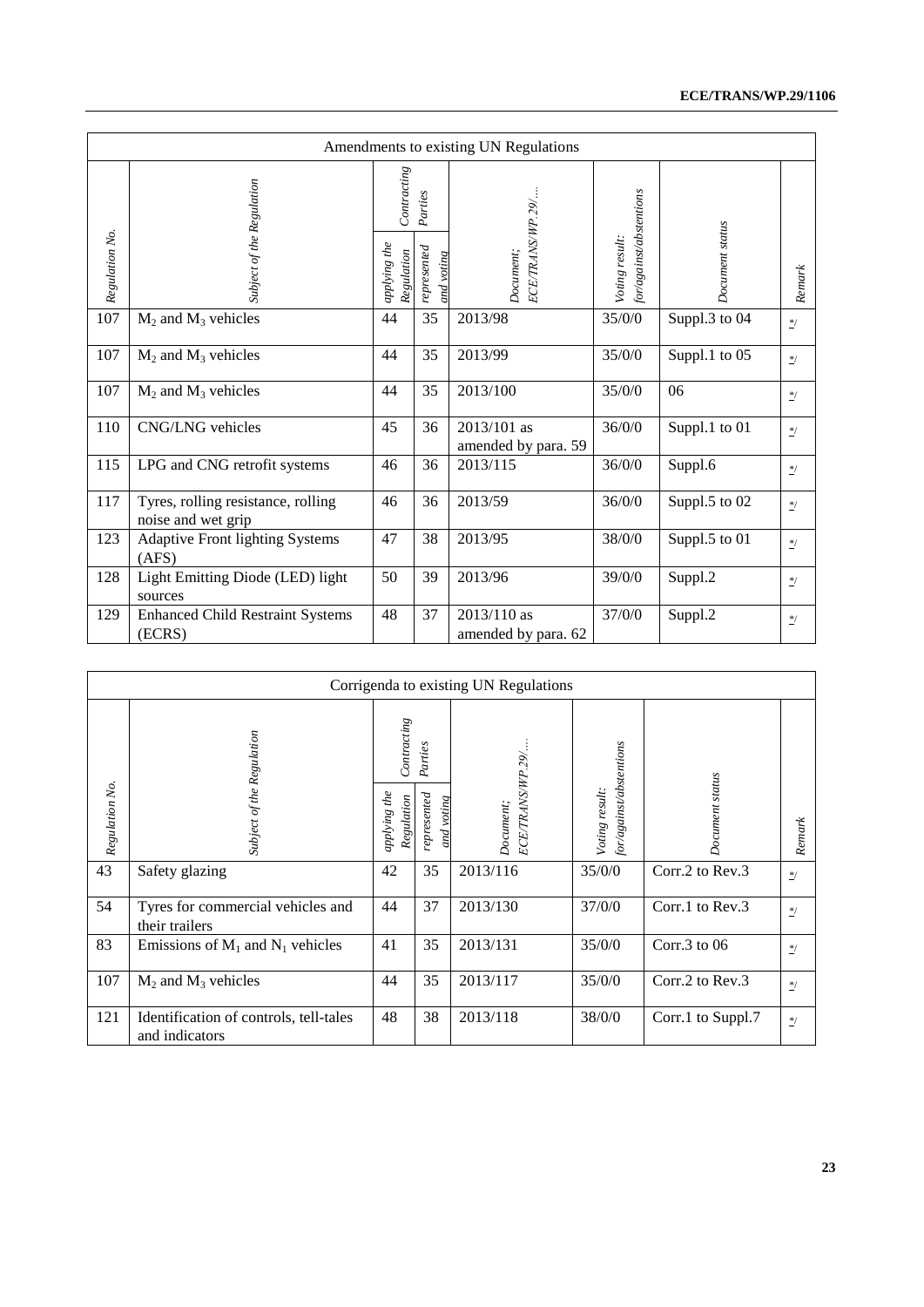| New UN Regulations                                                                       |                                                              |                                      |                                             |        |
|------------------------------------------------------------------------------------------|--------------------------------------------------------------|--------------------------------------|---------------------------------------------|--------|
| Subject of the Regulation                                                                | voting<br>Parties:<br>pи<br>d<br>Contracting<br>ented<br>Sə. | TRANS/WP.29/<br>Document;<br>ECE     | or/against/abstentions<br>result:<br>Voting | Remark |
| Uniform provisions concerning the approval of Retrofit Emission<br>Control Devices (REC) | 39                                                           | $2013/119$ as<br>amended by para. 67 | $38/0/1$ <sup>**</sup>                      | $*$    |
| Uniform provisions concerning the approval of the recyclability of<br>motor vehicles     | 39                                                           | 2013/125                             | $38/0/1$ <sup>**</sup> /                    | $*$    |

 $\frac{*}{2}$  The EU representative voting for the 28 EU member States.

\*\*/ The representative of Japan abstained.

# <span id="page-23-0"></span>**C. Executive Committee of the 1998 Agreement (AC.3)**

# <span id="page-23-1"></span>**XIV. Establishment of the Committee AC.3 (agenda item 12)**

84. The thirty-ninth session of the Executive Committee (AC.3) was held on 13 November 2013. The representatives of 12 of the 33 Contracting Parties to the Agreement attended: Australia, Canada, China, the European Union (representing Cyprus, Finland, France, Germany, Hungary, Italy, Lithuania, Luxembourg, Netherlands, Romania, Slovakia, Spain, Sweden and the United Kingdom), India, Japan, Norway, Republic of Korea, Russian Federation, South Africa, Turkey and the United States of America.

# <span id="page-23-2"></span>**XV. Monitoring of the 1998 Agreement: Reports of the Contracting Parties regarding the transposition of UN Global Technical Regulations and their amendments into their national/regional law (agenda item 13)**

*Documentation*: ECE/TRANS/WP.29/1073/Rev.8, Informal document WP.29-161-20

85. The Executive Committee noted the information, as of 28 October 2013, on the status of the 1998 Agreement (ECE/TRANS/WP.29/1073/Rev.8). AC.3 also noted that some Contracting Parties had not voted on a UN GTR but had voted on its Corrigenda or Amendments. AC.3 agreed to further clarify, at the next session, the notification obligations of the Contracting Parties. Representatives were reminded of their obligation to send the mandatory reports on the transposition process through their Permanent Missions in Geneva via the "1998 AGREEMENT-MISSIONS List" electronic system to the secretariat to ensure updating of the status document which is the monitoring tool of the Agreement. Assistance may be obtained from the secretariat. AC.3 considered WP.29-161-20, containing communication information from the secretariat to the Missions and to the AC.3 Heads of Delegations to new Contracting Parties to the Agreement.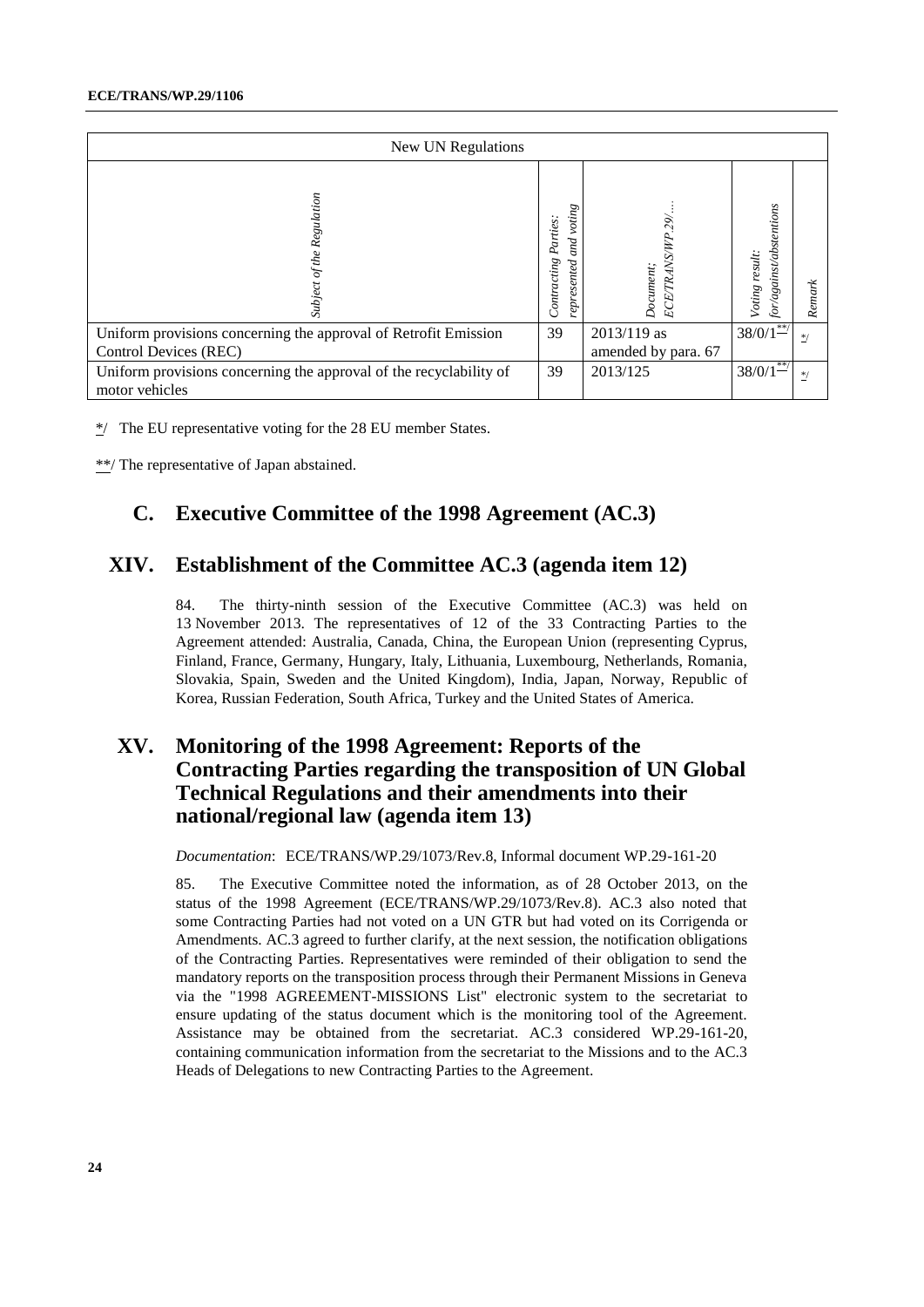# <span id="page-24-0"></span>**XVI. Consideration and vote by AC.3 of draft global technical regulations and/or draft amendments to established global technical regulations (agenda item 14)**

### <span id="page-24-1"></span>**A. Proposal for a global technical regulation on Pole Side Impact (PSI) (agenda item 14.1)**

*Documentation*: ECE/TRANS/WP.29/2013/120, ECE/TRANS/WP.29/2013/121, ECE/TRANS/WP.29/2012/59, ECE/TRANS/WP.29/2011/87 and ECE/TRANS/WP.29/AC.3/28 Informal document WP.29-161-07

86. Submitted for consideration and vote, the proposed draft UN GTR (ECE/TRANS/WP.29/2013/120) was established in the UN Global Registry on 13 November 2013 by consensus vote of the following Contracting Parties present and voting: Australia, China, European Union (voting for Cyprus, Finland, France, Germany, Hungary, Italy, Lithuania, Luxembourg, Netherlands, Romania, Slovakia, Spain, Sweden and United Kingdom), India, Japan, Norway, Republic of Korea, Russian Federation, South Africa and Turkey.

87. The technical report (ECE/TRANS/WP.29/2013/121) and the adopted proposal for the development of the UN GTR (ECE/TRANS/WP.29/AC.3/28) will be appended to the established UN GTR.

88. The representative of the United States of America abstained from voting because of the existence of a national pole side impact regulation that incorporates both the  $50<sup>th</sup>$ percentile and the  $5<sup>th</sup>$  percentile test dummy in his country. He added that the United States of America was not in a position to commit to proposing the GTR domestically because it included only a  $50<sup>th</sup>$  percentile test dummy. In addition, the test procedure and injury criteria in the proposed UN GTR had yet to be demonstrated as at least as effective as the existing American standard. The representative of Canada also abstained from voting and gave a similar statement.

89. The representative of the EU volunteered to review the proposed amendments by the United States of America contained in WP.29-161-07 and to provide a written statement for the next session of GRSP that the EU is committed to discuss and, if possible, to address the issues at stake in the second phase of the programme.

90. The representative of India recognized the contribution of Australia in developing the UN GTR. However, he indicated that some areas of improvement need to be addressed, such as the harmonization of the World Side Impact Dummy (WorldSID) and impact test speeds with adequate tolerances.

91. A statement given by the representative of Australia is reproduced in Annex V to this report.

### <span id="page-24-2"></span>**B. Proposal for a global technical regulation on tyres (agenda item 14.2)**

*Documentation*: ECE/TRANS/WP.29/2013/63, ECE/TRANS/WP.29/2013/122, ECE/TRANS/WP.29/AC.3/15 and ECE/TRANS/WP.29/2012/125

92. The representative of the United Kingdom, Chair of the IWG on the Tyre GTR, informed AC.3 that the draft proposal ECE/TRANS/WP.29/2013/63 was not recommended for vote at this session because GRRF at its September 2013 session had not resolved the pending issues. He expressed his disappointment that it had not been possible to resolve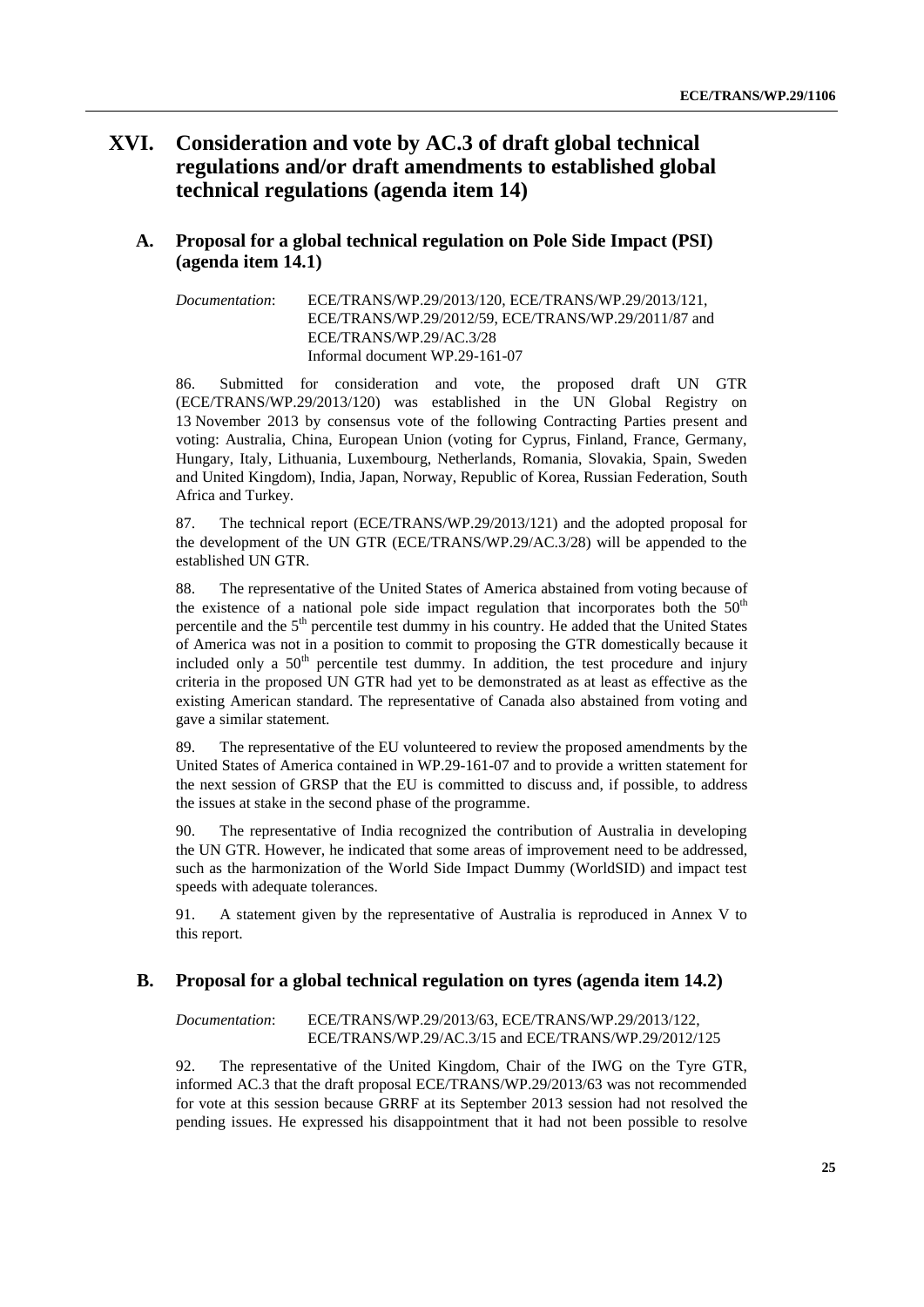these detailed points but remained optimistic that the GRRF session in February 2014 would finalise the GTR. He therefore, proposed to extend the mandate of IWG until June 2014. The representative of the United States of America clarified that some necessary research in his country had not be concluded on time and therefore supported the proposal to extend the mandate. AC.3 gave its consent for the extension of the mandate.

# <span id="page-25-0"></span>**XVII. Consideration of technical regulations to be listed in the Compendium of Candidates global technical regulations, if any (agenda item 15)**

93. The Executive Committee noted that no requests for listing were submitted.

# <span id="page-25-1"></span>**XVIII. Guidance, by consensus decision, on those elements of draft gtrs that have not been resolved by the Working Parties subsidiaries to the World Forum, if any (agenda item 16)**

94. The Executive Committee noted that no requests for guidance were submitted.

## <span id="page-25-2"></span>**XIX. Progress on the development of new UN GTRs and of amendments to established UN GTRs (agenda item 17)**

### <span id="page-25-3"></span>**A. Gtr No. 2 (Worldwide Motorcycle emission Test Cycle (WMTC)) (agenda item 17.1)**

*Documentation*: ECE/TRANS/WP.29/2013/127

95. The representative of EU reported on the work progress of the IWG on Environmental and Propulsion Performance Requirements (EPPR) for L-category vehicles. He introduced a proposal to develop amendments to UN GTR No. 2 (ECE/TRANS/WP.29/2013/127), aimed at inserting environmental and propulsion performance requirements and at extending the scope to three-wheeled vehicles. He added that the proposal also aimed at developing new UN GTRs and Regulations on environmental and propulsion performance requirements for light vehicles, specifying new provisions on (i) crank case and evaporative emissions, (ii) On Board Diagnostic Systems (OBD) and (iii) propulsion unit performances (i.e. power, torque and maximum speed). He concluded his report indicating that the terms of reference and rules of procedures of EPPR had been annexed to the GRPE report ECE/TRANS/WP.29/GRPE/66. AC.3 endorsed the proposal and requested the secretariat to prepare a corresponding AC.3 document for transmission to GRPE. The Representative of IMMA stated the industry's support to the IWG EPPR and emphasized the importance of the decision taken in the IWG to give priority to the work on two-wheelers, in particular  $L_3$  vehicles. He also emphasized the high ambition of the IWG to deliver the results and final report in 2016.

### <span id="page-25-4"></span>**B. Gtr No. 3 (Motorcycle braking) (agenda item 17.2)**

*Documentation*: ECE/TRANS/WP.29/2013/128

96. The representative of Italy introduced ECE/TRANS/WP.29/2013/128, requesting the authorization for developing amendments to UN Regulation No. 3, taking into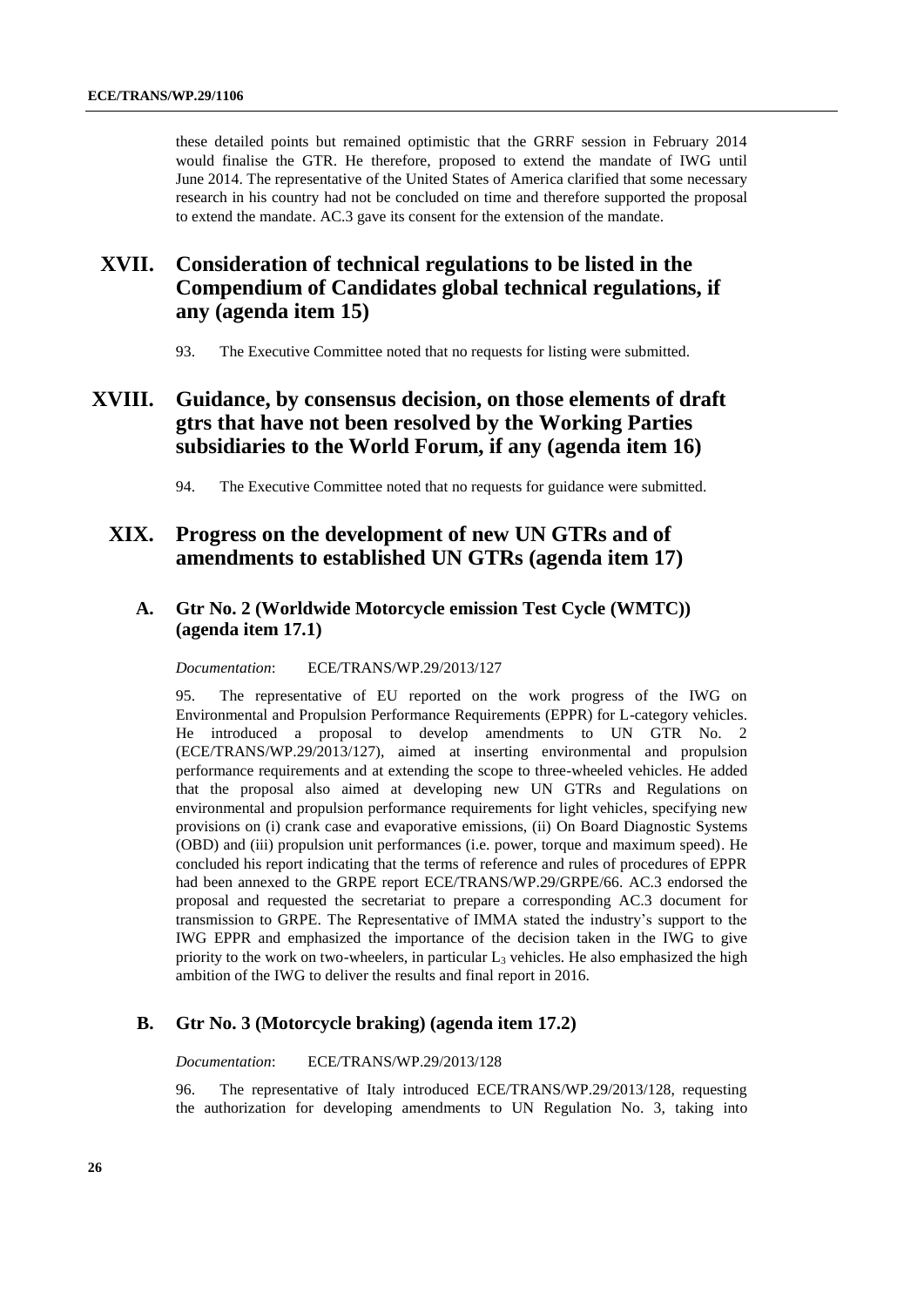consideration (i) the state of the art technologies on Combined Braking Systems (CBS), (ii) a new K-method for the determination of the Peak Braking Coefficient (PBC) and (iii) the option of a representative vehicle for testing. AC.3 agreed to develop such an amendment to UN GTR No. 3 and requested the secretariat to prepare, on the basis of ECE/TRANS/WP.29/2013/128, an AC.3 document for transmission to GRRF.

### <span id="page-26-0"></span>**C. Gtr No. 4 (Worldwide Heavy-Duty Certification procedure (WHDC)) (agenda item 17.3)**

97. The representative of EU confirmed that a drafting group for the work on UN GTR No. 4 had been established to develop a draft amendment to UN GTR No. 4 for submission to and consideration by AC.3 at its November 2014 session.

### <span id="page-26-1"></span>**D. Gtr No. 7 (Head restraints) (agenda item 17.4)**

#### *Documentation*: Informal document WP.29-161-19

98. The representative of Japan reported on the work progress (WP.29-161-19) of the IWG on UN GTR No. 7 Phase 2. The representative of the United Kingdom, chairing the group, informed AC.3 that the injury criteria for the use of the Biofidelic Rear Impact Dummy (BioRID II) were still pending due to constraints of medical research in the United States of America. Nevertheless, he reported that his group had made good progress in drafting the UN GTR for consideration at the December 2013 session of GRSP. He added that the draft UN GTR would be supplemented with an addendum to the Mutual Resolution No. 1 (M.R.1) that could also be useful as a model for future addenda developed by other IWGs. He finally suggested that a complete discussion of the proposals would take place during the 2014 sessions of GRSP, leaving Contracting Parties with a final decision concerning the removal of the current Hybrid III dummy from the dynamic test.

### <span id="page-26-2"></span>**E. Gtr No. 9 (Pedestrian safety) (agenda item 17.5)**

*Documentation*: Informal document WP.29-161-21

99. The representative of Germany, on behalf of the Chair of the IWG on Phase 2 of the UN GTR No. 9, introduced the fifth progress report of the group (WP.29-161-21). He informed AC.3 that the last meeting of the IWG was held in Paris, on 9-10 September 2013. Experts considered open issues such as injury criteria and femur certification corridors. He added that the IWG had submitted an official proposal for amendments to the UN GTR to incorporate the flexible pedestrian legform impactor (FlexPLI) to the December 2013 session of GRSP. A further proposal had been transmitted to introduce the FlexPLI into M.R.1 as an addendum. He finally announced that the ninth meeting of the IWG would take place in Geneva, on 16-17 December 2013, prior to the GRSP proper session. He expected that the official draft amendment to the UN GTR could be considered by GRSP at its December 2014.

### <span id="page-26-3"></span>**F. Gtr No. 13 (Hydrogen and Fuel Cell Vehicles (HFCV) – Phase 2) (agenda item 17.6)**

100. The representative of the United States of America informed AC.3 that the three cosponsors (EU, Japan and the United States of America) for the development of the UN GTR would resume discussions for the development of Phase 2. He added that a working plan would be transmitted to the December 2013 session of GRSP.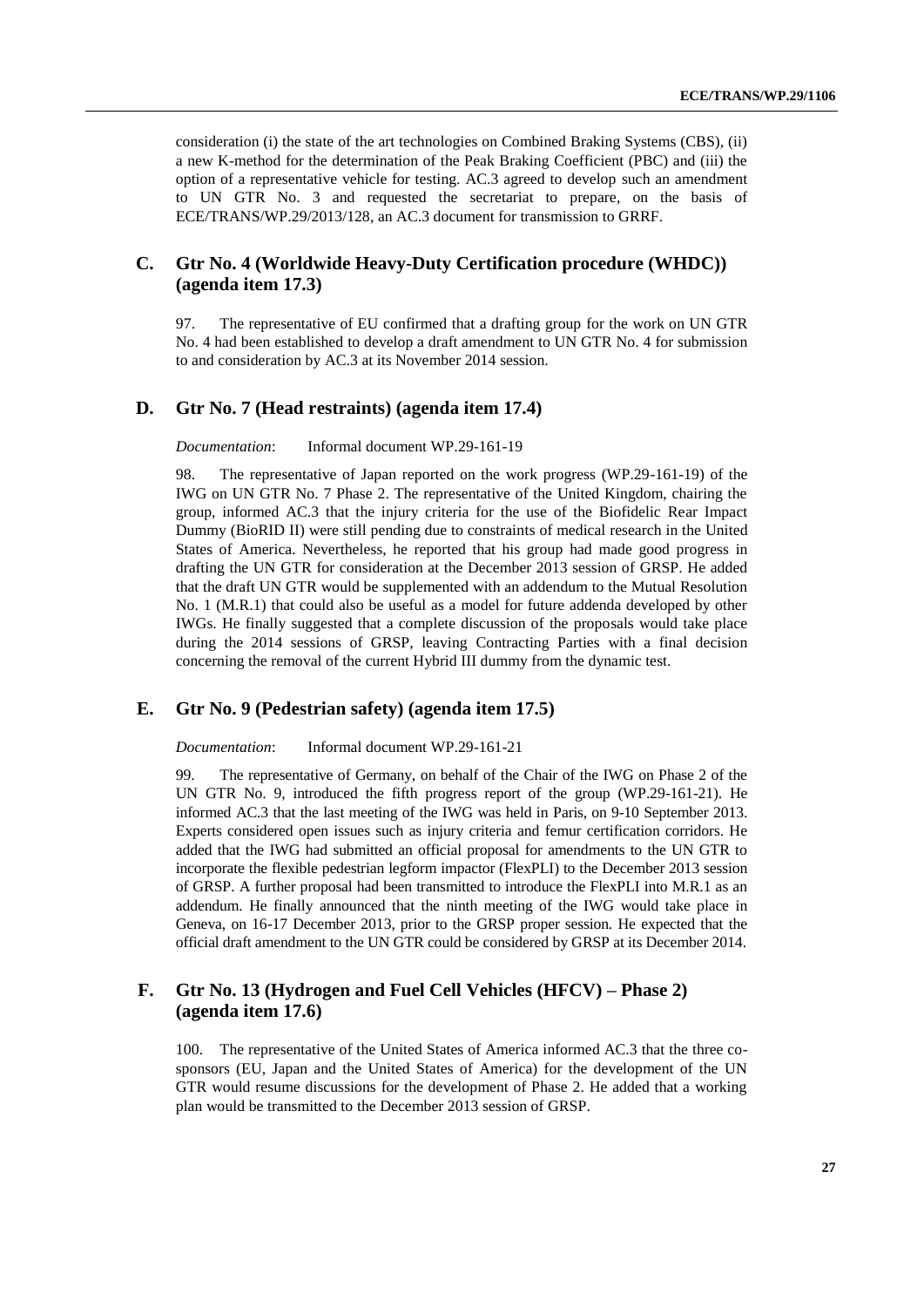### <span id="page-27-0"></span>**G. Draft UN GTR on Worldwide harmonized Light Vehicle Test Procedures (WLTP) (agenda item 17.7)**

*Documentation*: Informal document WP.29-161-14

101. The Chair of GRPE (Germany) reported on behalf of the two co-sponsors (Japan and EU) on the development of the UN GTR on WLTP. He explained that the remaining open issues had been resolved. He confirmed that the consideration of the draft UN GTR would take place in the extraordinary GRPE session, scheduled to be held in Geneva on 14 November 2013. He expected that both the draft UN GTR and the Technical Report be recommended and transmitted to AC.3 for final consideration and possible adoption at its March 2014 session.

102. The representative of EU introduced a proposal to amend the UN GTR on WLTP (WP.29-161-14) and to extend the mandate of the IWG until the end of 2015. The proposal contained an outline of the forthcoming activities, a road map and the structure of the WLTP IWG. The representative of Japan, co-sponsor of this activity, corroborated the proposal. AC.3 supported the activities for the development of the first amendment to the UN GTR and authorized the IWG to initiate its tasks. AC.3 requested the secretariat to distribute an updated version of WP.29-161-14, including the recommendations to be made in the extraordinary session of GRPE, with an official symbol for consideration at the March 2014 session of AC.3.

#### <span id="page-27-1"></span>**H. Draft gtr on Electric Vehicles Safety (EVS) (agenda item 17.8)**

103. The representative of Japan, Secretary of the IWG on electric vehicle safety (EVS), informed AC.3 about the outcome of the fourth meeting recently held in Beijing. He reported that the IWG had made progress in developing the outline of the UN GTR along with a draft UN GTR proposal submitted by the United States of America, Canada and Japan. During the technical discussion, the IWG had decided to establish seven task forces dedicated to specific issues to increase progress efficiency. He added that consolidated results were expected by the next IWG meeting. He also informed AC.3 that it had yet to decide on developing the UN GTR in either a single step or in two steps. He concluded that the IWG would provide a status report by the March or June 2014 session of AC.3 and that the fifth meeting of the group was scheduled in Washington D.C. in April 2014.

The representative of the United States of America confirmed his country's commitment to the successful establishment of a UN GTR on electric vehicles safety. Although, the IWG had made some good progress, the United States of America requested that the development of the UN GTR should be based on research evidence. He added that his administration was investing a considerable amount of money to develop a full research-based UN GTR, and that a single phase approach would only delay the work 6-8 months over choosing a two phase approach, to take into consideration the provisions of UN Regulation No. 100, which were considered by NHTSA as not evidence based. Therefore, he supported a one-phase approach only.

105. The representative of EU underlined the importance of the work of the IWG. He reminded AC.3 about the time needed for EU member States to adapt current EU regulations on electrical safety with the future requirements of the UN GTR. He volunteered to provide evidence that proceeding by phases in the development of a UN GTRs leads to its more rapid development. Finally, AC.3 agreed to resume consideration on this subject in the case that consensus could not be reached in the IWG.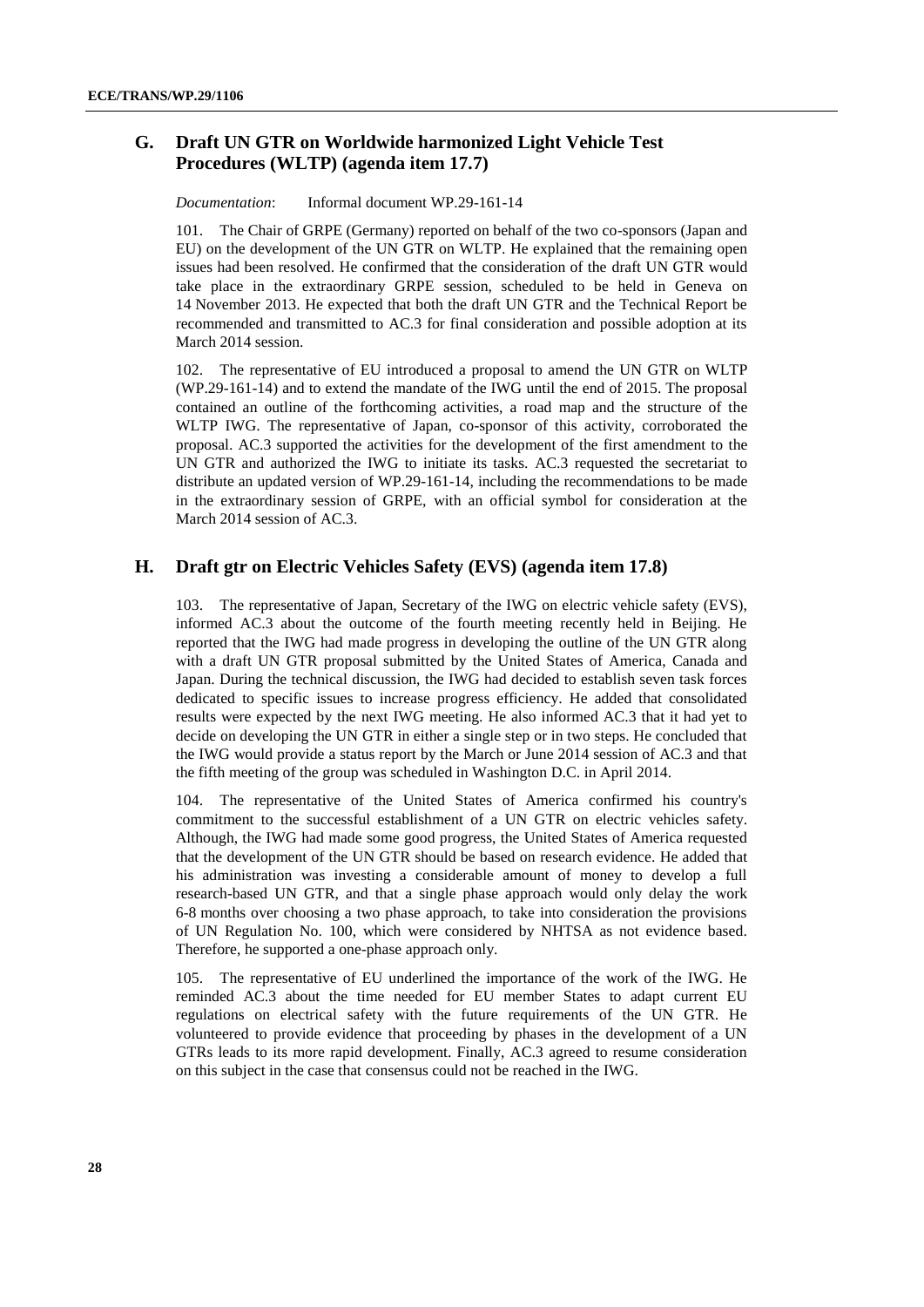### <span id="page-28-0"></span>**I. Draft gtr on Quiet Road Transport Vehicles (agenda item 17.9)**

106. The representative of the United States of America informed AC.3 that the last meeting of the IWG was held at NHTSA headquarters on 16-19 July 2013. He indicated that the main objective of the meeting had been to complete the first draft of the UN GTR. He reported that the draft had mainly been based on the United States of America Notice of Proposal of Rulemaking (NPRM) for QRTV. He explained that the IWG had also considered different approaches to go forward taking into account the provisions of Japan, the guidelines listed on the R.E.3 and the final report of the former IWG on QRTV. He stated that the IWG had completed half of the draft UN GTR. The remaining half was expected to be completed within a few more meetings of the IWG. He announced that the next meeting of the IWG was scheduled to be held in Tokyo in December 2013. Finally, he sought the consent of AC.3 to extend for one year the mandate of the IWG to recover delays in the publication of the United States of America's final rule on QRTV, which was expected to be published by the end of 2014 or beginning of 2015. AC.3 agreed to extend the mandate of the IWG to November 2015.

## <span id="page-28-1"></span>**XX. Items on which the exchange of views and data should continue or begin (agenda item 18)**

#### <span id="page-28-2"></span>**A. Vehicle crash compatibility (agenda item 18.1)**

107. No new information was provided for this agenda item.

#### <span id="page-28-3"></span>**B. Intelligent Transport Systems (agenda item 18.2)**

108. No supplementary information was provided beyond agenda item 2.3 (see paras. 19 and 20 above).

#### <span id="page-28-4"></span>**C. Road illumination technologies (agenda item 18.3)**

109. No new information was provided for this agenda item.

#### <span id="page-28-5"></span>**D. Harmonization of side impact dummies (agenda item 18.4)**

110. The representative of the United States of America reported on the activities of the IWG. He indicated that work was adequately progressing to include the 50th percentile dummy into the M.R.1. He added that some parts of the  $5<sup>th</sup>$  percentile female dummy would need to be redesigned.

### <span id="page-28-6"></span>**E. Electric vehicles and the environment (EVE) (agenda item 18.5)**

111. The representative of Canada reported on the success of the seventh meeting of the IWG on Electric Vehicles and the Environment (EVE), held on 17 and 18 October in Beijing, at the invitation of the Chinese Ministry of Industry and Information Technology. She reported that a draft Electric Vehicle (EV) reference guide was further elaborated. She added that the draft guide would be presented, as an informal document, at the January 2014 session of GRPE for comments. An updated version of the draft would be submitted as an official document at the June 2014 session of GRPE. AC.3 was expected to consider the reference guide at its November 2014 session.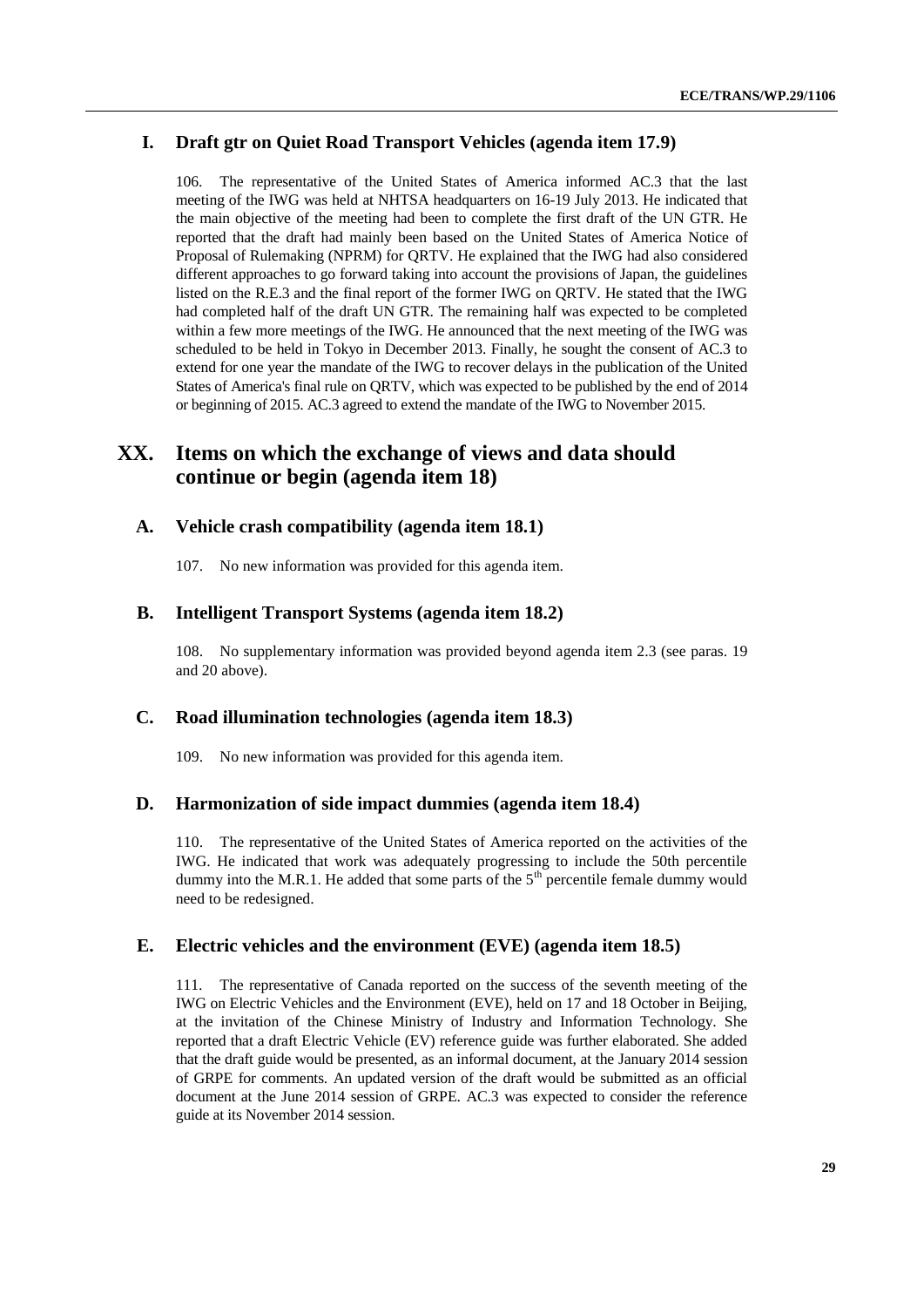112. The representative of EU underlined the importance of coordinating EVE with other IWG for subjects not only relevant for light vehicles, but also for other categories, such as heavy duty vehicles and motorcycles. The representative of Canada confirmed that the reference guide would be finalized with these considerations in mind. AC.3 agreed with the proposal, made by the Chair of GRPE, to organize a meeting among the leaders of the IWGs on WLTP and EVE. This meeting could improve the cooperation in drafting proposals for the possible development of a UN GTR on environment-related aspects of electric vehicles.

### <span id="page-29-0"></span>**F. New technologies not yet regulated (agenda item 18.6)**

*Documentation*: Informal document WP.29-161-18

113. The representative of the United States of America gave a presentation on the approach of his Administration concerning the five possible levels of vehicle automation (WP.29-161-18). He stated that although a lot of progress had been accomplished so far by manufacturers in his country and around the world on this subject, his Administration considered this technology not mature to be regulated at this time. He stated that NHTSA was taking into account several areas of technology and provided definitions to provide a better understanding on how the United States of America was approaching this subject. Therefore, he invited AC.3 representatives to participate in a workshop organized by his country in the Vehicle Research Test Center (VRTC) of NHTSA in Columbus, in the spring or summer of 2014, to share research progress.

114. The representative of the United Kingdom stated that the timely initiation of this discussion could lead the way for a possible start in a harmonized approach worldwide. He underlined that the issue of acronyms designated by manufacturers for individual technological solutions could create confusion for customers and prevents a future performance-based approach. He suggested that the WP.29 IWG on ITS would be the best place to continue and develop discussions on a harmonized approach on this matter. The representative of Germany endorsed this statement. He informed AC.3 that similar discussions were taking place in his country and that a forum had been established dealing with three different groups of interests: (i) research, (ii) vehicle and liability and (iii) the driver. Finally, he raised concerns on the different levels of automation and the responsibility (manufacturer or driver) associated to them. He concluded that liability issues should be prioritized before starting discussion on definitions and invited AC.3 to establish a round table to develop discussions. The representative of Japan endorsed the statement by the United Kingdom. He informed that his country had also been studying vehicle automation and could present the approach of his Ministry at the next IWG on ITS.

115. AC.3 requested the secretariat to insert a specific agenda item on this matter.

# <span id="page-29-1"></span>**XXI. Proposals to develop new gtrs and/or amendments to established gtrs, not included under agenda item 16, if any (agenda item 19)**

116. No new proposal was raised.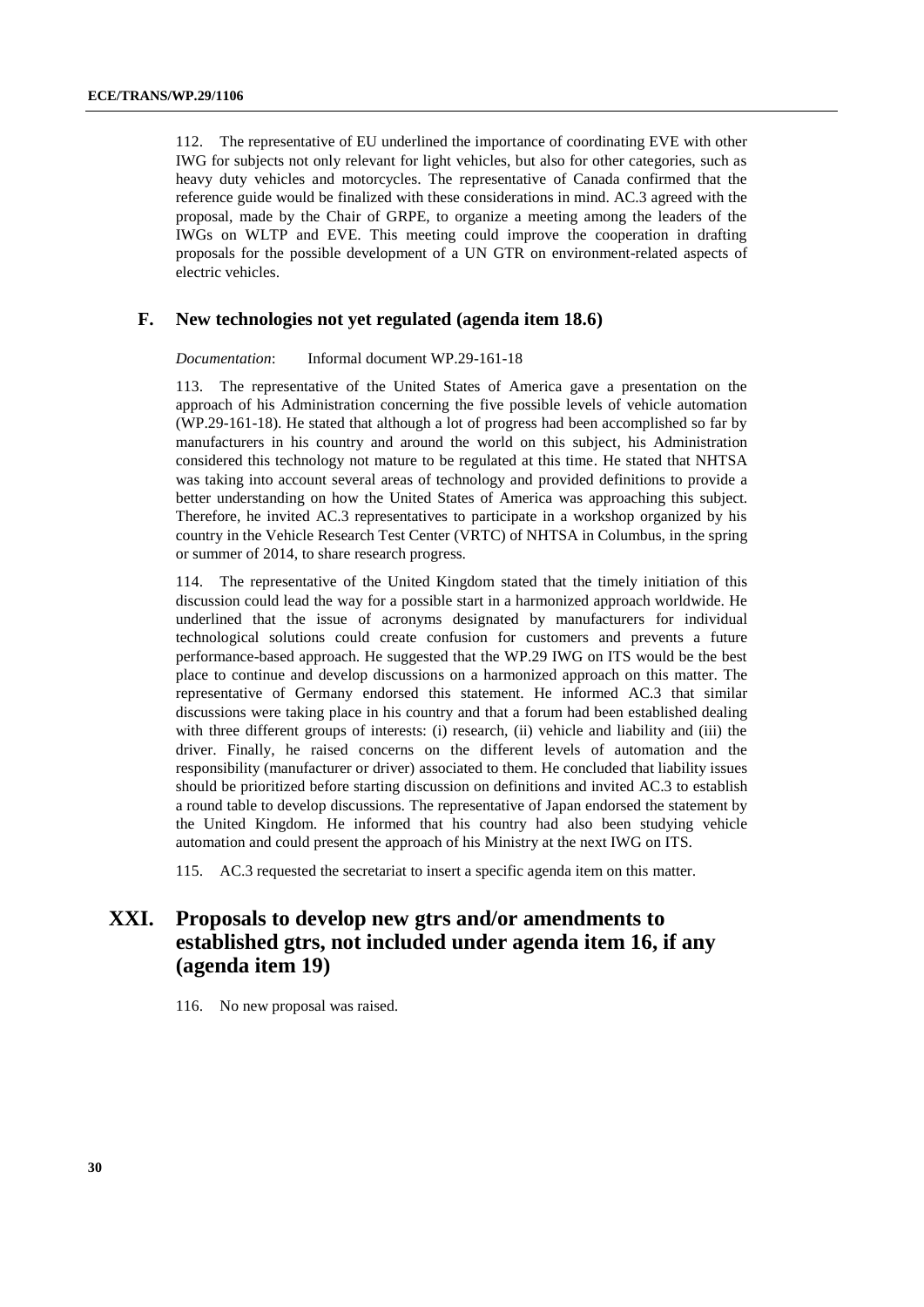# <span id="page-30-0"></span>**XXII. Exchange of information on new priorities to be included in the programme of work (agenda item 20)**

#### *Documentation*: Informal documents WP.29-161-12, WP.29-161-13 and WP.29-161-22

117. The representative of the Republic of Korea presented WP.29-161-12 and WP.29-161-13 complementing his presentation on Vehicle Indoor Air Quality (VIAQ) given at the previous session of WP.29 (ECE/TRANS/WP.29/1104, para. 130). He invited AC.3 to evaluate the possibility of establishing an IWG with the aim to develop a new UN GTR by 2017. He added that Korea would be committed to chairing such a group.

118. The representative of EU appreciated the presentations, but advised to complete first the development of current tasks before starting new activities. He indicated that this issue may already have been addressed by current legislation. The representative of Canada underlined the importance of addressing potential health impacts related with VIAQ. He supported the idea to work in this area taking into consideration the advice of the EU. He suggested focusing on the identification of best practices and the collection of information before undertaking regulatory work. The Chair of GRPE (Germany) supported the considerations of EU and Canada. He stressed the need to collect information and to analyse the subject before deciding upon the need to develop a UN GTR, if CPs see the need for such a step. Recalling the purpose of WP.29-160-38, the representative of the Russian Federation underlined the importance of the impact of pollutants emitted in the atmosphere on VIAQ. He introduced information through document WP.29-161-22, and expressed readiness to present additional information to the March 2014 session of WP.29. He evoked the need of regulatory initiatives aiming at establishing environmental requirements for vehicle design with respect to ventilation, heating, air conditioning and cabin filters. He recalled the work on tyre and brake wear, which he had introduced in WP.29 in earlier sessions, and underlined the importance of taking a holistic approach. The representative of the United States of America stressed the need to distinguish between emissions from materials used in vehicle construction, which were the responsibility of another agency of his country, and emissions due to vehicle propulsion systems.

119. AC.3 invited all participants to collect information on this topic and requested the secretariat to keep this item on the agenda of the March 2014 session for further discussion.

## <span id="page-30-1"></span>**XXIII. Other business (agenda item 21)**

120. No other business was raised.

## <span id="page-30-2"></span>**D. Administrative Committee of the 1997 Agreement**

# <span id="page-30-3"></span>**XXIV. Establishment of the Committee AC.4 and election of officers for the year 2013 (agenda item 22)**

121. Following the recommendation of AC.2, the Administrative Committee AC.4 did not convene (see para. 9 above).

## <span id="page-30-4"></span>**XXV. Other Business (agenda item 23)**

122. No other business was raised.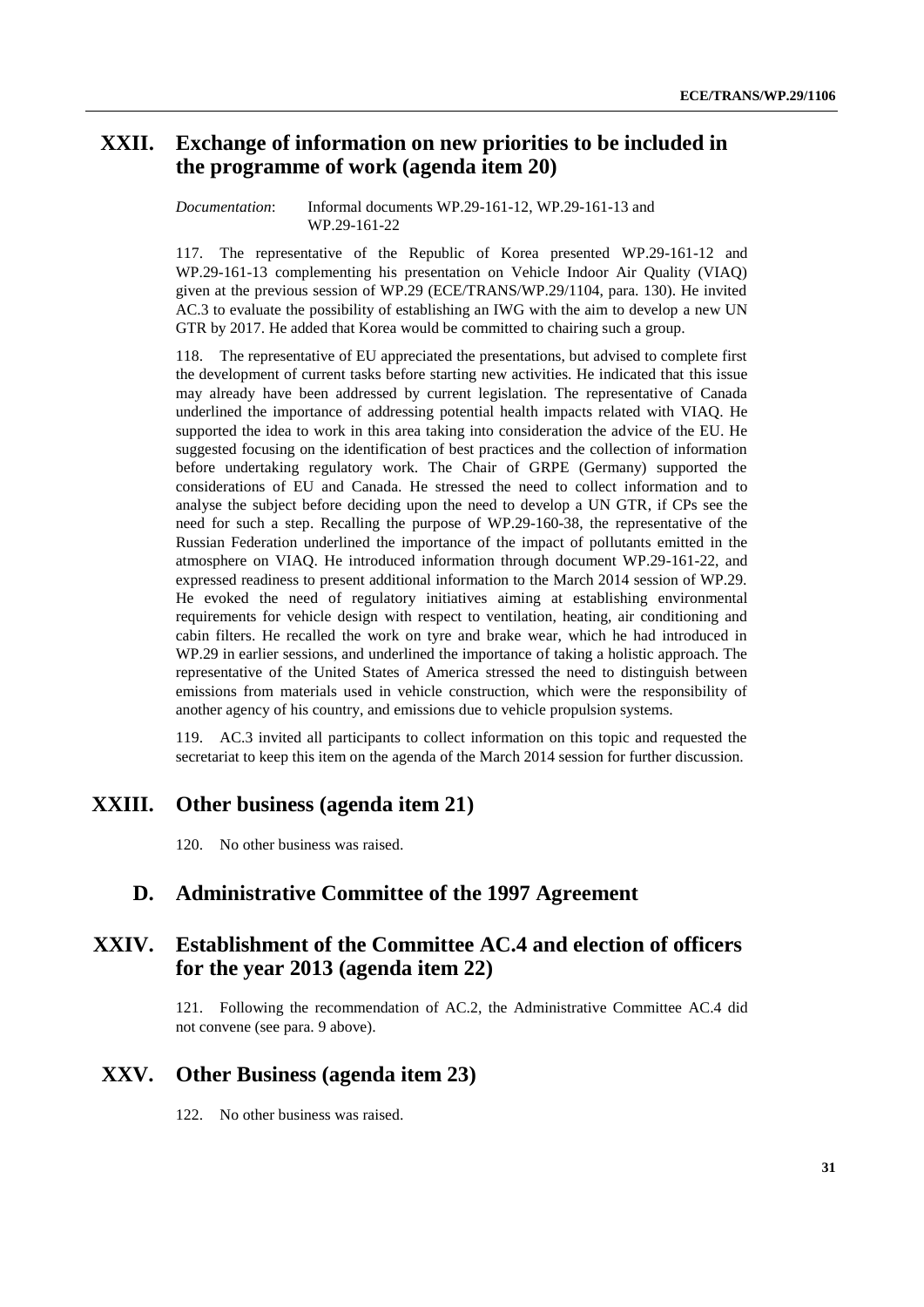# <span id="page-31-0"></span>**Annex I**

# <span id="page-31-1"></span>**List of informal documents (WP.29-161-…) distributed without a symbol during the 161st session**

| No.            | Transmitted by                                                                        | Agenda<br>item                                                                                             | Language  | Title                                                                                                                                             | Follow-up |
|----------------|---------------------------------------------------------------------------------------|------------------------------------------------------------------------------------------------------------|-----------|---------------------------------------------------------------------------------------------------------------------------------------------------|-----------|
| $\mathbf{1}$   | Secretariat                                                                           | 2.2                                                                                                        | E         | Calendar of meeting of WP.29, GRs<br>and Committees for 2014                                                                                      | (b)       |
| 2              | Secretariat                                                                           | 4.8.10                                                                                                     | E         | Editorial correction to<br>ECE/TRANS/WP.29/2013/110                                                                                               | (b)       |
| 3              | Informal<br><b>Working Group</b><br>on Retrofit<br><b>Emission Control</b><br>Devices | 4.13.1                                                                                                     | E         | Corrigendum to<br>ECE/TRANS/WP.29/2013/119                                                                                                        | (b)       |
| $\overline{4}$ | GRE at its 70 <sup>th</sup><br>session                                                | 4.6.6                                                                                                      | E         | Proposal for the 05 series of<br>amendments to Regulation No. 10<br>(Electromagnetic compatibility)                                               | (d)       |
| 5              | GRSG at its 105 <sup>th</sup> 4.7.5<br>session                                        |                                                                                                            | E         | Corrigendum to draft Supplement 1<br>to the 01 series of amendments to<br>Regulation No. 110 on CNG/LNG<br>vehicles<br>(ECE/TRANS/WP.29/2013/101) | (b)       |
| 6              | <b>GRE</b>                                                                            | 4.6.2<br>4.6.4,<br>4.6.5,<br>4.6.9,<br>4.6.12,<br>4.6.16,<br>4.6.20,<br>4.6.21,<br>4.6.22<br>and<br>4.6.27 | E         | Proposal for amendments to<br>ECE/TRANS/WP.29/2013/69<br>adopted by GRE at its 70 <sup>th</sup> session                                           | (e)       |
| 7              | United States of<br>America                                                           | 14.1                                                                                                       | E         | Proposal for amendments to the draft<br>Pole Side Impact GTR                                                                                      | (f)       |
| 8              | Secretariat                                                                           | 12 and<br>14                                                                                               | ${\bf E}$ | Consideration and vote by AC.3 of<br>draft global technical regulations<br>and/or draft amendments to<br>established gtrs                         | (a)       |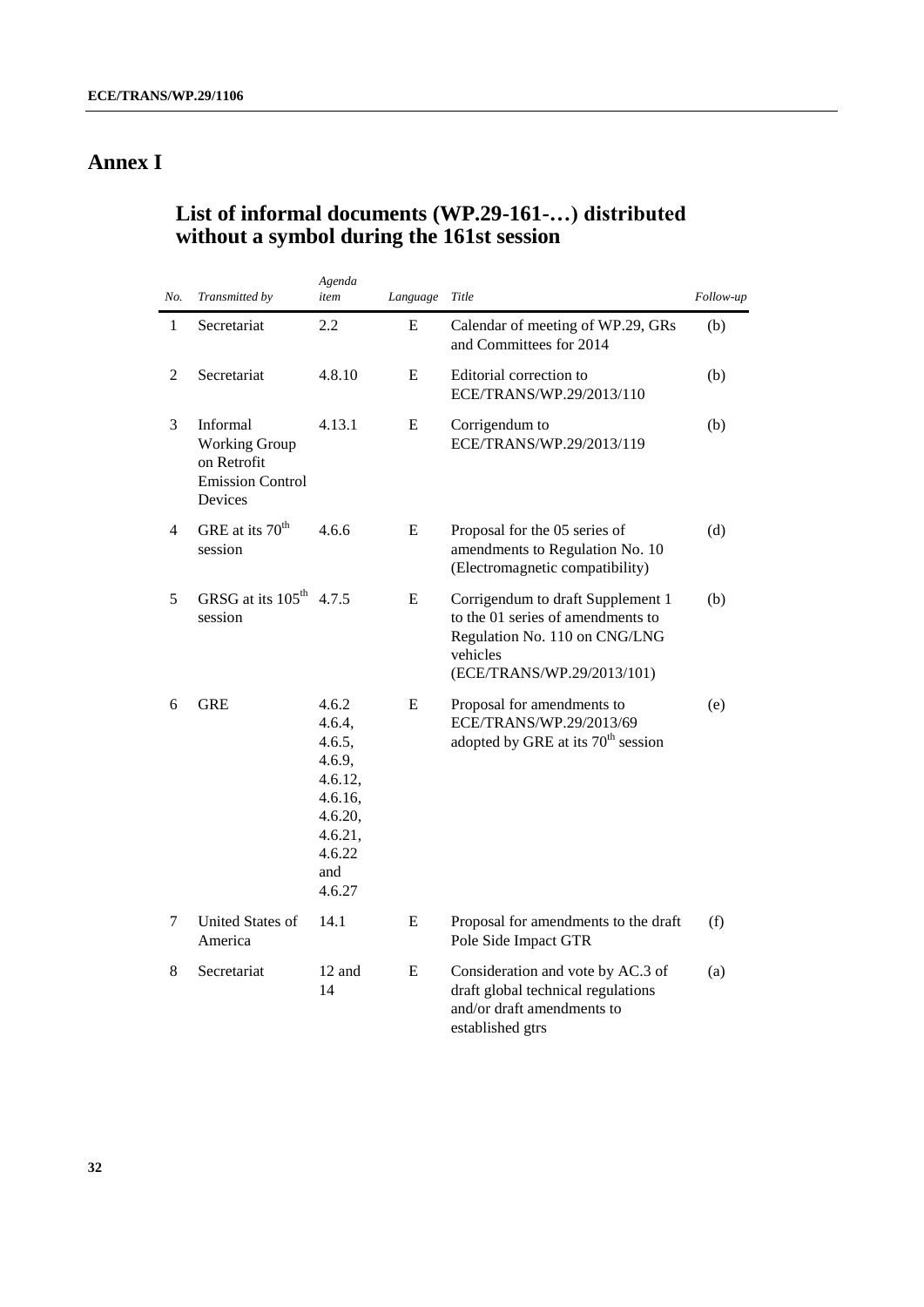### **ECE/TRANS/WP.29/1106**

| No. | Transmitted by                                    | Agenda<br>item | Language | Title                                                                                                                                                  | Follow-up |
|-----|---------------------------------------------------|----------------|----------|--------------------------------------------------------------------------------------------------------------------------------------------------------|-----------|
| 9   | Secretariat                                       | 5.1 and<br>17  | E        | Status of the 1998 Agreement of the<br>global registry and of the<br>Compendium of candidates <sup>®</sup>                                             | (b)       |
|     |                                                   |                |          | Situation on priorities and proposals<br>to develop gtrs as of 28 October 2013                                                                         |           |
| 10  | Secretariat                                       | 8.3            | E        | <b>United Nations Economic</b><br>Commission for Europe Plan to<br>implement the United Nations<br>Decade of Action for Road Safety<br>$(2011 - 2020)$ | (b)       |
| 11  | EU                                                | 4.6            | E        | Letter to Mr. Gauvin and Mr. Ramos<br>Garcia requesting correction of<br>amendments to Regulations No. 4, 6,<br>7, 23, 38, 50, 77, 87, 91 and 119.     | (a)       |
| 12  | Republic of<br>Korea                              | 20             | E        | Proposal for development of a new<br>UN Global Technical Regulation on<br>Vehicle Indoor Air Quality (VIAQ)                                            | (c)       |
| 13  | Republic of<br>Korea                              | 20             | E        | Presentation: Proposal for<br>development of a new UN Global<br><b>Technical Regulation on Vehicle</b><br>Indoor Air Quality (VIAQ)                    | (c)       |
| 14  | EU and Japan                                      | 17.7           | E        | Prolongation of the mandate of the<br>GRPE informal group for the<br>development of the UN GTR on<br><b>WLTP</b>                                       | (b)       |
| 15  | <b>IWVTA</b> Informal 4.4<br>Group                |                | E        | Consolidated proposals for the<br>revised 1958 Agreement                                                                                               | (d)       |
| 16  | <b>IWVTA Chair</b>                                | 4.4            | E        | Review of the 1958 Agreement                                                                                                                           | (a)       |
| 17  | Chairman of<br><b>IWVTA Sub-</b><br>group "UN R0" | 4.3            | E        | Progress Towards an<br>International Whole Vehicle Type<br>Approval Scheme                                                                             | (a)       |
| 18  | <b>NHTSA</b>                                      | 18.6           | E        | Levels of Automation                                                                                                                                   | (a)       |
| 19  | Japan                                             | 17.4           | E        | Status report of the informal group<br>on Phase 2 of gtr No. 7<br>(IG GTR7 - PH2)                                                                      | (d)       |
| 20  | Secretariat                                       | 13             | E        | Notifications concerning the 1998<br>Agreement - Exemples of<br>communication sent by the<br>secretariat to the missions in Geneva                     | (a)       |

<sup>\*</sup> The information on the Contracting Parties (33), the Global Registry and the Compendium of Candidates is provided in document ECE/TRANS/WP.29/1073/Rev.8.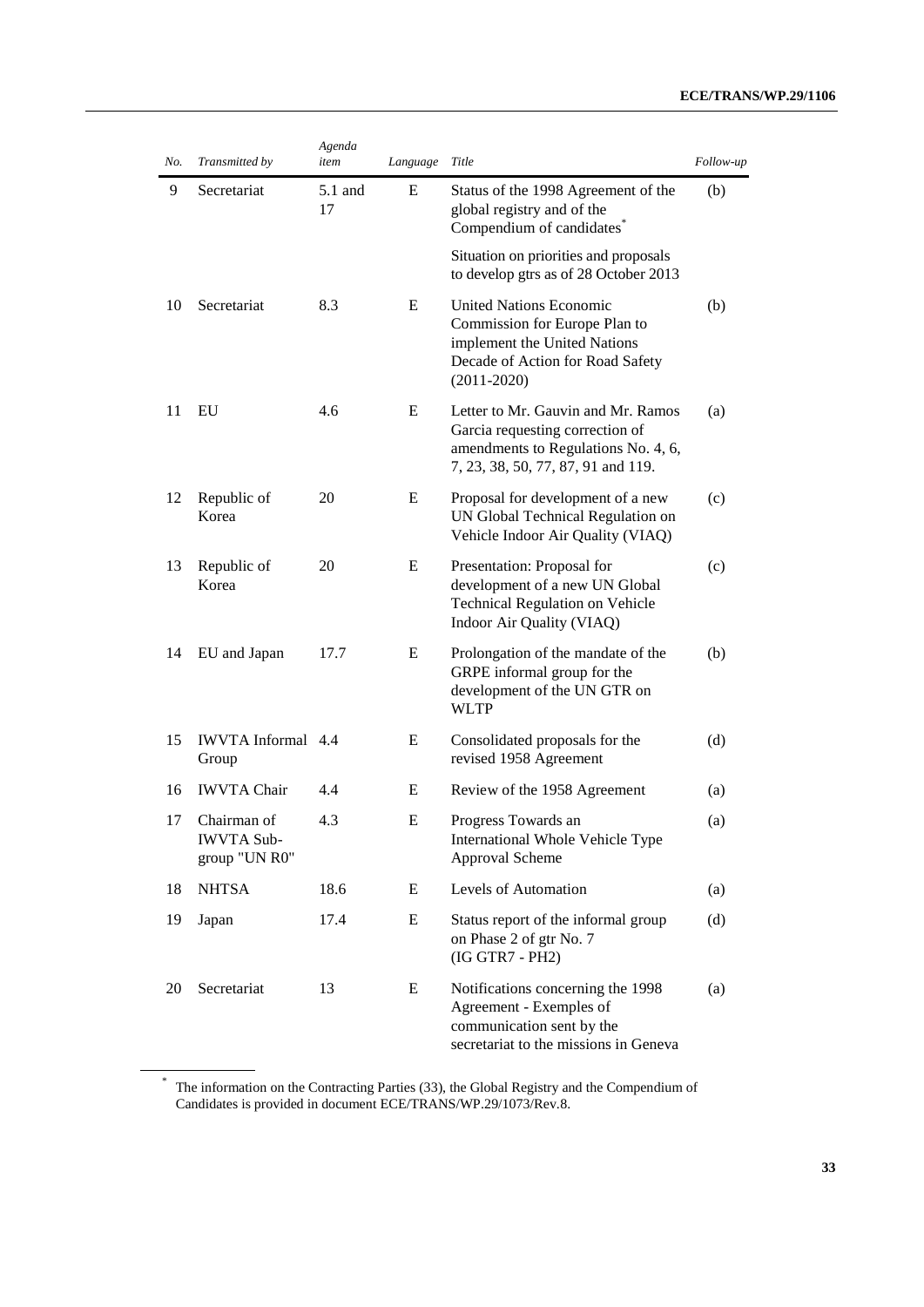### **ECE/TRANS/WP.29/1106**

| No. | Transmitted by           | Agenda<br>item | Language | Title                                                                                           | Follow-up |
|-----|--------------------------|----------------|----------|-------------------------------------------------------------------------------------------------|-----------|
|     | Chair of IWG<br>GTR9-PH2 | 17.5           | E        | Draft fifth progress report of the<br>informal group on Phase 2 of gtr<br>No. 9 (IG GTR9 - PH2) | (d)       |
| 22  | Russian<br>Federation    | 20             | E        | On the environmental safety of<br>automobile vehicles                                           | (a)       |

*Notes:*

(a) Consideration completed or to be superseded.

(b) Adopted.

(c) Continue consideration at the next session as an informal document.

(d) Continue consideration at the next session with an official symbol.

(e) Referred back to GRE.

(f) Withdrawn.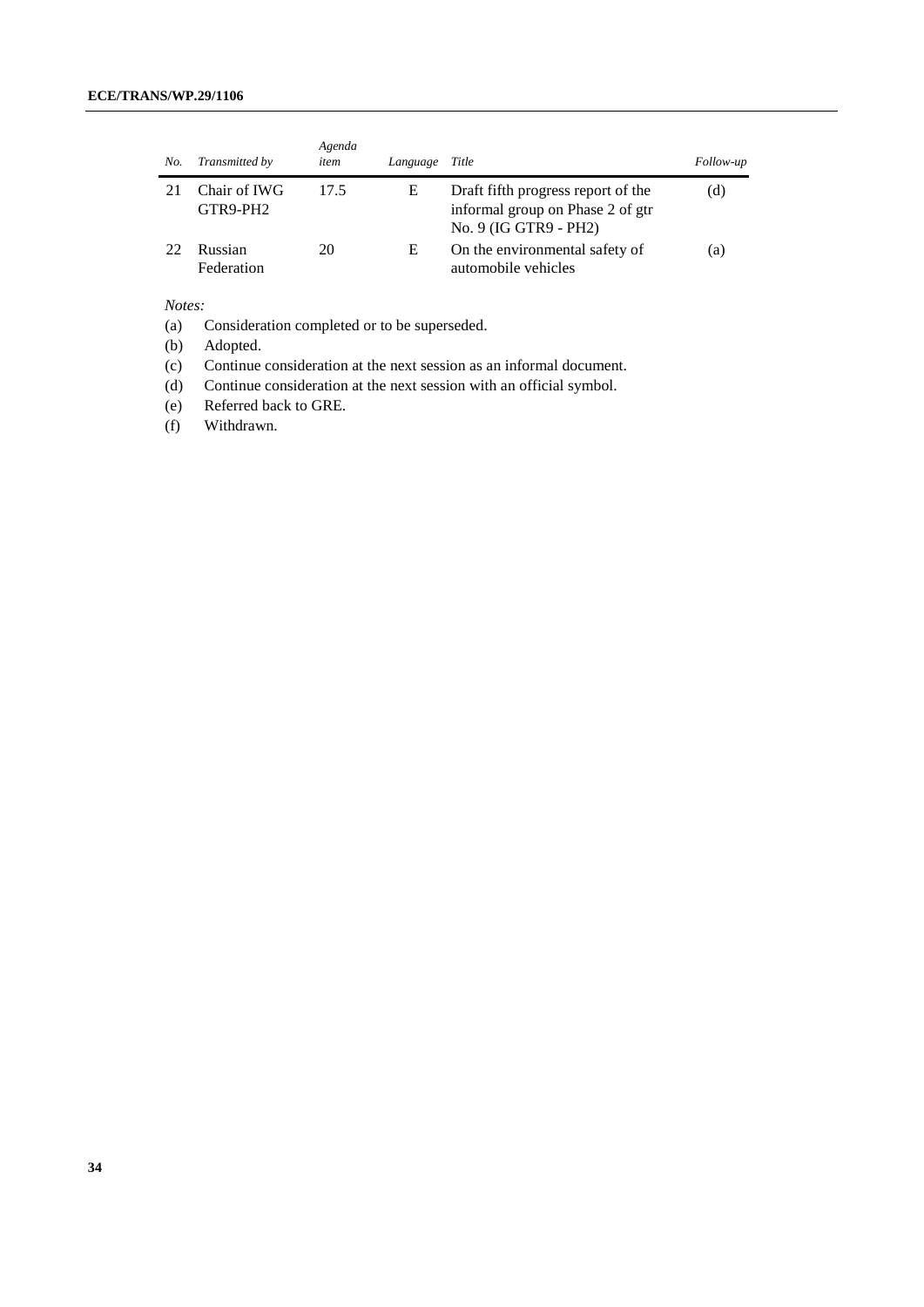# <span id="page-34-0"></span>**Annex II**

# <span id="page-34-1"></span>**Calendar of Meetings of WP.29, GRs and Committees for 2014**

| Month                        | Meeting (title and session No.)                                                                                                                                                                                                                                                                                                 | Dates<br>proposed                           | Schedule                                    | Half-days      | Interpre<br>tation | Salle | 12 weeks<br>deadline | Delegates |
|------------------------------|---------------------------------------------------------------------------------------------------------------------------------------------------------------------------------------------------------------------------------------------------------------------------------------------------------------------------------|---------------------------------------------|---------------------------------------------|----------------|--------------------|-------|----------------------|-----------|
| <b>JANUARY</b>               | Working Party on Pollution and Energy (GRPE) (68 <sup>th</sup> session)                                                                                                                                                                                                                                                         | $7 - 10$                                    | p.m./a.m.                                   | 6              | Yes                |       | 11.10.2013           | 150       |
| <b>JANUARY</b>               | Working Party on Noise (GRB) (59 <sup>th</sup> session)                                                                                                                                                                                                                                                                         | 28-30                                       | p.m./p.m.                                   | 5              | Yes                |       | 01.11.2013           | 80        |
| <b>FEBRUARY</b>              | Working Party on Brakes and Running Gear (GRRF) (76 <sup>th</sup> session)                                                                                                                                                                                                                                                      | $17 - 21$                                   | p.m./a.m.                                   | 8              | Yes                |       | 22.11.2013           | 100       |
| <b>MARCH</b>                 | Administrative Committee for the Coordination of Work (WP.29/AC.2) (114 <sup>th</sup> session)                                                                                                                                                                                                                                  | 10                                          | a.m./p.m.                                   | $\overline{2}$ | No                 |       | $\overline{a}$       | 35        |
| <b>MARCH</b>                 | World Forum for Harmonization of Vehicle Regulations (WP.29) $(162nd)$ ;<br>Admin. Committee of the 1958 Agreement (AC.1: 56 <sup>th</sup> session);<br>Executive Committee of the 1998 Agreement (AC.3: 40 <sup>th</sup> session);<br>Admin. Committee of the 1997 Agreement (AC.4: 13 <sup>th</sup> session)                  | $11 - 14$<br>(12)<br>$12 - 13$<br>13)       | a.m./p.m.<br>(p.m.<br>p.m./a.m.<br>$p.m.$ ) | 8              | Yes                |       | 13.12.2013           | 160       |
| MARCH-<br><b>APRIL</b>       | Working Party on Lighting and Light-Signalling (GRE) (71 <sup>st</sup> session)                                                                                                                                                                                                                                                 | $31 - 3$                                    | a.m./p.m.                                   | 8              | Yes                |       | 10.01.2014           | 95        |
| MAY                          | Working Party on General Safety Provisions (GRSG) (106 <sup>th</sup> session)                                                                                                                                                                                                                                                   | $5-9$                                       | p.m./a.m.                                   | 8              | Yes                |       | 07 02.2014           | 90        |
| <b>MAY</b>                   | Working Party on Passive Safety (GRSP) (55 <sup>th</sup> session)                                                                                                                                                                                                                                                               | $19-23$                                     | p.m./a.m.                                   | 8              | Yes                |       | 21.02.2014           | 80        |
| <b>JUNE</b>                  | Working Party on Pollution and Energy (GRPE) (69 <sup>th</sup> session)                                                                                                                                                                                                                                                         | $3-6$                                       | p.m./a.m.                                   | 6              | Yes                |       | 07.03.2014           | 150       |
| <b>JUNE</b>                  | Administrative Committee for the Coordination of Work (WP.29/AC.2) (115 <sup>th</sup> session)                                                                                                                                                                                                                                  | 23                                          | a.m./p.m.                                   | $\overline{2}$ | N <sub>0</sub>     |       | $\overline{a}$       | 35        |
| <b>JUNE</b>                  | World Forum for Harmonization of Vehicle Regulations (WP.29) (163 <sup>rd</sup> session);<br>Admin. Committee of the 1958 Agreement (AC.1: 57 <sup>th</sup> session);<br>Executive Committee of the 1998 Agreement (AC.3: 41 <sup>st</sup> session);<br>Admin. Committee of the 1997 Agreement (AC.4: 14 <sup>th</sup> session) | 24-27<br>(25)<br>$25 - 26$<br>26            | a.m./p.m.<br>(p.m.<br>p.m./a.m.<br>$p.m.$ ) | 8              | Yes                |       | 28.03.2014           | 160       |
| <b>SEPTEMBER</b>             | Working Party on Noise (GRB) (60 <sup>th</sup> session)                                                                                                                                                                                                                                                                         | $1 - 3$                                     | p.m./a.m.                                   | 5              | Yes                |       | 06.06.2014           | 80        |
| <b>SEPTEMBER</b>             | Working Party on Brakes and Running Gear (GRRF) (77 <sup>th</sup> session)                                                                                                                                                                                                                                                      | $16-19$                                     | p.m./a.m.                                   | 6              | Yes                |       | 20.06.2014           | 95        |
| <b>SEPTEMBER</b><br>/OCTOBER | Working Party on General Safety Provisions (GRSG) (107 <sup>th</sup> session)                                                                                                                                                                                                                                                   | $30-3$                                      | p.m./a.m.                                   | 6              | Yes                |       | 4.07.2014            | 90        |
| <b>OCTOBER</b>               | Working Party on Lighting and Light-Signalling (GRE) (72 <sup>nd</sup> session)                                                                                                                                                                                                                                                 | $20 - 22$                                   | a.m./p.m.                                   | 6              | Yes                |       | 25.07.2014           | 95        |
| <b>NOVEMBER</b>              | Administrative Committee for the Coordination of Work (WP.29/AC.2) (116 <sup>th</sup> session)                                                                                                                                                                                                                                  | 10                                          | a.m./p.m.                                   | $\overline{2}$ | No                 |       | $\overline{a}$       | 35        |
| <b>NOVEMBER</b>              | World Forum for Harmonization of Vehicle Regulations (WP.29) (164 <sup>th</sup> session);<br>Admin. Committee of the 1958 Agreement (AC.1: 58 <sup>th</sup> session);<br>Executive Committee of the 1998 Agreement (AC.3: 42 <sup>nd</sup> session);<br>Admin. Committee of the 1997 Agreement (AC.4: 15 <sup>th</sup> session) | $11 - 14$<br>12<br>$12 - 13$<br>13          | a.m./a.m.<br>a.m.<br>p.m./a.m.<br>p.m./a.m. | 8              | Yes                |       | 15.08.2014           | 160       |
| <b>DECEMBER</b>              | Working Party on Passive Safety (GRSP) (56 <sup>th</sup> session)                                                                                                                                                                                                                                                               | $9 - 12$                                    | p.m./a.m.                                   | 6              | Yes                |       | 12.09.2014           | 80        |
|                              |                                                                                                                                                                                                                                                                                                                                 | TOTAL: 108 half days<br>$= 54 \text{ days}$ |                                             |                |                    |       |                      |           |

Except the three sessions of the Administrative Committee (WP.29/AC.2) (without interpretation), all sessions are **PUBLIC.**

The sessions scheduled "p.m./a.m." will begin in the afternoon, at 2.30 p.m. on the first indicated date and are expected to last to 12.30 p.m. on the last indicated date. The sessions scheduled "p.m./p.m." will begin in the afternoon, at 2.30 p.m. on the first indicated date and are expected to last to 5.30 p.m. on the last indicated date. The sessions scheduled "a.m./p.m." will start at 9.30 a.m. on the first indicated date and are expected to last to 5.30 p.m. on the last indicated date.

The sessions of WP.29/AC.2 and of the World Forum (WP.29) begin at 10.00 a.m. (the first day only). During the WP.29 sessions, the Administrative Committee of the 1958 Agreement (AC.1) will hold its sessions usually on Wednesday, sessions of the Executive Committee of the 1998 Agreement (AC.3) are expected to be held on Thursday morning, and sessions of the Administrative Committee of 1997 Agreement (AC.4) would be held on Wednesday or Thursday afternoon, if necessary.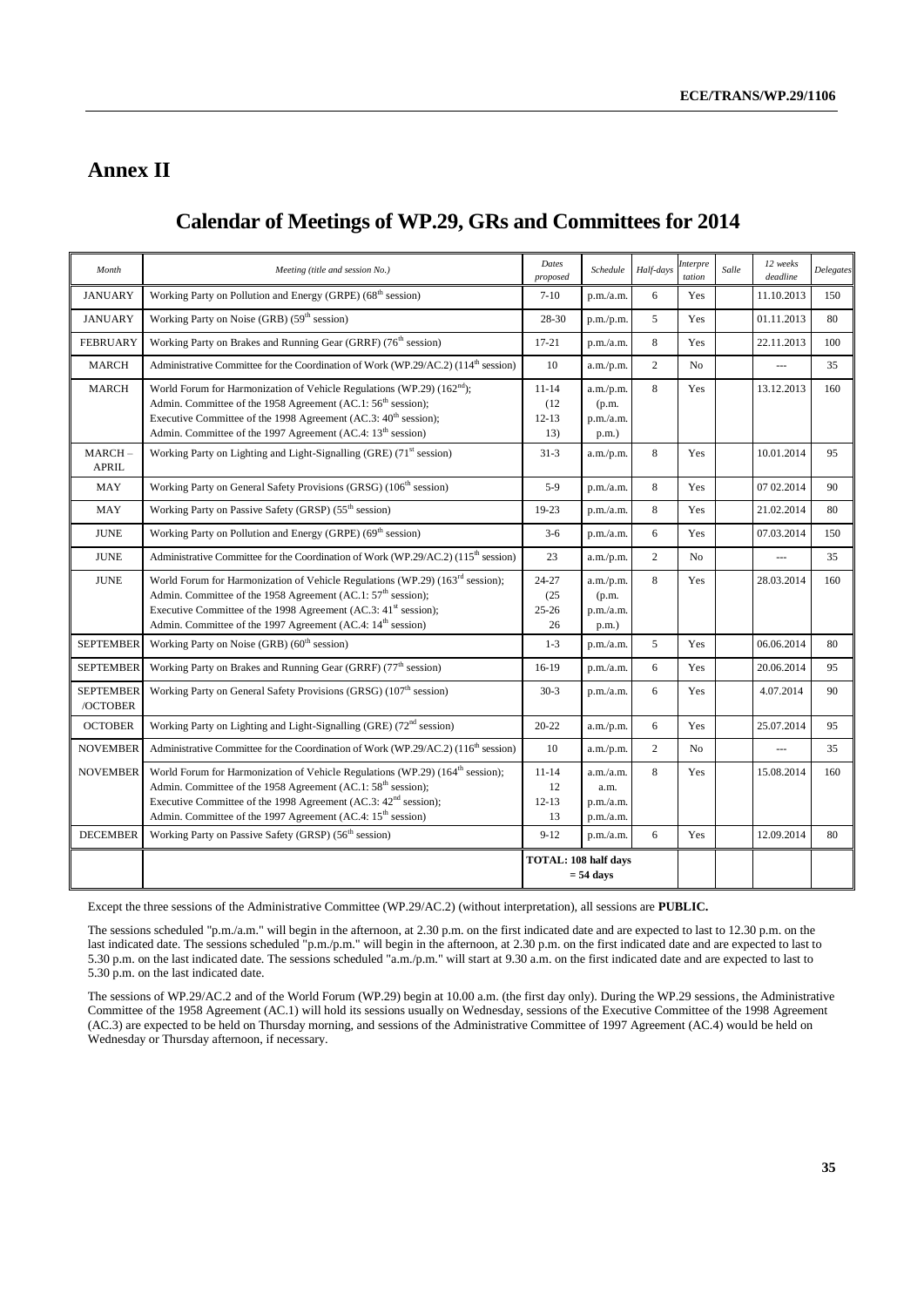### <span id="page-35-0"></span>**Annex III**

# <span id="page-35-1"></span>**United Nations Economic Commission for Europe Plan to implement the United Nations Decade of Action for Road Safety (2011-2020)**

### **Introduction**

1. This annex is an abstract of WP.29 activities from ECE/TRANS/2012/4, introduced at the March 2012 session of the Inland Transport Committee, in which UNECE presents its Action Plan for the UN Decade of Action for Road Safety (2011–2020). This Plan is directly aligned with the UN Global Plan for the Decade of Action for Road Safety (2011– 2020), and aims to achieve the overall road safety goals of the UNECE by addressing priority areas of work as well as implementing continuous and future actions for each goal in its geographical area and beyond. The plan will be reviewed and updated annually to ensure progress is being made towards meeting the objectives and that performance indicators are reached.

2. Accordingly, this annex contains the progress of the activities for monitoring and evaluation of WP.29 actions in the framework of the Decade of Action since its launch (11 May 2011). According to the outcome of the March 2012 session of WP.29, it will be distributed and updated for consideration and comments to WP.29 at its annual November session for the length of the decade (see ECE/TRANS/WP.29/1095, para. 97)

3. It is based on WP.29-161-10 distributed during the  $161<sup>st</sup>$  session of WP.29. The modifications to the text of WP.29-158-04 are marked in bold for new or strikethrough for deleted characters**.**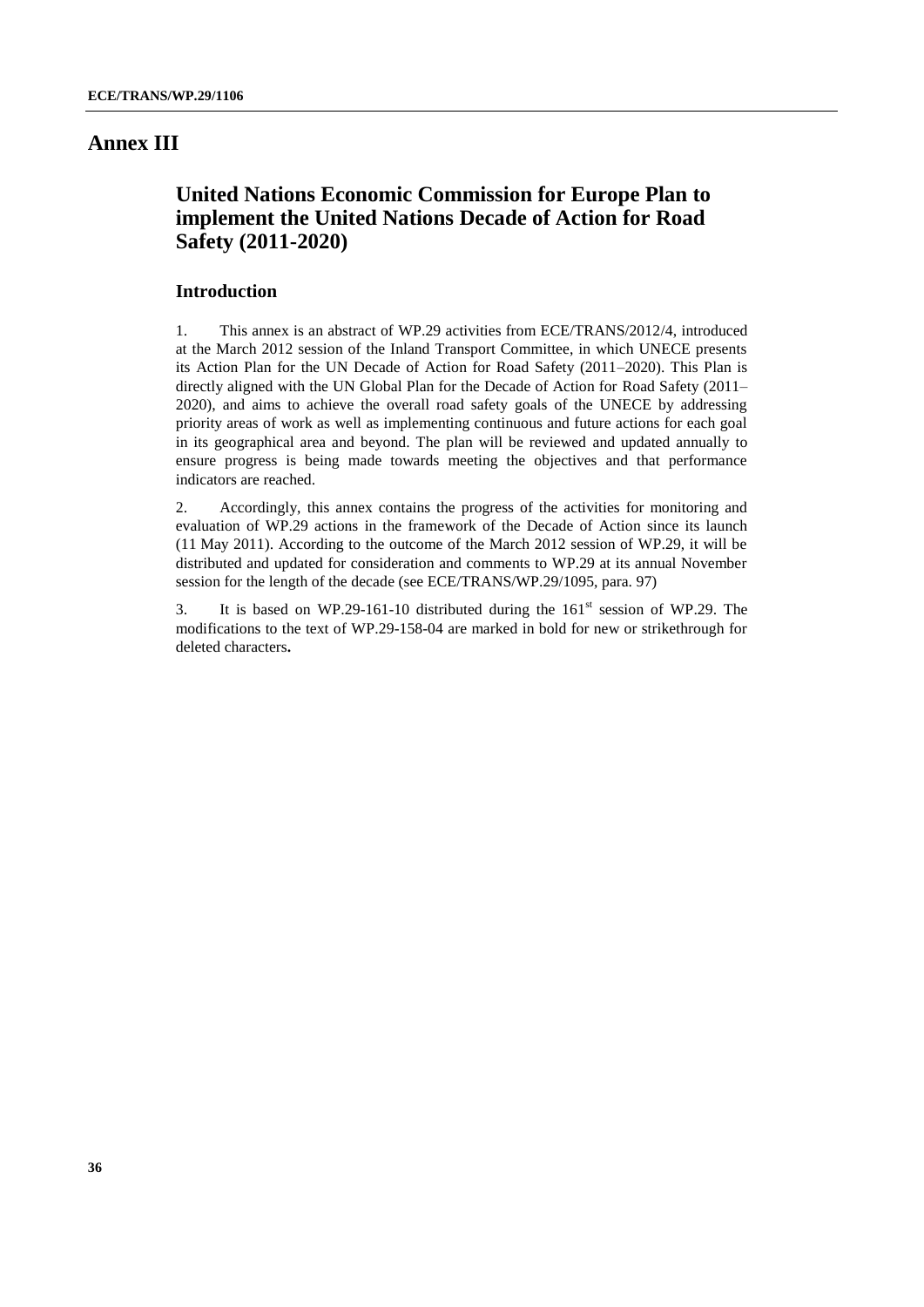| Areas                                                                           | UNECE past and present actions                                                                                                                                                                                                                                                                                          | <b>UNECE</b> future actions                                                                                                 | Responsible                 | Time frame | Performance indicators                                                                                                                                                                                                                                                  |
|---------------------------------------------------------------------------------|-------------------------------------------------------------------------------------------------------------------------------------------------------------------------------------------------------------------------------------------------------------------------------------------------------------------------|-----------------------------------------------------------------------------------------------------------------------------|-----------------------------|------------|-------------------------------------------------------------------------------------------------------------------------------------------------------------------------------------------------------------------------------------------------------------------------|
| <b>Accession of United Nations</b><br>Road Safety Conventions and<br>Agreements | Monitoring the implementation<br>of the United Nations Road<br>Safety Conventions and<br>Agreements:                                                                                                                                                                                                                    | Will develop<br>implementation<br>indicators for the United<br><b>Nations Road Safety</b><br>Conventions and<br>Agreements. | WP.1, WP.29, SC.1,<br>WP.15 | 2011-2020  | Number of new<br>CPs to the United<br><b>Nations Road</b><br><b>Safety Conventions</b><br>and Agreements<br>and number of<br><b>United Nations</b><br>Regulations/United<br><b>Nations GTRs</b><br>adopted on national<br>basis by countries<br>CPs to any<br>Agreement |
|                                                                                 | 1958 Agreement concerning the<br>Adoption of Uniform Technical<br>Prescriptions for Wheeled<br>Vehicles, Equipment and Parts<br>which can be fitted and /or be<br>used on Wheeled Vehicles and<br>the Conditions for Reciprocal<br>Recognition of Approvals<br>Granted on the Basis of these<br>Prescriptions (50 CPs); |                                                                                                                             |                             |            |                                                                                                                                                                                                                                                                         |
|                                                                                 | 1998 Agreement concerning the<br><b>Establishing of Global Technical</b><br><b>Regulations for Wheeled</b><br>Vehicles, Equipment and Parts<br>which can be fitted and / or be<br>used on Wheeled Vehicles,<br>$(33 \text{ CPs})$ ;                                                                                     |                                                                                                                             |                             |            |                                                                                                                                                                                                                                                                         |
|                                                                                 | 1997 Agreement concerning the<br>Adoption of Uniform Conditions<br>for Periodical Technical<br><b>Inspections of Wheeled Vehicles</b><br>and the Reciprocal Recognition<br>of Such Inspections (12 CPs);                                                                                                                |                                                                                                                             |                             |            |                                                                                                                                                                                                                                                                         |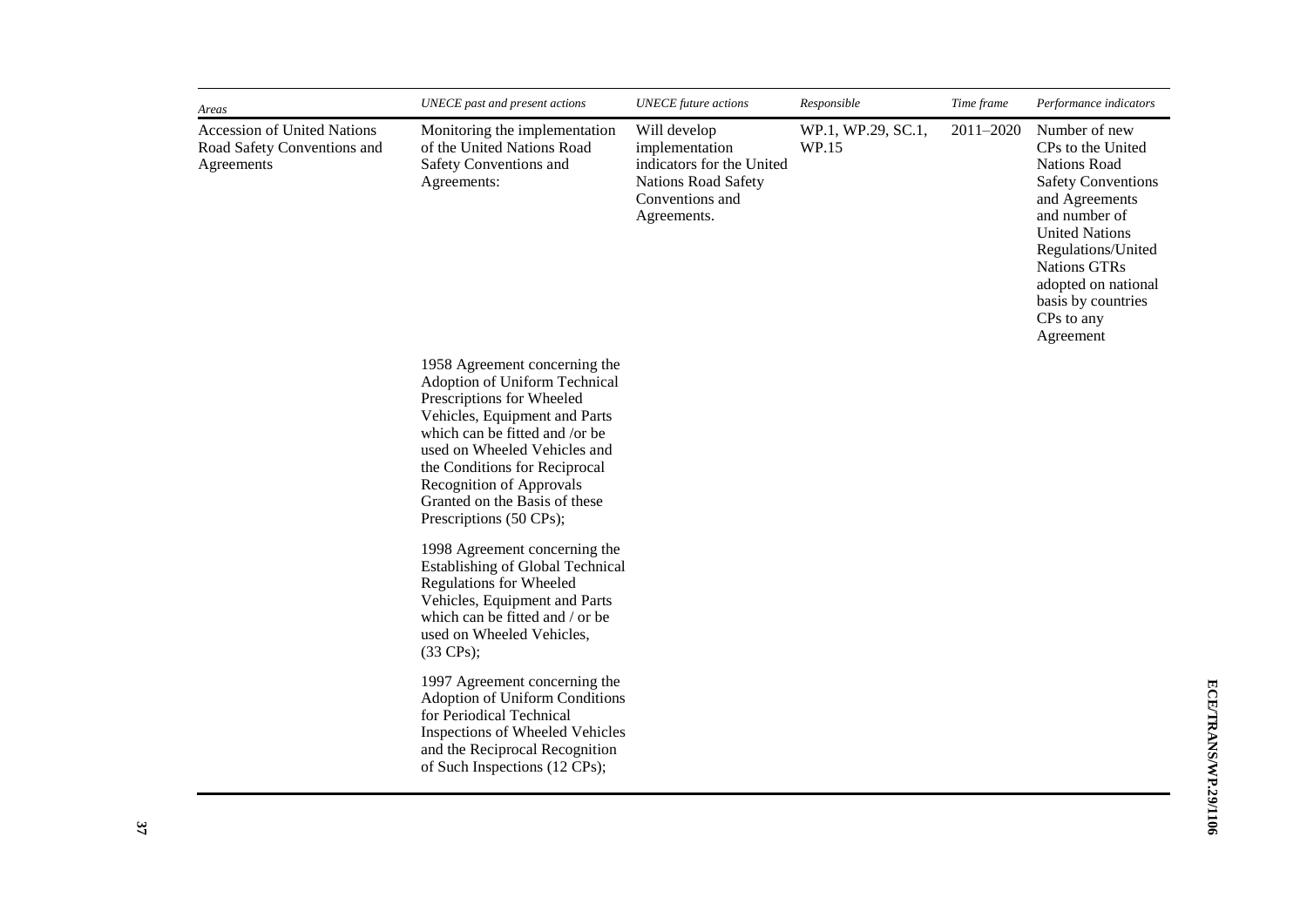| Areas | UNECE past and present actions                                                                                                                                 | <b>UNECE</b> future actions                                                                                                                                                                                                                                                         | Responsible                 | Time frame | Performance indicators                                                                                                                                                                                                                                                |
|-------|----------------------------------------------------------------------------------------------------------------------------------------------------------------|-------------------------------------------------------------------------------------------------------------------------------------------------------------------------------------------------------------------------------------------------------------------------------------|-----------------------------|------------|-----------------------------------------------------------------------------------------------------------------------------------------------------------------------------------------------------------------------------------------------------------------------|
|       | On 23 June 2011 adopted of a<br>new UN Rule on roadworthiness<br>(UN Rule No. 2). The adoption<br>of this UN Rule will be relevant<br>for road traffic safety. | Will be extended the<br>scope of UN Rule<br>Nos. 1 and 2 to cover<br>vehicles of categories<br>$M_1$ , $N_1$ and $O_1$ making<br>the Agreement more<br>useful for emerging<br>economies and for those<br>countries not having a<br>periodical technical<br>inspection (PTI) system. | WP.29                       | 2011-2020  | Number of new<br>CPs acceding the<br>Agreement and/or<br>applying the UN<br>Rules applied by<br>$12 \text{ CPs}$                                                                                                                                                      |
|       | Raised awareness and technical<br>assistance for accession.                                                                                                    | Will enhance national<br>and regional capacity<br>building workshops and<br>consultations to<br>facilitate new accessions                                                                                                                                                           | WP.1, WP.29, SC.1,<br>WP.15 | continuous | Number of new<br>CPs to the United<br><b>Nations Road</b><br><b>Safety Conventions</b><br>and UN<br>Agreements;<br>Consistency<br>between the United<br><b>Nations Road</b><br><b>Safety Conventions</b><br>and Agreements,<br>and the regional<br>and national laws. |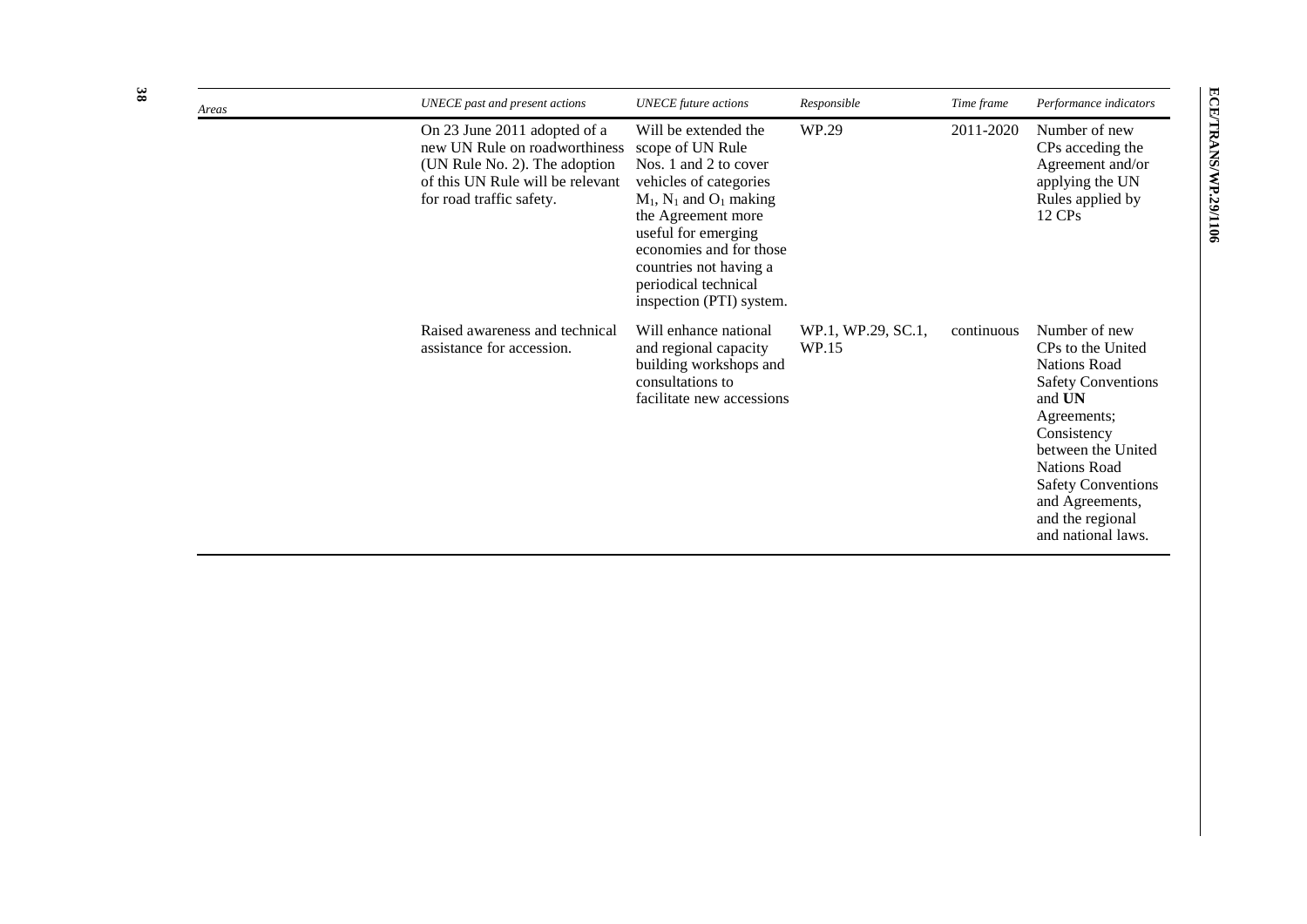| Areas                                                                                                                                                                                                                           | UNECE past and present actions                                                                                                                                                                                           | <b>UNECE</b> future actions                                                                                                                   | Responsible | Time frame    | Performance indicators                                                            |
|---------------------------------------------------------------------------------------------------------------------------------------------------------------------------------------------------------------------------------|--------------------------------------------------------------------------------------------------------------------------------------------------------------------------------------------------------------------------|-----------------------------------------------------------------------------------------------------------------------------------------------|-------------|---------------|-----------------------------------------------------------------------------------|
| <b>Objective 2: Protect Road Users</b>                                                                                                                                                                                          |                                                                                                                                                                                                                          |                                                                                                                                               |             |               |                                                                                   |
| Protecting Vulnerable Road<br>Users                                                                                                                                                                                             | Adopted on 14 March 2012 the<br>new UN Regulation on<br>pedestrian safety                                                                                                                                                | Will adopt new<br>biofidelic test tools in<br>the UN Regulation and<br><b>UN GTR</b> to design<br>vehicles to be more<br>pedestrian friendly. | WP.29       | 2011-2020     | Number of CPs<br>applying the United<br><b>Nations</b><br>Regulations             |
| Commissioned a discussion<br>paper highlighting the benefits<br>of the correct use of helmets and<br>their specific construction<br>(Regulation No. 22) for full head<br>coverage to minimize impact in<br>case of an accident. |                                                                                                                                                                                                                          | Ongoing                                                                                                                                       | WP. 29      | 2012          | Number of <b>new</b><br>countries applying<br><b>UN</b> Regulation<br>No. 22.     |
|                                                                                                                                                                                                                                 | Paid special attention to safe<br>mobility and elderly road users<br>by adopting provisions in United<br>Nations Regulation No. 16 for<br>safety-belts load limiters to<br>reduce risk of thorax rib fracture<br>injury. |                                                                                                                                               | WP.29       | $2011 - 2020$ | Number of<br>increased CPs<br>applying<br>Regulation No. 16<br>$(46 \text{ CPs})$ |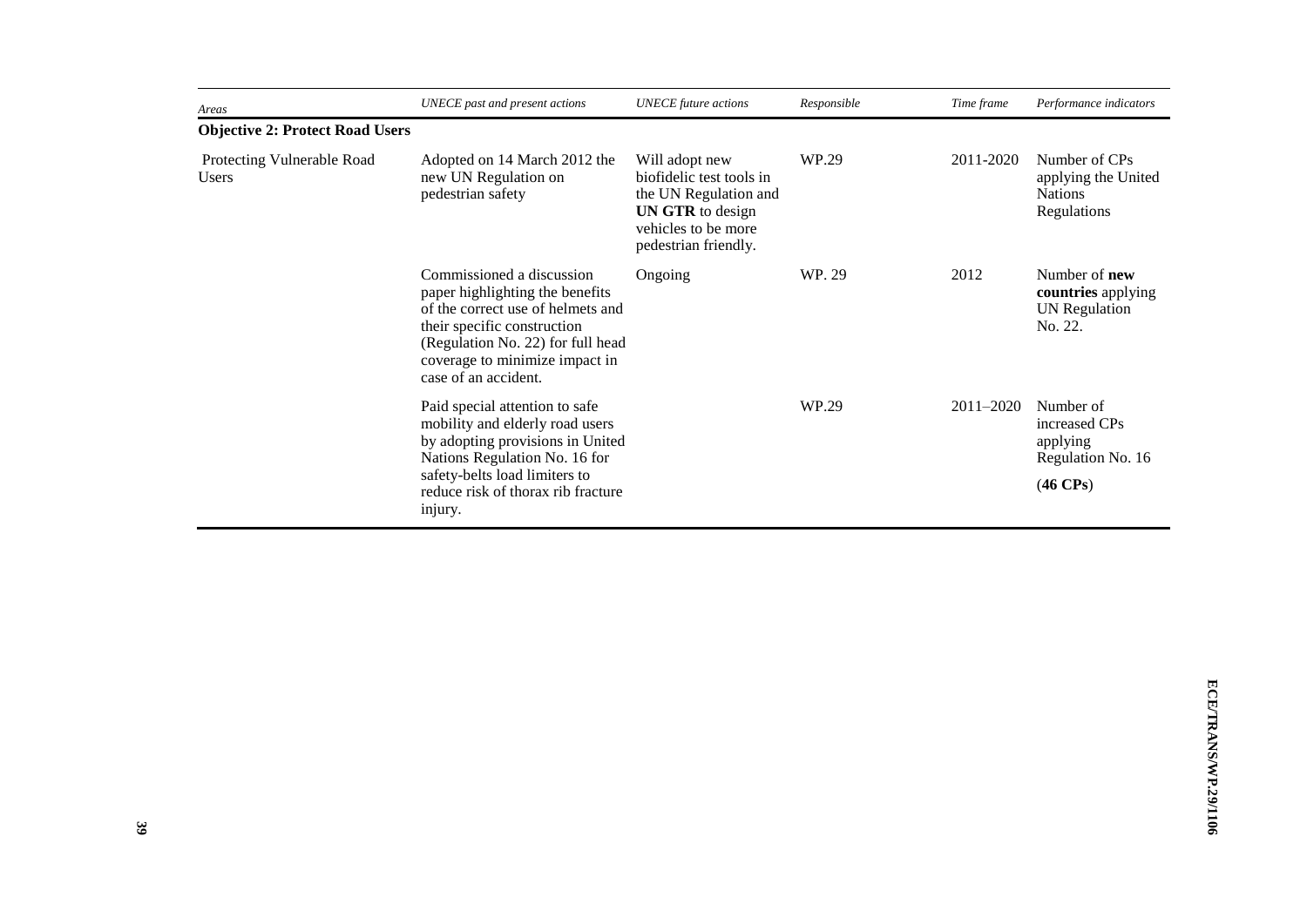| Areas                                                                                                                                                                                                                | UNECE past and present actions                                                                                                                                                                                                                                  | <b>UNECE</b> future actions                                                                                             | Responsible  | Time frame    | Performance indicators                                               |  |
|----------------------------------------------------------------------------------------------------------------------------------------------------------------------------------------------------------------------|-----------------------------------------------------------------------------------------------------------------------------------------------------------------------------------------------------------------------------------------------------------------|-------------------------------------------------------------------------------------------------------------------------|--------------|---------------|----------------------------------------------------------------------|--|
| <b>Objective 3: Make Vehicles Safer</b>                                                                                                                                                                              |                                                                                                                                                                                                                                                                 |                                                                                                                         |              |               |                                                                      |  |
| Encourage member States to<br>apply and promulgate motor<br>vehicle safety Regulations as<br>developed by the World Forum<br>for the Harmonization of Vehicle<br>Regulations (WP.29) of the<br><b>United Nations</b> | With the adoption of $[2]$ UN<br><b>GTRs and 3 UN Regulations</b><br>the total number is 132 United<br>Nations Regulations and [14]<br><b>United Nations GTRs</b>                                                                                               | Will develop new<br><b>United Nations</b><br>Regulations, United<br>Nations GTRs and<br>amendments on vehicle<br>safety | WP.29        | $2012 - 2013$ | Number of CPs<br>applying United<br><b>Nations</b><br>Regulations.   |  |
|                                                                                                                                                                                                                      | Adopted on 14 March 2012 the<br>new UN Regulation on Light<br>Emitting Diode (LED). Through<br>this new UN Regulation active<br>safety (lighting vehicle system)<br>will be more efficient and<br>responsive in road traffic.                                   | Will handover LED<br>technologies to all<br>vehicle lighting and<br>light-signalling system                             | WP.29        | 2012-2020     | Number of CPs<br>applying United<br><b>Nations</b><br>Regulations.   |  |
|                                                                                                                                                                                                                      | Adopted on 17 November 2011<br>a new UN GTR on motorcycle<br>controls, tell-tales and<br>indicators. Through this new UN<br>GTR motorcycle controls, tell-<br>tales and indicators will be more<br>efficient and responsive in road<br>traffic at global level. | Will hand over the<br>requirements of the UN<br>GTR into corresponding<br>UN Regulation.                                | WP.29        | 2011-2020     | Number of CPs<br>applying United<br><b>Nations</b><br>Regulations    |  |
|                                                                                                                                                                                                                      | Adopted in 2012,<br>95 amendments to UN<br>Regulations to update them to<br>the technical progress                                                                                                                                                              | Will continue to<br>update the UN<br><b>Regulations to the</b><br>technical progress                                    | <b>WP.29</b> | 2012          | 46 CPs applying<br>the amendments<br>to the UN<br><b>Regulations</b> |  |
|                                                                                                                                                                                                                      | <b>Adopted 4 amendments to UN</b><br>GTRs to update them to the<br>technical progress                                                                                                                                                                           | Will continue to<br>update the UN GTRs<br>to the technical<br>progress                                                  | <b>WP.29</b> | 2012          | Number of CPs<br>applying United<br><b>Nations</b><br>Regulations.   |  |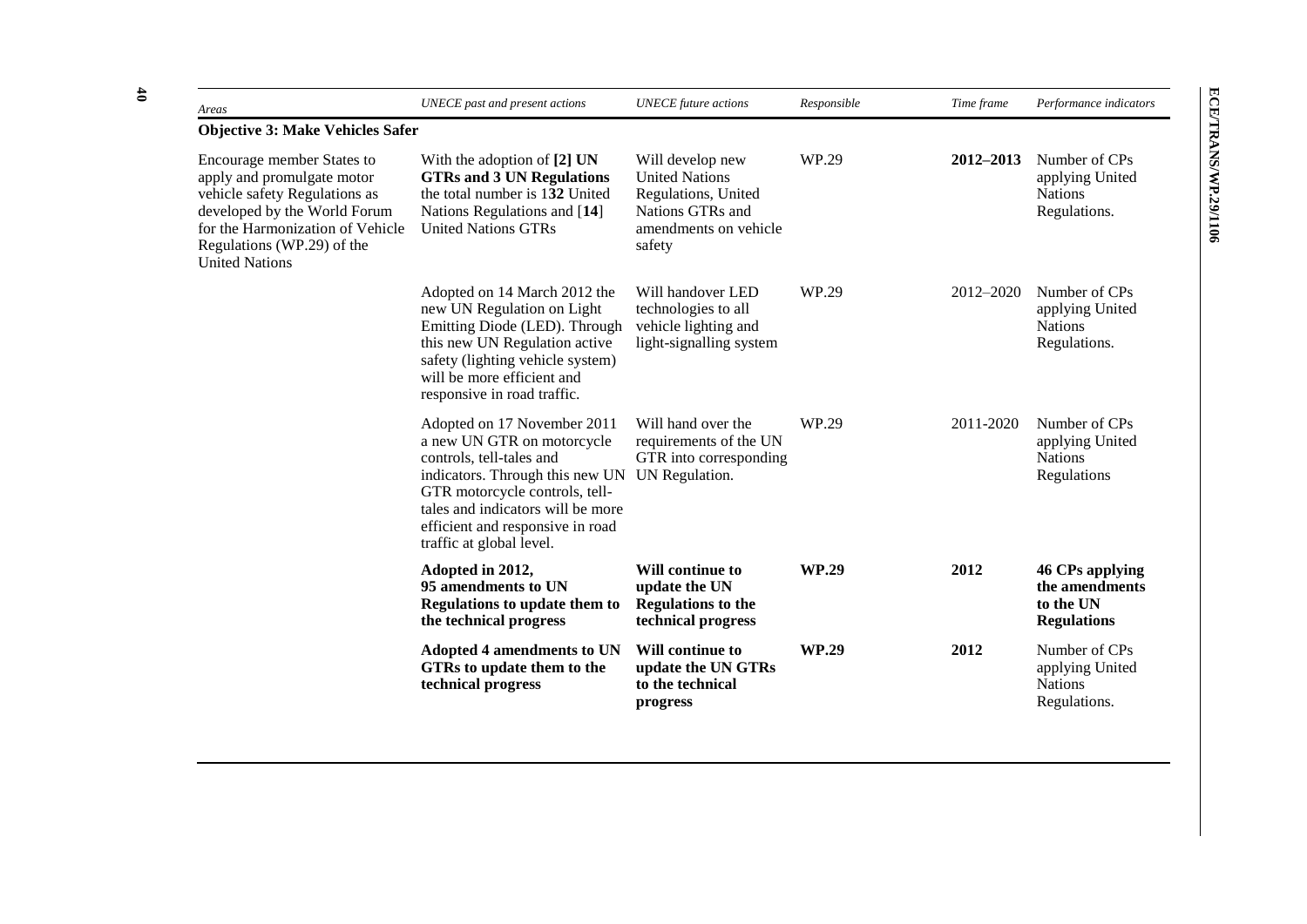| Areas                                                                                                                                                                                                      | UNECE past and present actions                                                                                                                                                                                                                                                                                                                                 | <b>UNECE</b> future actions                                                                                                                                                                                     | Responsible | Time frame    | Performance indicators                                                                                                                            |
|------------------------------------------------------------------------------------------------------------------------------------------------------------------------------------------------------------|----------------------------------------------------------------------------------------------------------------------------------------------------------------------------------------------------------------------------------------------------------------------------------------------------------------------------------------------------------------|-----------------------------------------------------------------------------------------------------------------------------------------------------------------------------------------------------------------|-------------|---------------|---------------------------------------------------------------------------------------------------------------------------------------------------|
|                                                                                                                                                                                                            | Participation of the secretariat at<br>the workshop on regulatory<br>cooperation between members<br>of the WTO Committee for the<br>elimination to technical barriers<br>to trade (TBT). On<br>9 November 2011. Countries<br>participating were encouraged to<br>apply the regulations developed<br>by WP.29 and to accede to the<br>1958 and 1998 Agreements. | Monitor the follow-up<br>of the participation of<br>the secretariat to WTO<br>Committee for the<br>elimination of technical<br><b>barriers</b>                                                                  | WP.29       | $2011 - 2020$ | Number of <b>new</b><br>CPs applying<br><b>United Nations</b><br>Regulations.                                                                     |
| Actions from Regional Economic<br>Integration Organizations (REIO)/ No. 407/2011 of 27 April 2011<br>CPs to replace regional<br>legislations with United Nations<br><b>Regulations/United Nations GTRs</b> | Commission Regulation (EU)<br>includes 62 UN Regulations into<br>Annex IV to Regulation (EC)<br>No. 661/2009, concerning type-<br>approval requirements for the<br>general safety of motor vehicles,<br>which lists the United Nations<br>Regulations that apply on a<br>compulsory basis.                                                                     | Monitor the follow-up<br>of the entry into force of<br>the EU Regulation                                                                                                                                        | WP.29       | 2011-2020     | Number of <b>new</b><br><b>Directives</b><br>replaced by United<br><b>Nations</b><br>Regulations.<br>(Around 54<br><b>Directives</b><br>replaced) |
| Passive and Active Safety                                                                                                                                                                                  | Drafted and Adopted United<br>Nations Regulations and United<br><b>Nations Global Technical</b><br>Regulations on: child restraints<br>systems, whiplash injury<br>prevention, frontal/lateral/rear<br>crash protection, safety-belts and<br>their anchorages, protection<br>against electric shocks in electric<br>and hybrid vehicles.                       | Will extend the scope<br>of the existing UN<br><b>Regulation on battery</b><br>electric vehicle safety<br>to mopeds/motorcycles<br>(L category). Will<br>finalize a UN GTR on<br><b>Electric Vehicle safety</b> | WP.29       | 2014          | Number of CPs<br>applying the UN<br>Regulations and<br>UN GTR                                                                                     |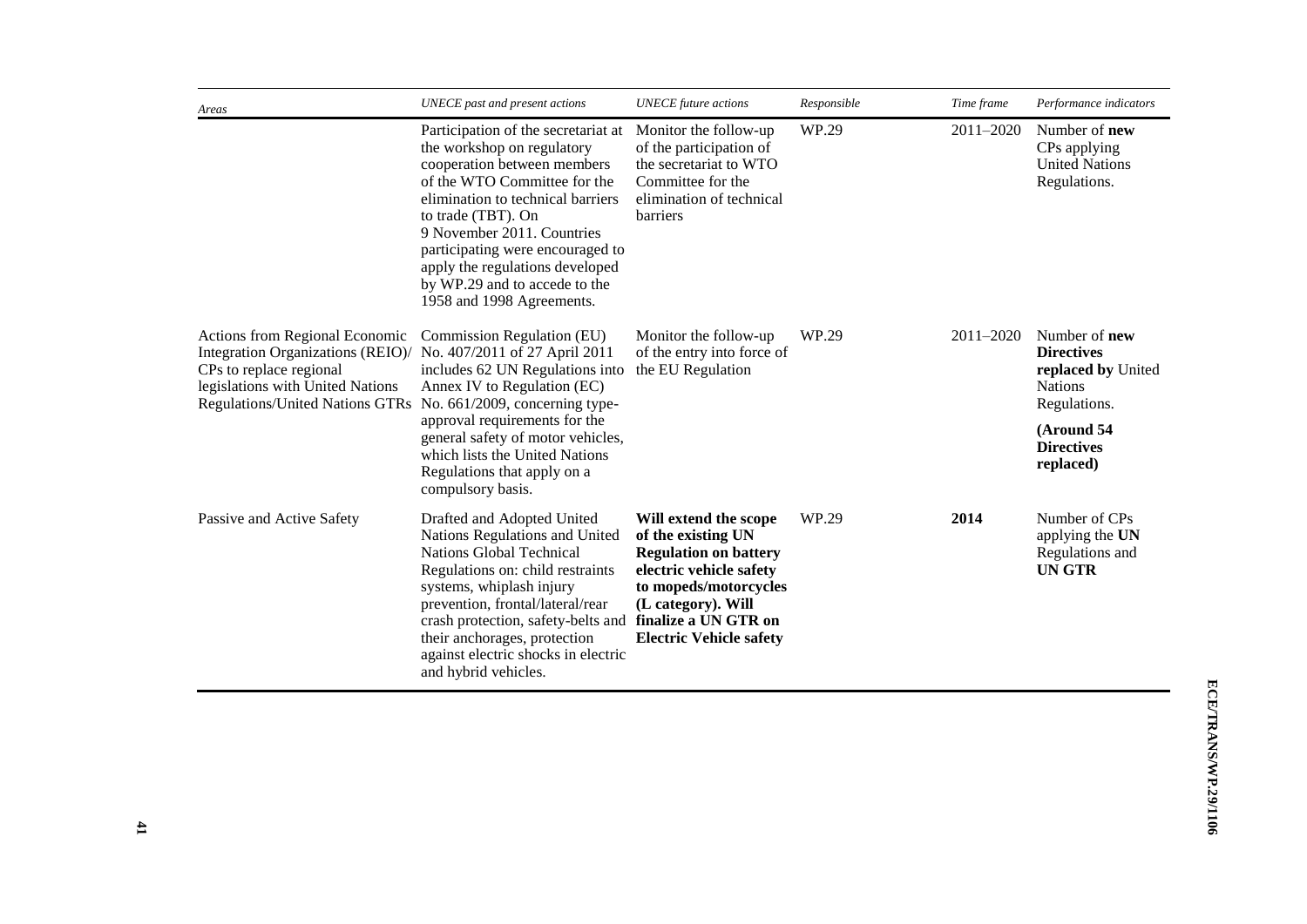| Areas | UNECE past and present actions                                                                                                                                                                                                                                       | <b>UNECE</b> future actions                                                                                                                                                                                                                                                                                              | Responsible | Time frame | Performance indicators                                                    |
|-------|----------------------------------------------------------------------------------------------------------------------------------------------------------------------------------------------------------------------------------------------------------------------|--------------------------------------------------------------------------------------------------------------------------------------------------------------------------------------------------------------------------------------------------------------------------------------------------------------------------|-------------|------------|---------------------------------------------------------------------------|
|       | UN Regulations passed on<br>Passive Safety (crash<br>worthiness), Safety belts: 1970,<br>Protective helmets: 1972, Child<br>Restraint Systems (CRS): 1981,<br>Frontal and lateral crash tests:<br>1995, Pedestrian safety: 2008,<br>Hybrid and Electric safety: 2010 | Will amend current<br><b>United Nations</b><br><b>Regulation and United</b><br>Nations GTR on head<br>restraints to introduce<br>new provisions to<br>reduce whiplash<br>injuries.                                                                                                                                       | WP.29       | 2013       | Number of CPs<br>applying the United<br>Nations Regulation.               |
|       | <b>Adopted a new UN Regulation</b><br>on Child Restraint Systems on<br>15 November 2012 introducing non-integral Child<br>new provisions on lateral<br>impact and anti-rotation<br>movements.                                                                        | Will extend the scope<br>of this regulation to<br><b>Restraint Systems</b><br>("Universal Booster"<br>or "Specific to vehicle<br>Booster").                                                                                                                                                                              | WP.29       | 2014       | Number of CPs<br>applying the new<br><b>United Nations</b><br>Regulation. |
|       | Adopted on 27 June 2013 new<br>UN GTR on safety of<br>hybrid/hydrogen vehicles.                                                                                                                                                                                      | Will amend current<br><b>UN GTR to address</b><br>the performance<br>requirements of<br>containers of any kind<br>(i.e. liquefied<br>hydrogen, cryo-<br>compressed hydrogen<br>$(CcH2)$ ) and<br>harmonized types of<br>crash tests (rear, front<br>and lateral). Will draft<br>a corresponding UN<br><b>Regulation.</b> | WP.29       | 2014       | Number of CPs<br>applying the new<br><b>United Nations</b><br>Regulation. |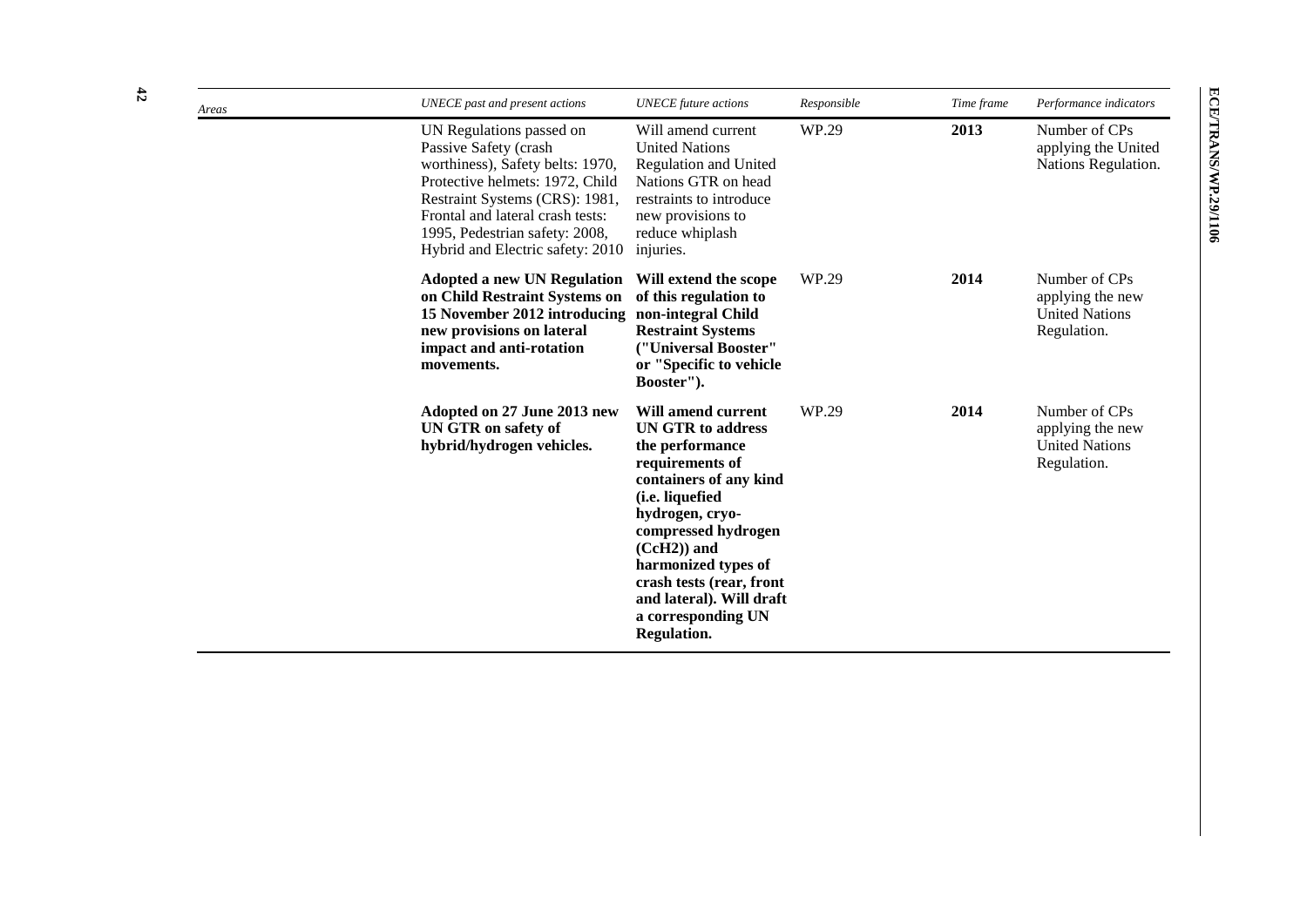| Areas                                   | <b>UNECE</b> past and present actions                                                                                                           | <b>UNECE</b> future actions                                                                                                                                                                                                                                                                                      | Responsible | Time frame | Performance indicators                                                                              |
|-----------------------------------------|-------------------------------------------------------------------------------------------------------------------------------------------------|------------------------------------------------------------------------------------------------------------------------------------------------------------------------------------------------------------------------------------------------------------------------------------------------------------------|-------------|------------|-----------------------------------------------------------------------------------------------------|
|                                         |                                                                                                                                                 | Will develop<br>amendments to the<br><b>United Nations</b><br>Regulation on frontal<br>collision with particular<br>attention on protecting<br>older occupants, female<br>occupants and also focus<br>on optimizing vehicles'<br>structural interaction to<br>improve self-protection<br>and partner protection. | WP.29       | 2014       | Still pending<br>endorsement of this<br>activity of GRSP<br>and $WP.29 -$<br>Amendments<br>adopted. |
|                                         | [Adopted a new UN GTR on<br>Pole Side impact]                                                                                                   | Will establish new UN<br><b>Regulation on: Pole</b><br>side impact (2014-<br>2015), Harmonization of<br>dummies (2014), Crash<br>compatibility (2015).                                                                                                                                                           | WP.29       | 2012-2015  | Number of CPs<br>applying the United<br><b>Nations</b><br>Regulations and<br>UN GTR.                |
|                                         | Article I.<br><b>Adopted in</b><br>March 2013 the mandatory<br>fitment of Advanced<br><b>Emergency Braking System</b><br>for Coaches and Trucks | Will continue to<br>update the UN<br><b>Regulations to the</b><br>technical progress                                                                                                                                                                                                                             | WP.29       | 2012-2013  | Number of CPs<br>applying the United<br><b>Nations</b><br>Regulations                               |
|                                         | Article II.<br><b>Adopted in June</b><br>2013 the mandatory fitment of<br><b>AEBS</b> for mini buses and<br>delivery vans                       | Will continue to<br>update the UN<br><b>Regulations to the</b><br>technical progress, a<br>review clause is added<br>into the UN Regulation                                                                                                                                                                      | WP.29       | 2013-2020  | Number of CPs<br>applying the United<br><b>Nations</b><br>Regulations                               |
| Quiet Road Transport Vehicles<br>(QRTV) | Article III.<br>Drafted a first set<br>of guidelines to be adopted on<br>technical aspects QRTV of<br>(inserted into the R.E.3).                | Will adopt new United<br>Nations GTR to ensure<br>electric and hybrid<br>vehicles audibility.                                                                                                                                                                                                                    | WP.29       | 2012–2013  | Number of<br>countries applying<br>the United Nations<br>Regulation.                                |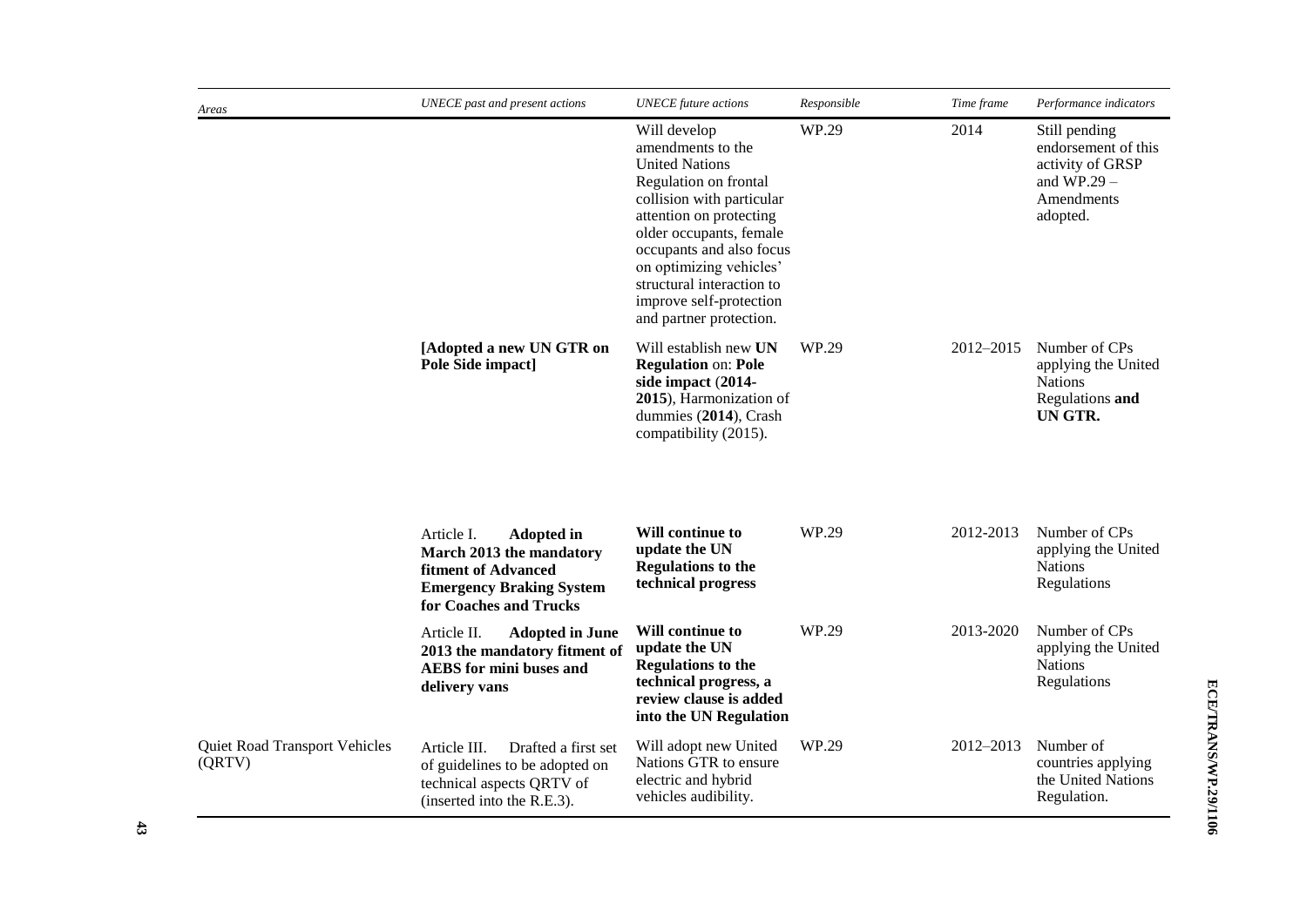| Areas            | UNECE past and present actions                                                                    | <b>UNECE</b> future actions                                                      | Responsible                                              | Time frame    | Performance indicators                                                                                                                |
|------------------|---------------------------------------------------------------------------------------------------|----------------------------------------------------------------------------------|----------------------------------------------------------|---------------|---------------------------------------------------------------------------------------------------------------------------------------|
|                  | <b>Objective 5: Make Technologies Work for Safer Mobility</b>                                     |                                                                                  |                                                          |               |                                                                                                                                       |
| Innovation – ITS | Developed an ITS Strategy<br>(Road Map).                                                          | Will promote ITS<br>solutions to increase<br>Road Safety                         | Secretariat, WP.1,<br>SC.1, WP.5, WP.15,<br>WP.24, WP.29 | $2011 - 2020$ | Published ITS<br><b>Strategy Package:</b><br>Background Paper,<br>Strategic Note,<br>Road Map. The<br>ITS Road Map is<br>implemented. |
|                  | Updated existing regulations and<br>create new ones to boost ITS<br>solutions for Vehicle Safety. | Will conduct capacity-<br>building workshops.                                    | WP.29                                                    | 2011-2020     | Number of<br>capacity-building<br>workshops<br>conducted.                                                                             |
|                  | Addressed issues related to<br>ADAS systems through<br>cooperation of WP.1 and WP.29.             | Will conduct workshops<br>to address issues and<br>will make<br>recommendations. | WP.1, WP.29                                              | $2011 - 2015$ | Amendment to<br>1968 Convention<br>on Road Traffic.                                                                                   |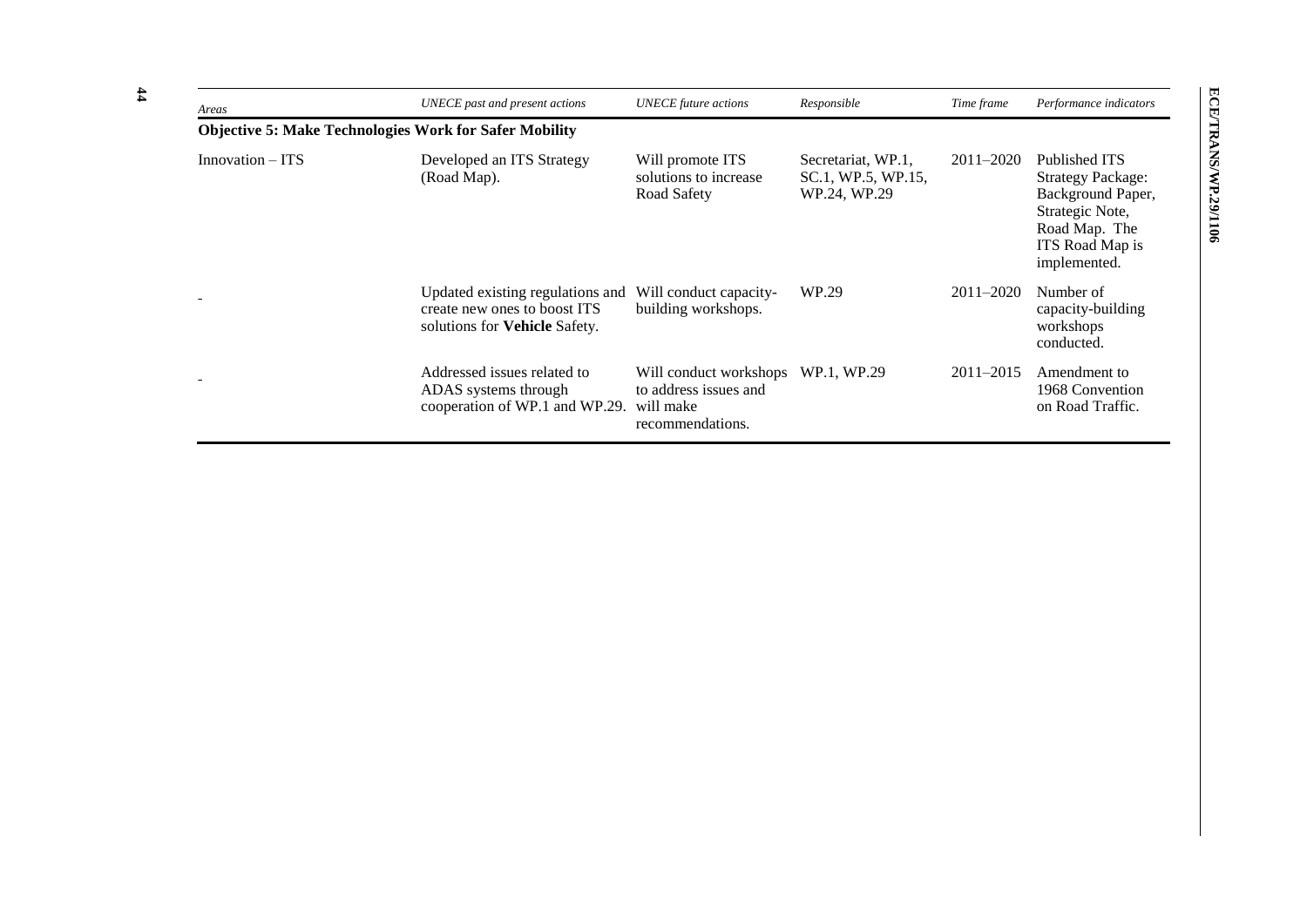# <span id="page-44-0"></span>**Annex IV**

# <span id="page-44-1"></span>**Status of the 1998 Agreement of the global registry and of the Compendium of Candidates\***

# **Situation on priorities and proposals to develop gtrs as of 14 November 2013**

### **GRRF**

| <i>Item</i>                                       | Informal group<br>$(Yes-No)$<br>Chair & Vice-<br>Chair | Tech.<br>sponsor | Formal<br>proposal<br>$WP.29$ | (ECE/TRANS/ Proposal for a draft UN GTR<br>(ECE/TRANS/WP.29/) | State of play/Comments                                                                                                        |
|---------------------------------------------------|--------------------------------------------------------|------------------|-------------------------------|---------------------------------------------------------------|-------------------------------------------------------------------------------------------------------------------------------|
| UN GTR on<br>Tyres                                | Yes/UK                                                 | France           | AC.3/15                       | 2010/80<br>2013/63                                            | AC. 3 recommended that GRRF works on<br>the pending issues (in square brackets).<br>Phase 1 of the UN GTR to be considered at |
|                                                   |                                                        |                  |                               |                                                               | the June $2014$ session of AC.3.<br>$AC.3$ extended the mandate of the IWG<br>until June 2015                                 |
| UN GTR No. 3 No<br>on motorcycle<br>brake systems |                                                        | Italy            | $\ldots$ -                    | 2013/128<br>$\rightarrow$ AC.3 document                       | GRRF is expected to consider a draft<br>amendment to the UN GTR at its February<br>2014 session                               |

### **GRSP**

| <i>Item</i>                                        | Informal group<br>$Yes-No$<br>Chair &<br>Vice-Chair | Tech.<br>sponsor | Formal<br>proposal<br>$WP.29/$ / | (ECE/TRANS/ Proposal for a draft UN GTR<br>(ECE/TRANS/WP.29/)        | State of play/Comments                                                                                                                                                            |
|----------------------------------------------------|-----------------------------------------------------|------------------|----------------------------------|----------------------------------------------------------------------|-----------------------------------------------------------------------------------------------------------------------------------------------------------------------------------|
| Phase 2 of UN<br>GTR No. 7<br>(Head<br>Restraints) | Yes/UK                                              | Japan            | AC.3/25/<br>Rev.1                | 2012/34<br>(third progress report)<br>GRSP/2013/24<br>(Draft UN GTR) | AC.3 agreed to consider a complete<br>proposal, addressing all issues, including a<br>draft Addendum to the MR.1 and extended<br>the mandate of the IWG until the end of<br>2015. |

<sup>\*</sup> The information regarding the Contracting Parties (33), the Global Registry and the Compendium of Candidates are provided in document ECE/TRANS/WP.29/1073/Rev.8.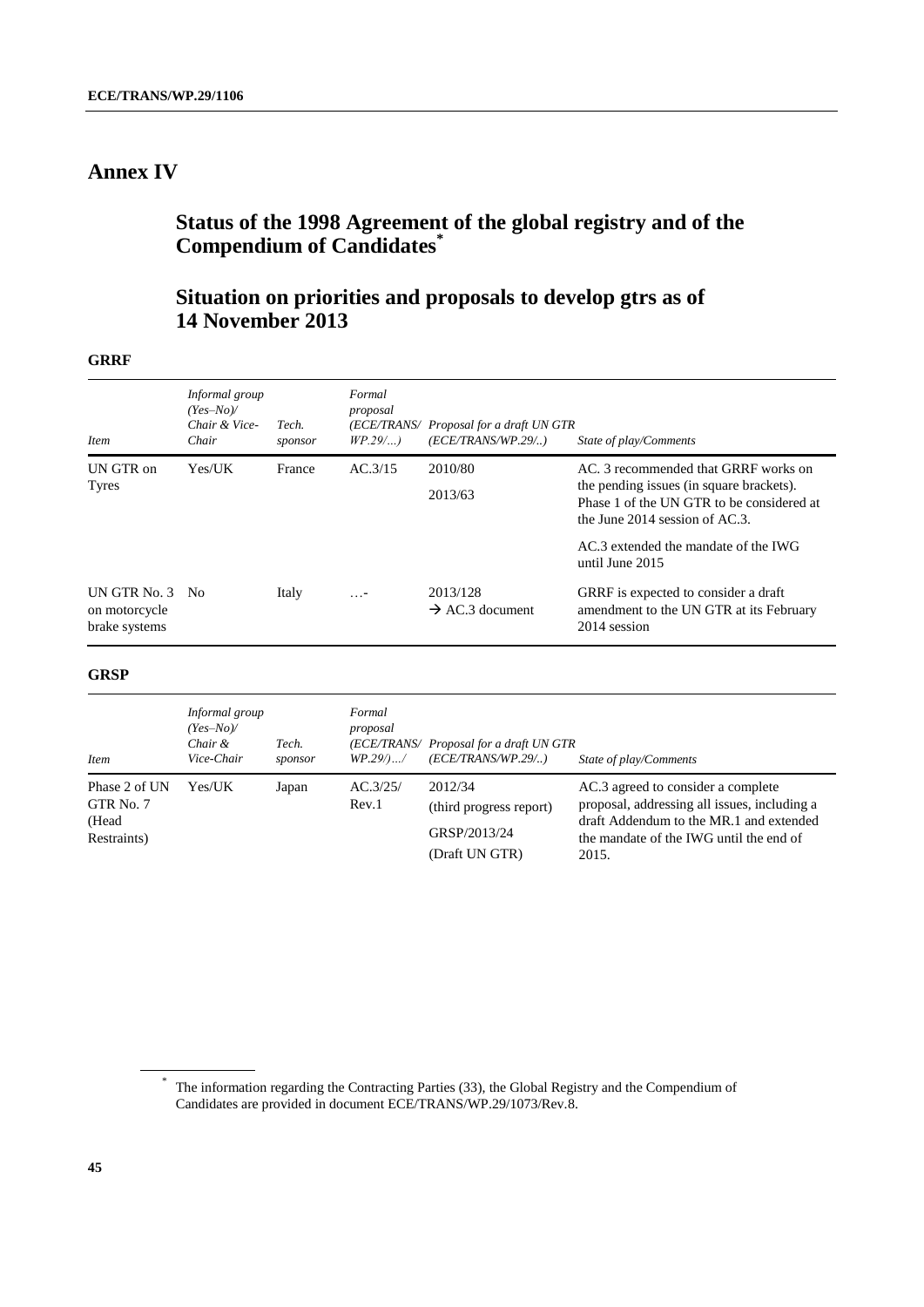### **ECE/TRANS/WP.29/1106**

| <b>Item</b>                                                        | Informal group<br>$(Yes-No)$<br>Chair $\&$<br>Vice-Chair | Tech.<br>sponsor  | Formal<br>proposal<br>$WP.29/)$ / | (ECE/TRANS/ Proposal for a draft UN GTR<br>(ECE/TRANS/WP.29/)                                                                                                     | State of play/Comments                                                                                                                      |
|--------------------------------------------------------------------|----------------------------------------------------------|-------------------|-----------------------------------|-------------------------------------------------------------------------------------------------------------------------------------------------------------------|---------------------------------------------------------------------------------------------------------------------------------------------|
| Phase 2 of UN<br>GTR No. 9<br>(Flex-PLI)<br>(Pedestrian<br>Safety) | Yes/<br>Germany/<br>Japan                                | Germany/<br>Japan | AC.3/24                           | 2012/58<br>(ToR and $1st$ progress<br>report)<br>2012/120<br>$(2nd$ progress report)<br>2013/36<br>$(3rd$ progress report)<br>2013/129<br>$(4th$ progress report) | GRSP will consider an official proposal of<br>draft UN GTR (GRSP/2013/25) and a draft<br>addendum to M.R.1<br>concerning<br>the<br>FlexPLI. |
|                                                                    |                                                          |                   |                                   | GRSP/2013/25<br>(Draft UN GTR)                                                                                                                                    |                                                                                                                                             |
| Amendment<br>No. $[2]$ to<br>UN GTR No. 9                          |                                                          | NL                | AC.3/31                           | GRSP/2012/14                                                                                                                                                      | GRSP is expected to adopt a proposal<br>concerning points of contact of headforms<br>impactors at its December 2013 session.                |
| <b>HFCV-SGS</b>                                                    |                                                          |                   |                                   |                                                                                                                                                                   | AC.3 decided at its November 2013 session<br>to start the Phase 2 of the UN GTR                                                             |
| Pole side                                                          | Yes/                                                     | Australia         | AC.3/28                           | [ECE/TRANS/180/                                                                                                                                                   | AC.3 established the Pole Side Impact UN                                                                                                    |
| impact test UN<br><b>GTR</b>                                       | Australia                                                |                   |                                   | Add. $2/14$ ]                                                                                                                                                     | GTR into the Global registry at its 39 <sup>th</sup><br>session                                                                             |
|                                                                    |                                                          |                   |                                   | [ECE/TRANS/180/                                                                                                                                                   |                                                                                                                                             |
|                                                                    |                                                          |                   |                                   | Add. $2/14/App.1$ ]                                                                                                                                               |                                                                                                                                             |
| UN GTR on<br><b>EVS</b>                                            | Yes/USA/<br>EU/                                          | EU/<br>Japan/     | AC.3/32                           | 2012/121<br>(ToR)                                                                                                                                                 | AC.3 will resume consideration on the<br>progress report and timeline plan at its                                                           |
|                                                                    | Japan/<br>China                                          | USA/<br>China     |                                   | 2012/122<br>$(1st$ progress report)                                                                                                                               | November 2013 session.                                                                                                                      |

### **GRPE**

| <i>Item</i>                           | Informal group<br>$(Yes-No)$<br>Chair & Vice-<br>Chair | Tech.<br>sponsor | Formal<br>proposal<br>(ECE/TRANS/ Proposal for a draft UN GTR<br>(ECE/TRANS/WP.29/)<br>$WP.29/$ )/ | State of play/Comments                                                                                                                                                            |
|---------------------------------------|--------------------------------------------------------|------------------|----------------------------------------------------------------------------------------------------|-----------------------------------------------------------------------------------------------------------------------------------------------------------------------------------|
| Amend, 4 to<br>UN GTR No. 2<br>(WMTC) | Yes/EC<br>(EPPR)                                       | EU               | [2013/127]<br>$\rightarrow$ AC.3<br>document                                                       | Request to develop amendments to UN<br>GTR No. 2, eventually contemplating the<br>possibility to develop new UN GTRs<br>making reference to the relevant parts of<br>UN GTR No. 2 |
| Amend, 3 to<br>UN GTR No. 4<br>(WHDC) | Yes/EC<br>(HDH)                                        | EUI/<br>Japan    | AC.3/29                                                                                            | GRPE is expected to finalize the draft of the<br>new annex at its June 2014 session and AC.3<br>is expected to consider the draft GTR at its<br>November 2014 session.            |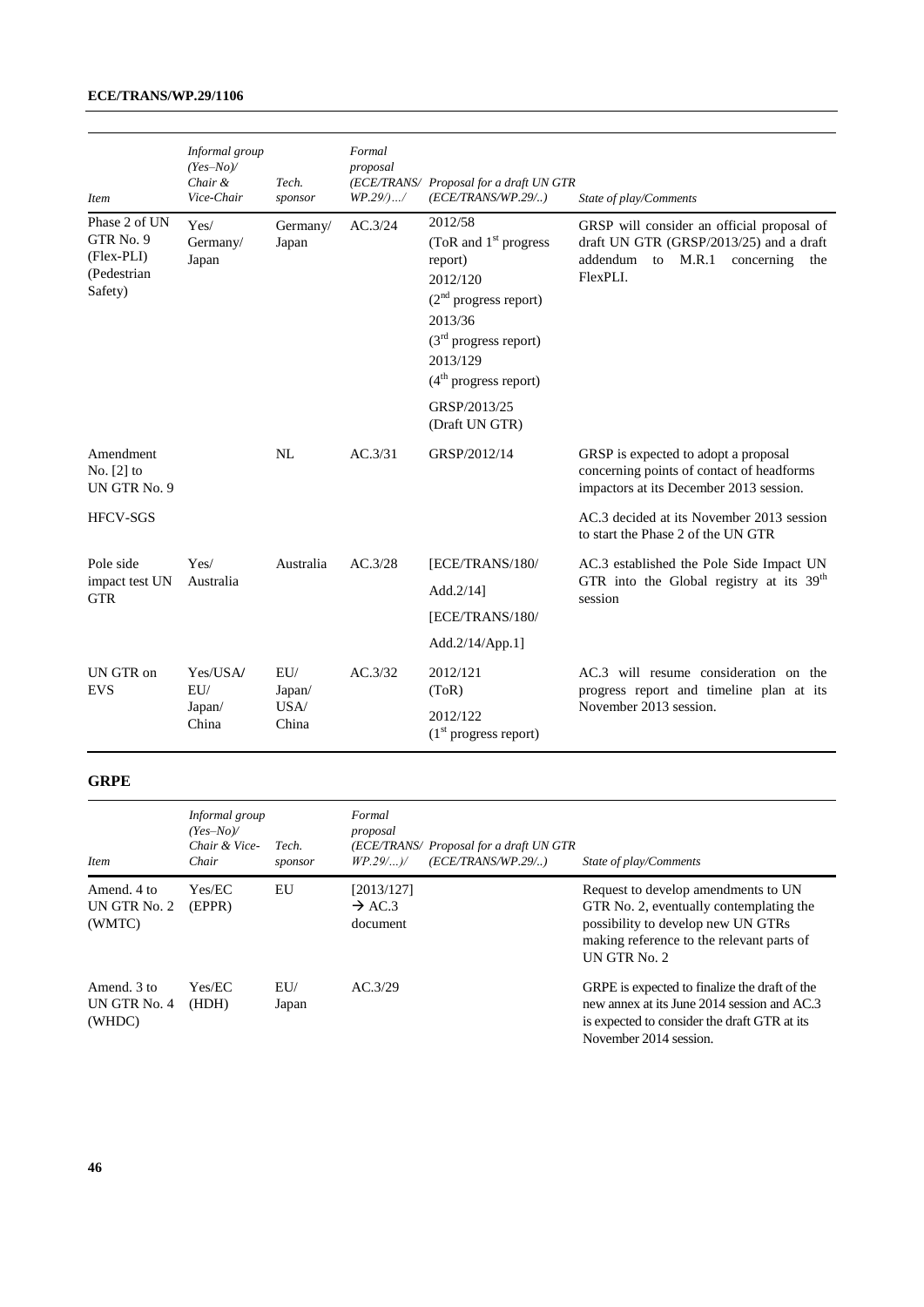| <b>Item</b>                                                                  | Informal group<br>$(Yes-No)$<br>Chair & Vice-<br>Chair | Tech.<br>sponsor | Formal<br>proposal<br>(ECE/TRANS/ Proposal for a draft UN GTR<br>(ECE/TRANS/WP.29/)<br>WP.29/)/ | State of play/Comments                                                                                                                                                                            |
|------------------------------------------------------------------------------|--------------------------------------------------------|------------------|-------------------------------------------------------------------------------------------------|---------------------------------------------------------------------------------------------------------------------------------------------------------------------------------------------------|
| Worldwide<br>harmonized<br>Light vehicles<br><b>Test Procedure</b><br>(WLTP) |                                                        | $EU \&$<br>Japan | AC.3/26<br>& Add.1                                                                              | UN GTR expected for in the<br>extraordinary GRPE session of<br>November 2013, WP.29/AC.3 document<br>expected for March 2014.                                                                     |
| Subgroup on<br>Development of<br>the Harmonized<br>driving Cycle<br>(DHC)    | Yes/Japan<br>(WLTP-<br>DHC)                            | EU &<br>Japan    | $AC.3/26 \&$<br>Add.1                                                                           | ---                                                                                                                                                                                               |
| Subgroup on<br>Development of (WLTP-DTP)<br>the Test<br>Procedure<br>(DTP)   | Yes/CH                                                 | EU &<br>Japan    | AC.3/26 &<br>Add.1                                                                              | ---                                                                                                                                                                                               |
| Amend. 1 to<br><b>WLTP UN</b><br><b>GTR</b>                                  | Yes/EC $&$<br>Japan<br>(WLTP)                          | EU &<br>Japan    | WP.29-<br>161-14<br>$\rightarrow$ /2014/ $\ldots$                                               | Extension of the mandate of the WLTP<br>informal working group to end of 2015 for<br>the amendment of the WLTP UN GTR<br>agreed in principle. Official document to<br>be submitted in March 2014. |

### **GRB**

| <b>Item</b>                               | Informal group<br>$(Yes-No)$<br>Chair & Vice-<br>Chair | Tech.<br>sponsor        | Formal<br>proposal<br>$WP.29/$ )/ | (ECE/TRANS/ Proposal for a draft UN GTR<br>(ECE/TRANS/WP.29/) | State of play/Comments               |
|-------------------------------------------|--------------------------------------------------------|-------------------------|-----------------------------------|---------------------------------------------------------------|--------------------------------------|
| <b>Ouiet Road</b><br>Transport<br>Vehicle | Yes/USA/<br>Japan                                      | EU/Japan/<br><b>USA</b> | $---$                             | AC.3/33<br>(Including ToR)                                    | The IWG is considering a first draft |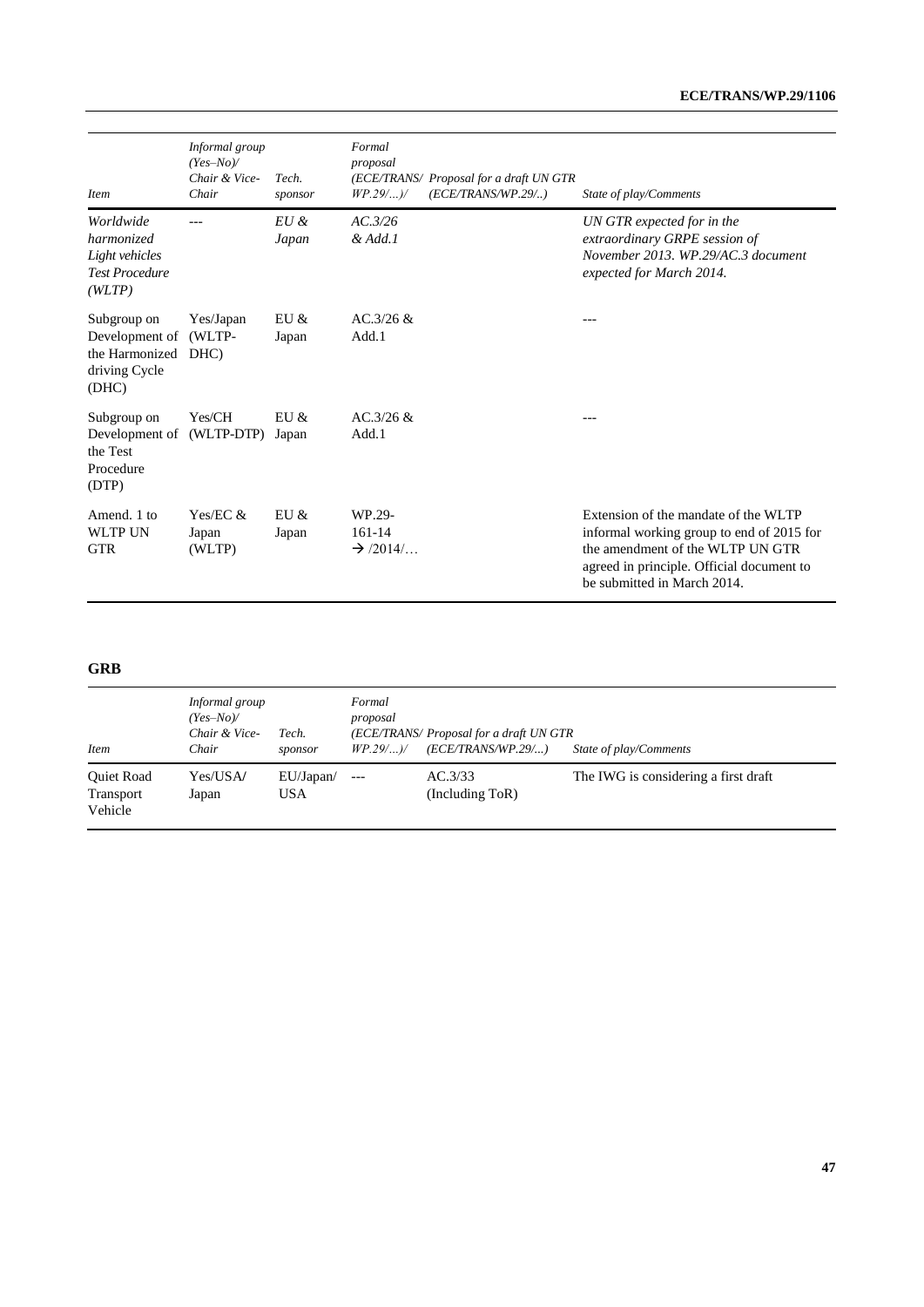# **Situation of subjects for exchange of views**

| <b>Working Party</b> | <i>Item</i>                                                               | Inf. group<br>$(Yes-No)$<br>Chair &<br>Vice-Chair |                | Formal proposal<br>Tech. sponsor ECE/TRANS/WP.29/ | State of play.                                                                                         |
|----------------------|---------------------------------------------------------------------------|---------------------------------------------------|----------------|---------------------------------------------------|--------------------------------------------------------------------------------------------------------|
| <b>GRSP</b>          | Crash<br>compatibility                                                    | N <sub>O</sub>                                    | N <sub>0</sub> |                                                   | No new information was provided.                                                                       |
| <b>GRSP</b>          | Harmonized<br>side impact<br>dummies                                      | Yes                                               | <b>USA</b>     | 2010/88<br>$(2nd$ progress report)                | The IWG informed GRSP at its May 2013<br>session that WorldSID $50^{th}$ % is a reliable<br>test tool. |
| <b>GRE</b>           | Road<br>illumination<br>technologies                                      | No                                                | N <sub>0</sub> | $---$                                             | No new information was provided.                                                                       |
| WP.29                | <b>ITS</b>                                                                | N <sub>O</sub>                                    |                |                                                   | No new information was provided                                                                        |
| WP.29                | Electric<br>Vehicles and<br>Environment                                   | N <sub>O</sub>                                    | N <sub>0</sub> | ---                                               | The IWG is developing a reference guide                                                                |
| WP.29                | <b>New</b><br>technology not<br>yet regulated<br>(Autonomous<br>Vehicles) | N <sub>O</sub>                                    | N <sub>0</sub> | $---$                                             | Discussion should be continued at the<br>March 2014 session of AC.3.                                   |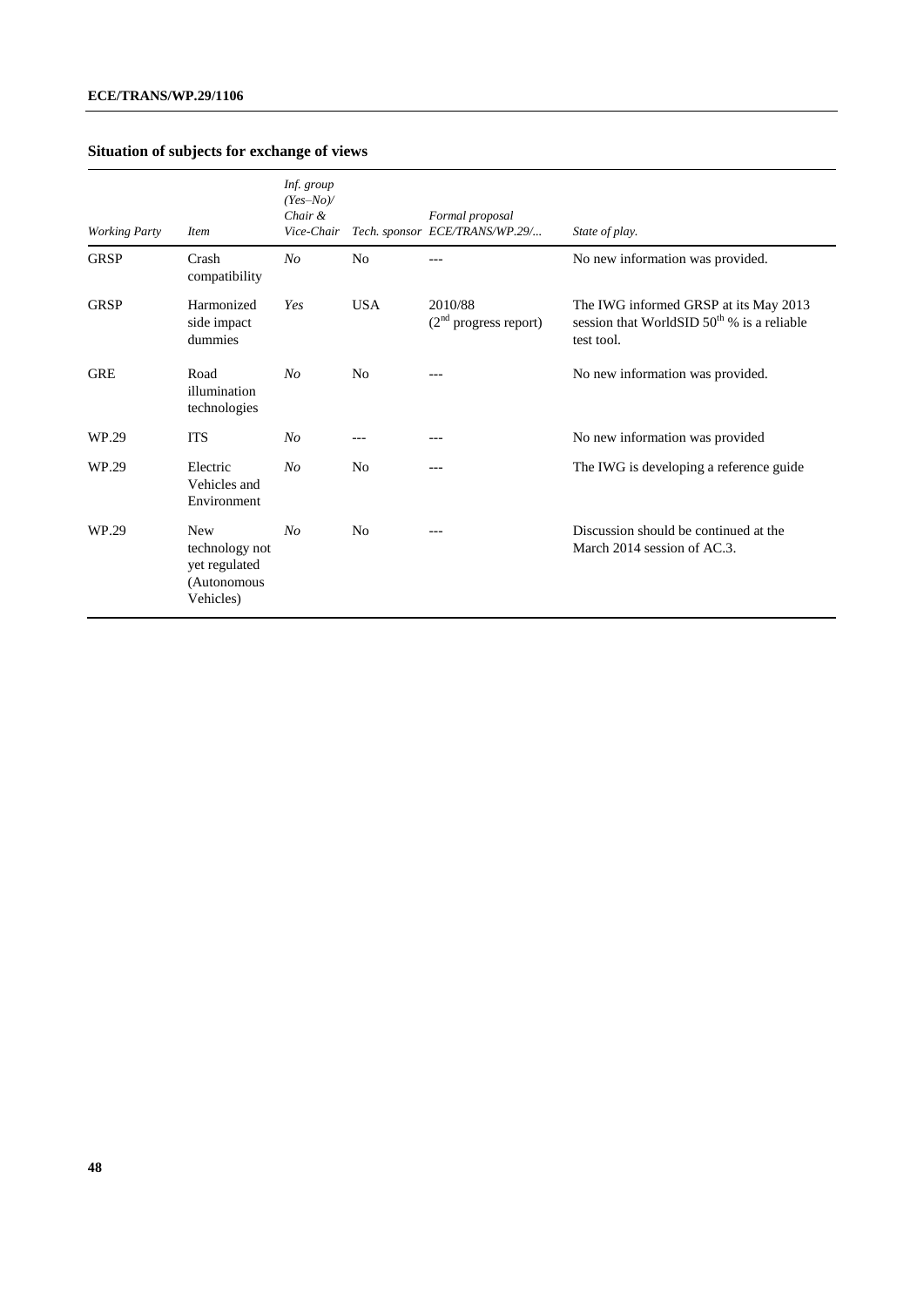## <span id="page-48-0"></span>**Annex V**

**[English only]**

# <span id="page-48-1"></span>**Oral statement by the representative of Australia during the Executive Committee (AC.3) of the 1998 Agreement concerning the establishment of the gtr on pole side impact in the Global Registry**

## **A. Pre-Vote**

It is my great pleasure to bring forward the draft UN GTR on Pole Side Impact (ECE/TRANS/WP.29/2013/120) for voting by AC.3. This UN GTR represents the culmination of over three years of work by the informal working group, by GRSP, WP.29 and AC.3.

A number of Contracting Parties, organizations and individuals have played large roles in the process of developing the UN GTR and if there is opportunity I will comment on this further after the vote.

This UN GTR is a life-saving and injury reducing legislation, and one of which I hope all members of WP.29 will be proud. It will save lives in both pole side impacts and other side impacts, including vehicle to vehicle crashes. It will reduce serious injuries, in particular brain injuries which are common in both pole side and other side impacts and which have enormous societal impact and high cost.

Monash University Accident Research Centre (MUARC) has estimated that in Australia the UN GTR will save nearly 700 lives over a 30 year period and avert or diminish some 800 severe or serious brain injuries. MUARC estimates suggest the benefit cost ratio is likely to be at least 7:1 for Australia. MUARC final report on the benefits of the UN GTR can now be found at the GRSP Pole Side Impact website.

The incidence of side impacts and costs and benefits will vary from country to country, but overall the UN GTR will save many lives and be highly beneficial.

Two points are worth stressing in conclusion: first, that while the costs of implementation may be higher in some countries, where airbag fitment is low, benefits will be correspondingly higher. Second, benefit cost analysis should take full account of the cost of severe and serious brain injuries, which are much more costly than the average figures generally used for severe and serious brain injuries.

I commend the UN GTR to you.

### **B. Post-Vote**

With the vote now taken, I would like to make some additional comments.

In particular, I would like to provide my thanks, starting with the members of the informal working group: Canada, China, the European Commission, France, Germany, Japan, the